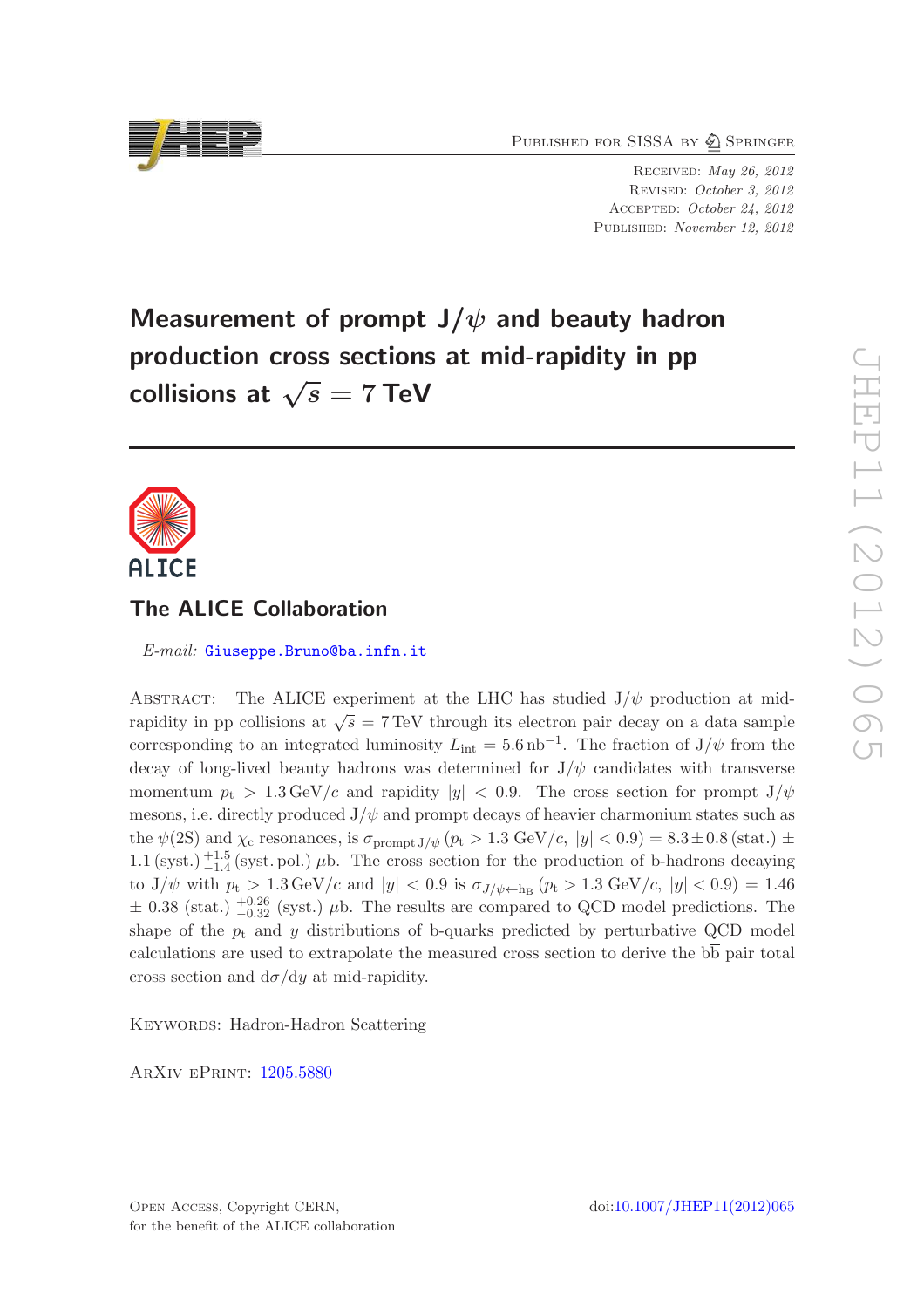#### Contents

|                         | 1 Introduction                                          |               |  |  |  |
|-------------------------|---------------------------------------------------------|---------------|--|--|--|
|                         | 2 Experiment and data analysis                          | $\bf{2}$<br>6 |  |  |  |
|                         | 3 Systematic uncertainties                              |               |  |  |  |
|                         | 4 Results                                               | 10            |  |  |  |
|                         | Fraction of $J/\psi$ from the decay of b-hadrons<br>4.1 | 10            |  |  |  |
|                         | 4.2 Prompt $J/\psi$ production                          | 11            |  |  |  |
|                         | Beauty hadron production<br>4.3                         | 13            |  |  |  |
|                         | 5 Summary                                               |               |  |  |  |
| The ALICE collaboration |                                                         |               |  |  |  |

#### <span id="page-1-0"></span>1 Introduction

The production of both charmonium mesons and beauty-flavoured hadrons, referred to as  $b$ -hadrons or  $h$ <sub>B</sub> in this paper, in hadronic interactions represents a challenging testing ground for models based on Quantum ChromoDynamics (QCD).

The mechanisms of  $J/\psi$  production operate at the boundary of the perturbative and non-perturbative regimes of QCD. At hadron colliders,  $J/\psi$  production was extensively studied at the Tevatron  $[1-4]$  and RHIC  $[5]$ . Measurements in the new energy domain of the Large Hadron Collider (LHC) can contribute to a deeper understanding of the physics of the hadroproduction processes. The first LHC experimental results on the  $J/\psi$ transverse momentum  $(p_t)$  differential cross sections  $[6–10]$  $[6–10]$  are well described by various theoretical approaches [\[11](#page-19-4)[–14](#page-19-5)]. Among those results, the ALICE Collaboration reported the measurement of the rapidity  $(y)$  and transverse momentum dependence of inclusive  $J/\psi$  production in proton–proton (pp) collisions at  $\sqrt{s} = 7 \text{ TeV}$  [\[9](#page-19-6)]. The inclusive  $J/\psi$ yield is composed of three contributions: prompt  $J/\psi$  produced directly in the protonproton collision, prompt  $J/\psi$  produced indirectly (via the decay of heavier charmonium states such as  $\chi_c$  and  $\psi(2S)$ , and non-prompt J/ $\psi$  from the decay of b-hadrons. Other LHC experiments have separated the prompt and non-prompt  $J/\psi$  component [\[6](#page-19-2)[–8,](#page-19-7) [10\]](#page-19-3). However, at mid-rapidity, only the high- $p_t$  part of the differential  $d\sigma_{J/\psi}/dp_t$  distribution was measured  $(p_t > 6.5 \,\text{GeV}/c)$ , i.e. a small fraction (few percent) of the  $p_t$ -integrated cross section.

The measurement of the production of b-hadrons in pp collisions at the LHC provides a way to test, in a new energy domain, calculations of QCD processes based on the factorization approach. In this scheme, the cross sections are computed as a convolution of the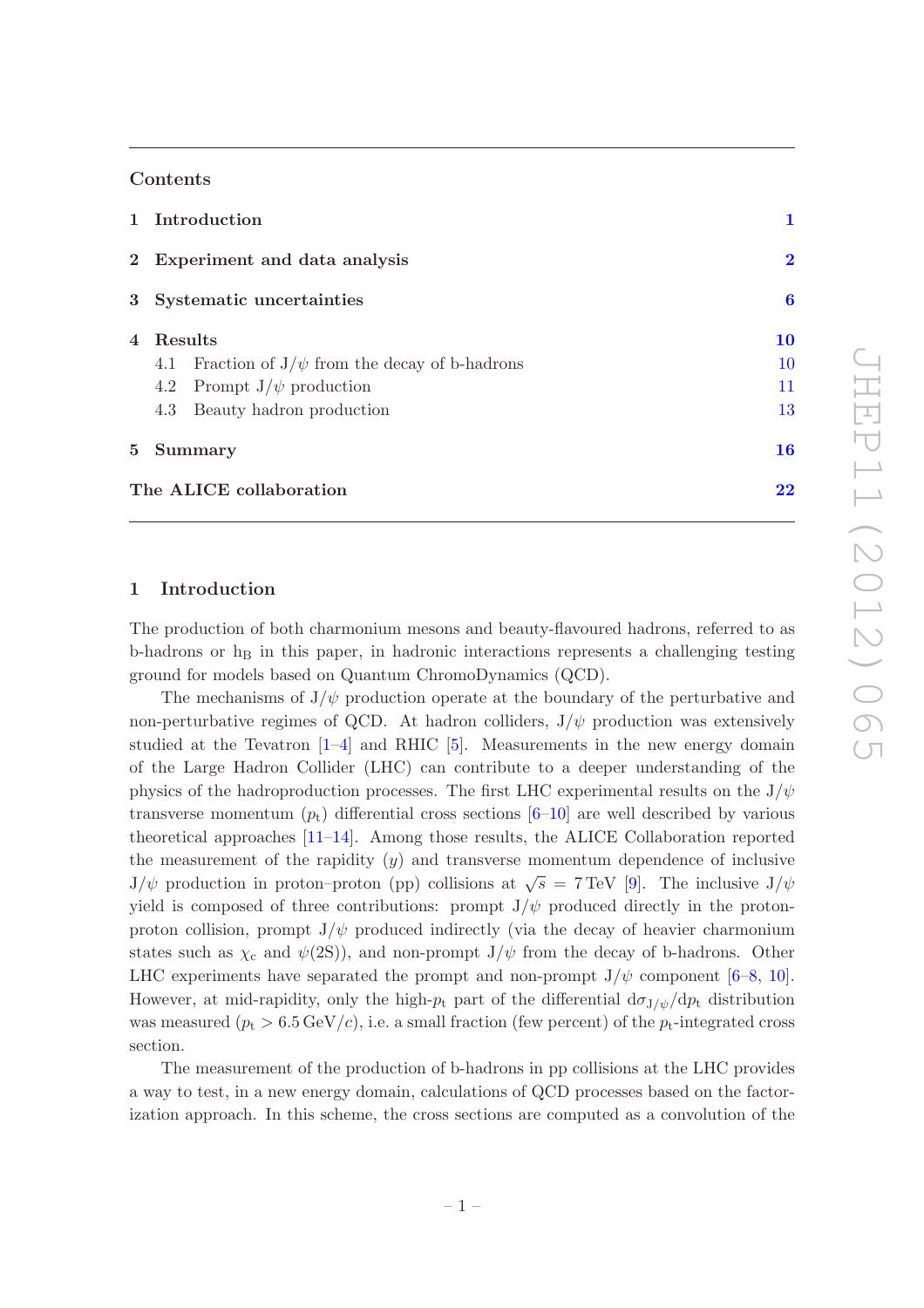parton distribution functions of the incoming protons, the partonic hard scattering cross sections, and the fragmentation functions. Measurements of cross sections for beauty quark production in high-energy hadronic interactions have been done in the past at p $\bar{p}$  colliders at center-of-mass energies from  $630 \text{ GeV}$  [\[15,](#page-19-8) [16](#page-19-9)] to  $1.96 \text{ TeV}$  [\[2](#page-18-1), [17](#page-19-10)[–19](#page-19-11)] and in p-nucleus collisions with beam energies from 800 to 920 GeV [\[20\]](#page-20-0). The LHC experiments have reported measurements of b-hadron production in pp collisions at  $\sqrt{s} = 7 \,\text{TeV}$  by studying either exclusive decays of B mesons [\[21](#page-20-1)[–23](#page-20-2)] or semi-inclusive decays of b-hadrons [\[6](#page-19-2)[–8](#page-19-7), [10](#page-19-3), [24,](#page-20-3) [25\]](#page-20-4). At mid-rapidity, the measurements are available only for  $p_t$  of the b-hadrons larger than  $\approx$  5 GeV/c, whereas the low  $p_t$  region of the differential b-hadron cross sections, where the bulk of the b-hadrons is produced, has not been studied.

In this paper, the fraction of  $J/\psi$  from the decay of b-hadrons in pp collisions at  $\sqrt{s}$  = 7 TeV for J/ $\psi$  in the ranges 1.3 <  $p_t$  < 10 GeV/c and |y| < 0.9 is determined. This information is combined with the previous inclusive  $J/\psi$  cross section measurement reported by ALICE [\[9\]](#page-19-6). Prompt  $J/\psi$  and b-hadron cross sections are thus determined at mid-rapidity down to the lowest  $p_t$  reach at the LHC energy.

#### <span id="page-2-0"></span>2 Experiment and data analysis

The ALICE experiment [\[26\]](#page-20-5) consists of a central barrel, covering the pseudorapidity region  $|\eta| < 0.9$ , and a muon spectrometer with  $-4 < \eta < -2.5$  coverage. The results presented in this paper were obtained with the central barrel tracking detectors, in particular the Inner Tracking System (ITS) [\[26](#page-20-5), [27](#page-20-6)] and the Time Projection Chamber (TPC) [\[28](#page-20-7)]. The ITS, which consists of two innermost Silicon Pixel Detector (SPD), two Silicon Drift Detector (SDD), and two outer Silicon Strip Detector (SSD) layers, provides up to six space points (hits) for each track. The TPC is a large cylindrical drift detector with an active volume that extends over the ranges  $85 < r < 247$  cm and  $-250 < z < 250$  cm in the radial and longitudinal (beam) directions, respectively. The TPC provides up to 159 space points per track and charged particle identification via specific energy loss  $(dE/dx)$  measurement.

The event sample, corresponding to  $3.5 \times 10^8$  minimum bias events and an integrated luminosity  $L_{\text{int}} = 5.6 \text{ nb}^{-1}$ , event selection and track quality cuts used for the measurement of the inclusive  $J/\psi$  production at mid-rapidity [\[9\]](#page-19-6) were also adopted in this analysis. In particular, an event with a reconstructed vertex position  $z_v$  was accepted if  $|z_v| < 10$  cm. The tracks were required to have a minimum  $p_t$  of  $1 \text{ GeV}/c$ , a minimum number of 70 TPC space points, a  $\chi^2$  per space point of the momentum fit lower than 4, and to point back to the interaction vertex within 1 cm in the transverse plane. At least one hit in either of the two layers of the SPD was required. For tracks passing this selection, the average number of hits in the six ITS layers was 4.5–4.7, depending on the data taking period. The electron identification was based on the specific energy loss in the TPC: a  $\pm 3\sigma$  inclusion cut around the Bethe-Bloch fit for electrons and  $\pm 3.5\sigma$  ( $\pm 3\sigma$ ) exclusion cut for pions (protons) were employed [\[9](#page-19-6)]. Finally, electron or positron candidates compatible, together with an opposite charge candidate, with being products of  $\gamma$  conversions (the invariant mass of the pair being smaller than  $100 \,\text{MeV}/c^2$ ) were removed, in order to reduce the combinatorial background. It was verified, using a Monte Carlo simulation, that this procedure does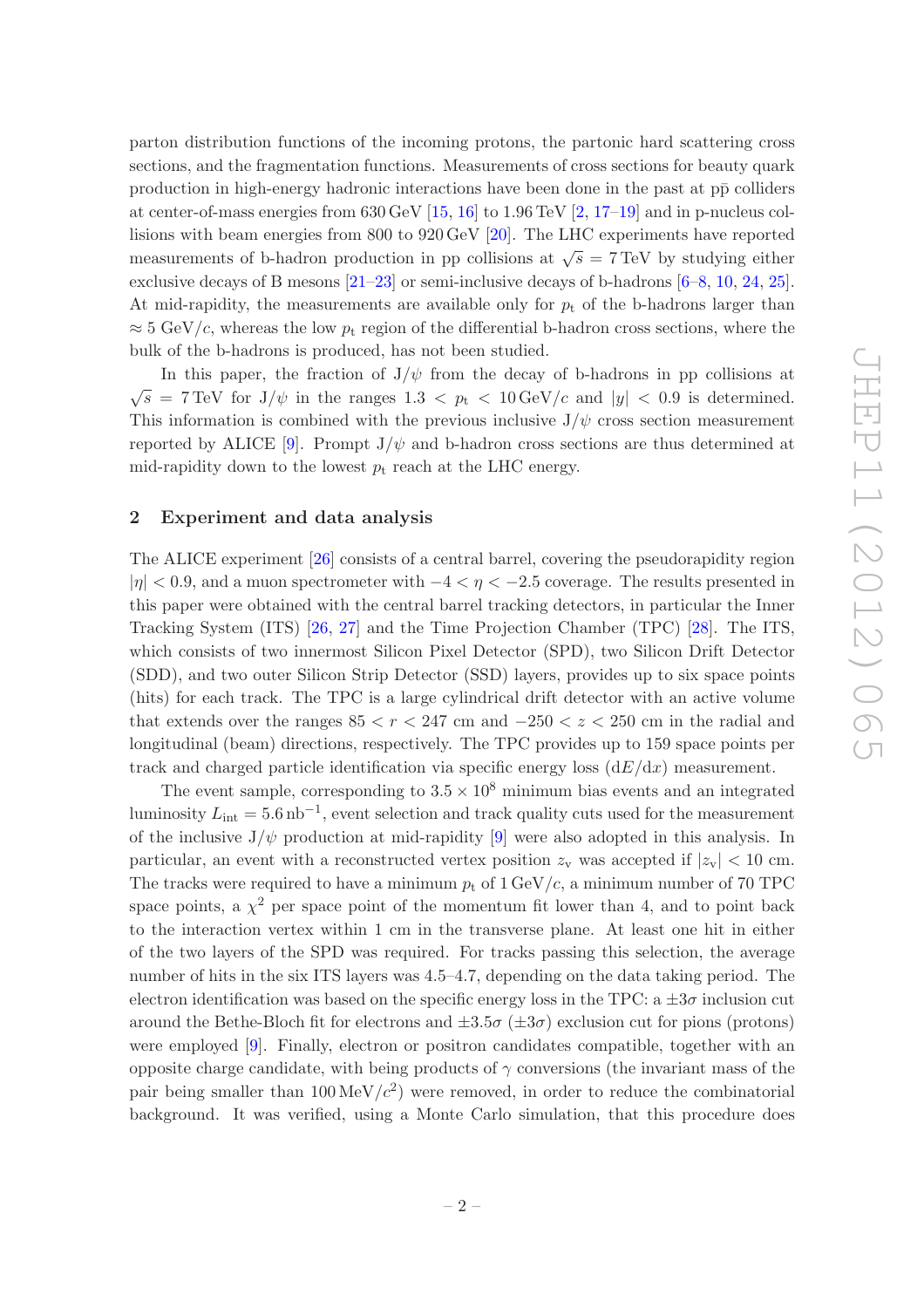not affect the  $J/\psi$  signal. In this analysis, opposite-sign (OS) electron pairs were divided in three "types": type "first-first"  $(FF)$  corresponds to the case when both the electron and the positron have hits in the first pixel layer, type "first-second"  $(FS)$  are those pairs where one of them has a hit in the first layer and the other does not, while for the type "second-second"  $(SS)$  neither of them has a hit in the first layer. The candidates of type SS, which correspond to about 10% of the total, were discarded due to the worse spatial resolution of the associated decay vertex.

A detailed description of the track and vertex reconstruction procedures can be found in [\[29\]](#page-20-8). The primary vertex was determined via an analytic  $\chi^2$  minimization method in which tracks are approximated as straight lines after propagation to their common point of closest approach. The vertex fit was constrained in the transverse plane using the information on the position and spread of the luminous region. The latter was determined from the distribution of primary vertices reconstructed over the run. Typically, the transverse position of the vertex has a resolution that ranges from 40  $\mu$ m in low-multiplicity events with less than 10 charged particles per unit of rapidity to about 10  $\mu$ m in events with a multiplicity of about 40. For each  $J/\psi$  candidate a specific primary vertex was also calculated by excluding the  $J/\psi$  decay tracks, in order to estimate a systematic uncertainty related to the evaluation of the primary vertex in the case of events with non-prompt  $J/\psi$ . as discussed in section [3.](#page-6-0) The decay vertex of the  $J/\psi$  candidate was computed with the same analytic  $\chi^2$  minimization as for the primary vertex, using the two decay tracks only and without the constraint of the luminous region.

The measurement of the fraction of the J/ $\psi$  yield coming from b-hadron decays,  $f_B$ , relies on the discrimination of  $J/\psi$  mesons produced at a distance from the pp collision vertex. The signed projection of the  $J/\psi$  flight distance onto its transverse momentum vector,  $\vec{p}_{\rm t}^{{\mathrm J}/\psi}$  $t^{u/\psi}$ , was constructed according to the formula

$$
L_{xy} = \vec{L} \cdot \vec{p}_{t}^{J/\psi} / p_{t}^{J/\psi},\tag{2.1}
$$

where  $\vec{L}$  is the vector from the primary vertex to the J/ $\psi$  decay vertex. The variable x, referred to as "pseudoproper decay length" in the following, was introduced to separate prompt  $J/\psi$  from those produced by the decay of b-hadrons,<sup>[1](#page-3-0)</sup>

$$
x = \frac{c \cdot L_{xy} \cdot m_{J/\psi}}{p_t^{J/\psi}},\tag{2.2}
$$

where  $m_{J/\psi}$  is the (world average)  $J/\psi$  mass [\[30](#page-20-9)].

For events with very low  $J/\psi p_t$ , the non-negligible amount of  $J/\psi$  with large opening angle between its flight direction and that of the b-hadron impairs the separation ability. Monte Carlo simulation shows that the detector resolution allows the determination of the fraction of  $J/\psi$  from the decay of b-hadrons for events with  $J/\psi p_t$  greater than 1.3 GeV/c.

An unbinned 2-dimensional likelihood fit was used to determine the ratio of the nonprompt to inclusive  $J/\psi$  production and the ratio of  $J/\psi$  signal candidates (the sum of

<span id="page-3-0"></span><sup>&</sup>lt;sup>1</sup>The variable x, which was introduced in [\[1](#page-18-0)], mimics a similar variable used for b-hadron lifetime measurements where b-hadrons are reconstructed exclusively and therefore the mass and  $p_t$  of the b-hadron can be used in place of those of the J/ $\psi$ , to get  $c\tau = \frac{L}{\beta\gamma} = \frac{c \cdot L_{xy} \cdot M_{\text{b-hadron}}} {n^{\text{b-hadron}}}$  $\frac{y \cdot w_{\text{b-hadron}}}{p_{\text{t}}}$ .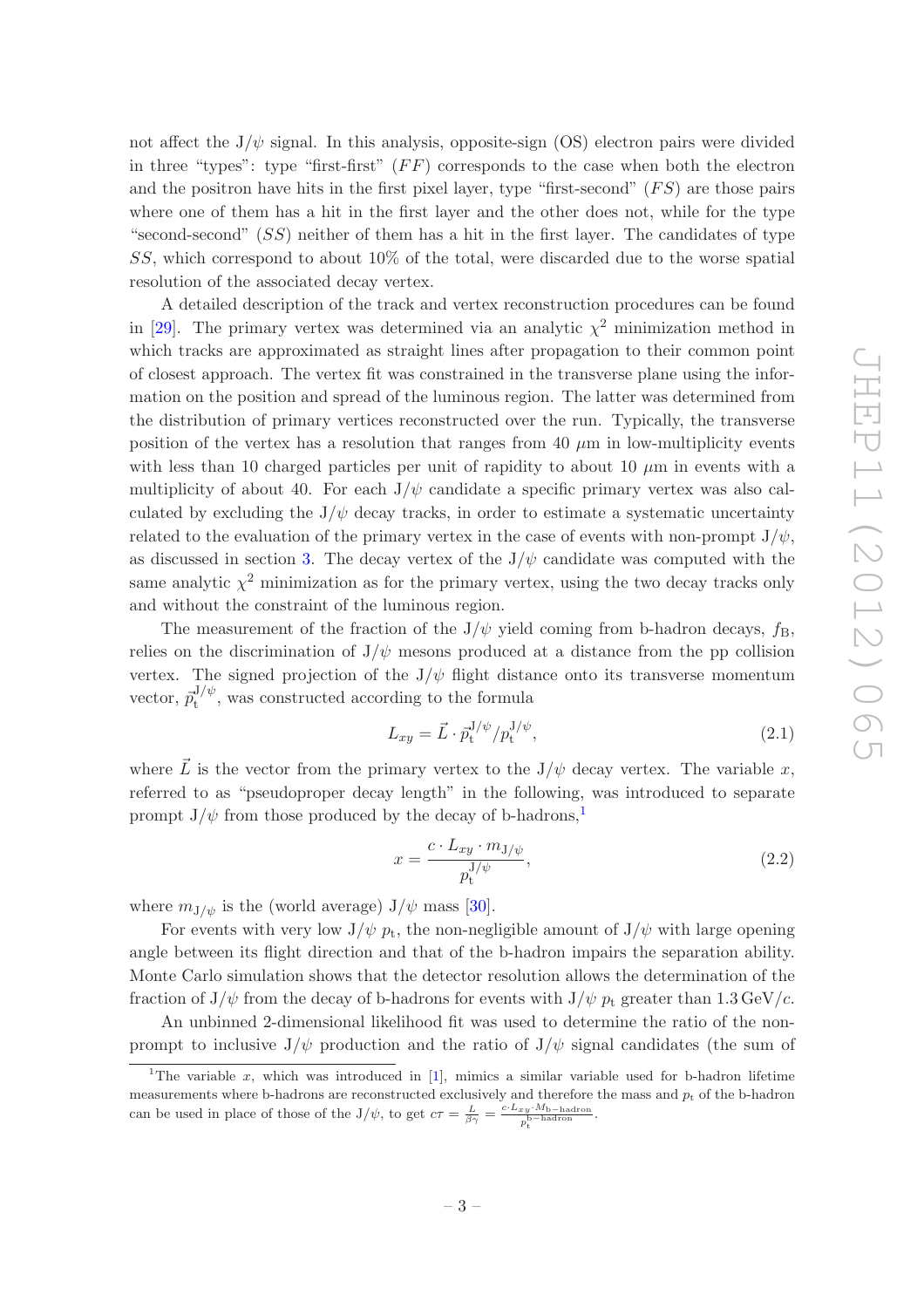both prompt and non-prompt components) to the total number of candidates,  $f_{\text{Sig}}$ , by maximizing the quantity

$$
\ln L = \sum_{i=1}^{N} \ln F(x, m_{e^+e^-}),
$$
\n(2.3)

where  $m_{e^+e^-}$  is the invariant mass of the electron pair and N is the total number of candidates in the range  $2.4 < m_{e^+e^-} < 4.0 \,\text{GeV}/c^2$ . The expression for  $F(x, m_{e^+e^-})$  is

$$
F(x, m_{e^+e^-}) = f_{\text{Sig}} \cdot F_{\text{Sig}}(x) \cdot M_{\text{Sig}}(m_{e^+e^-}) + (1 - f_{\text{Sig}}) \cdot F_{\text{Bkg}}(x) \cdot M_{\text{Bkg}}(m_{e^+e^-}), \quad (2.4)
$$

where  $F_{\text{Sig}}(x)$  and  $F_{\text{Bkg}}(x)$  are Probability Density Functions (PDFs) describing the pseudoproper decay length distribution for signal and background candidates, respectively.  $M_{\text{Sig}}(m_{e^+e^-})$  and  $M_{\text{Bkg}}(m_{e^+e^-})$  are the PDFs describing the dielectron invariant mass distributions for the signal and background, respectively. A Crystal Ball function [\[31\]](#page-20-10) is used for the former and an exponential function for the latter. The signal PDF is given by

$$
F_{\text{Sig}}(x) = f'_{\text{B}} \cdot F_{\text{B}}(x) + (1 - f'_{\text{B}}) \cdot F_{\text{prompt}}(x), \tag{2.5}
$$

where  $F_{\text{prompt}}(x)$  and  $F_{\text{B}}(x)$  are the PDFs for prompt and non-prompt J/ $\psi$ , respectively, and  $f'_{\text{B}}$  is the fraction of reconstructed non-prompt  $J/\psi$ ,

$$
f'_{\rm B} = \frac{N_{\rm J/\psi \leftarrow h_{\rm B}}}{N_{\rm J/\psi \leftarrow h_{\rm B}} + N_{\rm prompt \, J/\psi}},\tag{2.6}
$$

which can differ (see below) from  $f_B$  due to different acceptance and reconstruction efficiency of prompt and non-prompt  $J/\psi$ . The distribution of non-prompt  $J/\psi$  is the convolution of the x distribution of  $J/\psi$  from b-hadron events,  $\chi_B(x)$ , and the experimental resolution on x,  $R_{\text{type}}(x)$ , which depends on the type of candidate (FF or FS),

$$
F_{\mathcal{B}}(x) = \chi_{\mathcal{B}}(x') \otimes R_{\text{type}}(x'-x). \tag{2.7}
$$

Promptly produced  $J/\psi$  mesons decay at the primary vertex, and their pseudoproper decay length distribution is thus simply described by  $R_{\text{type}}(x)$ :

$$
F_{\text{prompt}}(x) = \delta(x') \otimes R_{\text{type}}(x' - x) = R_{\text{type}}(x). \tag{2.8}
$$

The resolution function is described by the sum of two Gaussians and a power law function reflected about  $x = 0$  and was determined, as a function of the  $p_t$  of the J/ $\psi$ , with a Monte Carlo simulation study. In this simulation, which utilizes GEANT3 [\[32\]](#page-20-11) and incorporates a detailed description of the detector material, geometry, and response, prompt  $J/\psi$  were generated with a  $p_t$  distribution extrapolated from CDF measurements [\[1](#page-18-0)] and a y distribution parameterization taken from Color Evaporation Model (CEM) calcula-tions [\[33\]](#page-20-12). These  $J/\psi$  were individually injected into proton–proton collisions simulated using the PYTHIA 6.4.21 event generator [\[34](#page-20-13), [35](#page-20-14)], and reconstructed as for  $J/\psi$  candidates in data. A data-driven method (discussed in section [3\)](#page-6-0) was also developed and used to estimate the systematic uncertainty related to this procedure. The Monte Carlo x distribution of  $J/\psi$  from the decay of b-hadrons produced in proton-proton collisions simulated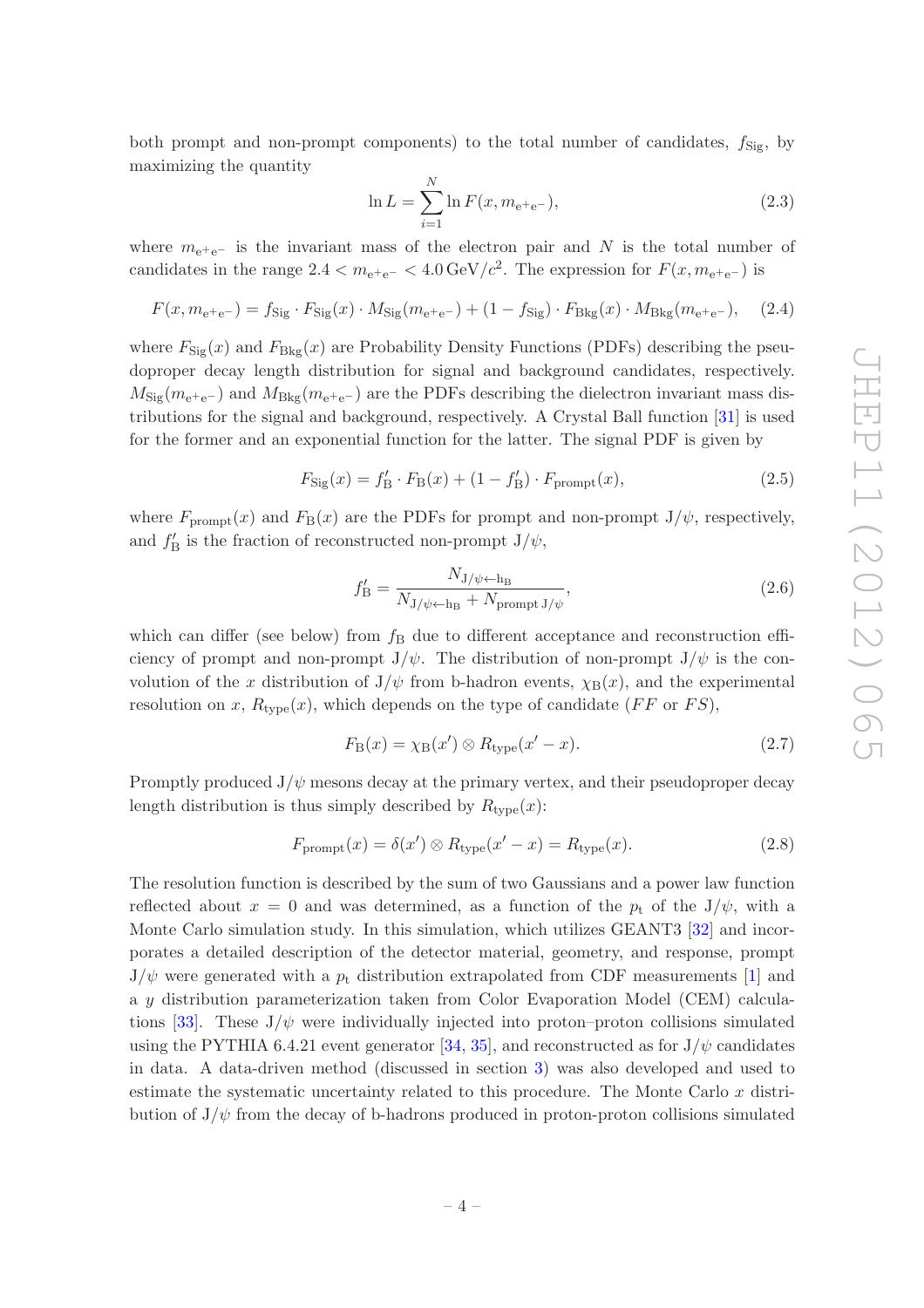using the PYTHIA 6.4.21 event generator [\[34,](#page-20-13) [35](#page-20-14)] with Perugia-0 tuning [\[36](#page-20-15)] was taken as the template for the x distribution of b-hadron events in data,  $\chi_B(x)$ . A second template, used to estimate the systematic uncertainty, was obtained by decaying the simulated b-hadrons using the EvtGen package [\[37\]](#page-20-16), and describing the final state radiation ("internal" bremsstrahlung) using PHOTOS [\[38](#page-21-0), [39\]](#page-21-1).

For the background x distribution,  $F_{Bkg}(x)$ , the functional form employed by CDF [\[1\]](#page-18-0) was used,

<span id="page-5-0"></span>
$$
F_{\rm Bkg}(x) = (1 - f_{+} - f_{-} - f_{\rm sym})R_{\rm type}(x) + \left[\frac{f_{+}}{\lambda_{+}}e^{-x/\lambda_{+}}\theta(x') + \frac{f_{-}}{\lambda_{-}}e^{x/\lambda_{-}}\theta(-x') + \frac{f_{\rm sym}}{2\lambda_{\rm sym}}e^{-|x'|/\lambda_{\rm sym}}\right] \otimes R_{\rm type}(x'-x),
$$
\n(2.9)

where  $\theta(x)$  is the step function,  $f_+, f_-$  and  $f_{sym}$  are the fractions of three components with positive, negative and symmetric decay length exponential distributions, respectively. The effective parameters  $\lambda_+$ ,  $\lambda_-$  and  $\lambda_{\text{sym}}$ , and optionally also the corresponding fractions, were determined, prior to the likelihood fit maximization, with a fit to the  $x$  distribution in the sidebands of the dielectron invariant mass distribution, defined as the regions 1.8–2.6 and 3.2–5.0 GeV/ $c^2$ . The introduction of these components is needed because the background consists also of random combinations of electrons from semi-leptonic decays of charm and beauty hadrons, which tend to produce positive  $x$  values, as well as of other secondary or mis-reconstructed tracks which contribute both to positive and negative  $x$  values. The first term in eq.  $(2.9)$ , proportional to  $R_{\text{type}}(x)$ , describes the residual combinatorics of primary particles.

In figure [1](#page-6-1) the distributions of the invariant mass and the pseudoproper decay length, the latter restricted to candidates with  $2.92 < m_{e^+e^-} < 3.16 \,\text{GeV}/c^2$ , for opposite-sign electron pairs with  $p_t > 1.3 \,\text{GeV}/c$  are shown with superimposed projections of the maximum likelihood fit result.

The value of the fit parameter  $f'_{\text{B}}$  provides the fraction of non-prompt  ${\mathrm J}/\psi$  which were reconstructed. In principle prompt and non-prompt  $J/\psi$  can have different acceptance times efficiency  $(A\times\epsilon)$  values. This can happen because of two effects: *(i)* the  $A\times\epsilon$  depends on the  $p_t$  of the J/ $\psi$  and prompt and non-prompt J/ $\psi$  have different  $p_t$  distributions within the considered  $p_t$  range; (ii) at a given  $p_t$ , prompt and non-prompt  $J/\psi$  can have different polarization and, therefore, a different acceptance. The fraction of non-prompt  $J/\psi$ , corrected for these effects, was obtained as

<span id="page-5-1"></span>
$$
f_{\rm B} = \left(1 + \frac{1 - f_{\rm B}'}{f_{\rm B}'} \cdot \frac{\langle A \times \epsilon \rangle_{\rm B}}{\langle A \times \epsilon \rangle_{\rm prompt}}\right)^{-1},\tag{2.10}
$$

where  $\langle A \times \epsilon \rangle_B$  and  $\langle A \times \epsilon \rangle_{\text{prompt}}$  are the average acceptance times efficiency values, in the considered  $p_t$  range and for the assumed polarization state, of non-prompt and prompt  $J/\psi$ , respectively. The acceptance times efficiency  $(A \times \epsilon)$  varies very smoothly with  $p_t$ and, for unpolarized  $J/\psi$  in the  $p_t$  range from 1.3 to 10 GeV/c, has a minimum of 8% at  $2 \text{ GeV}/c$  and a broad maximum of 12% at  $7 \text{ GeV}/c$  [\[9](#page-19-6)]. As a consequence, the  $\langle A \times \epsilon \rangle$  values of prompt and non-prompt  $J/\psi$  differ by about 3% only in this integrated  $p_t$  range.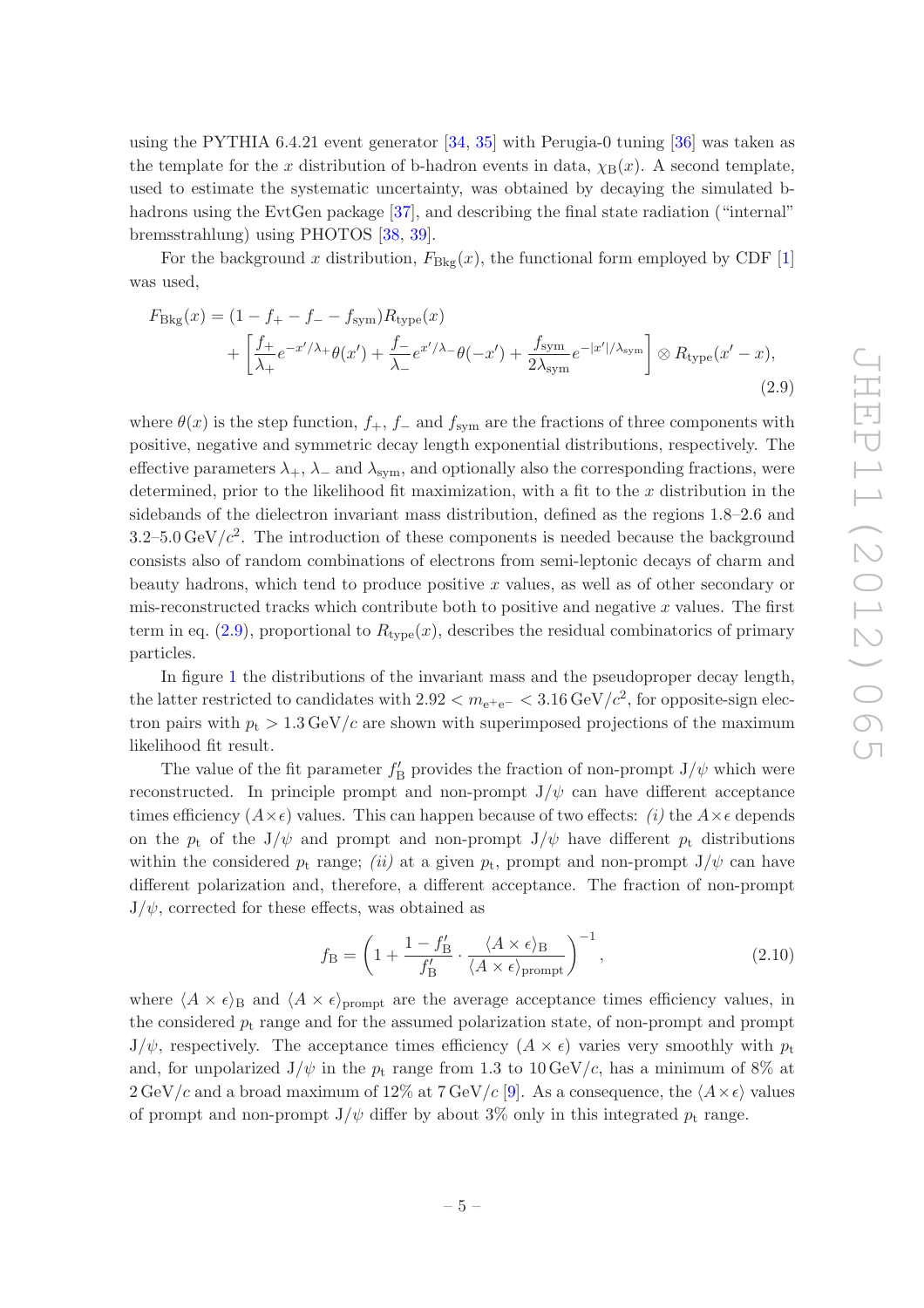

<span id="page-6-1"></span>Figure 1. Invariant mass (left panel) and pseudoproper decay length (right panel) distributions of opposite sign electron pairs for  $|y_{J/\psi}| < 0.9$  and  $p_t^{J/\psi} > 1.3 \,\text{GeV}/c$  with superimposed projections of the maximum likelihood fit. The latter distribution is limited to the  $J/\psi$  candidates under the mass peak, i.e. for  $2.92 < m_{e^+e^-} < 3.16 \,\text{GeV}/c^2$ , for display purposes only. The  $\chi^2$  values of these projections are reported for both distributions.

The central values of the resulting cross sections are quoted assuming both prompt and non-prompt  $J/\psi$  to be unpolarized and the variations due to different assumptions are estimated as a separate systematic uncertainty. The polarization of  $J/\psi$  from b-hadron decays is expected to be much smaller than for prompt  $J/\psi$  due to the averaging effect caused by the admixture of various exclusive  $B \to J/\psi + X$  decay channels. In fact, the sizeable polarization, which is observed when the polarization axis refers to the B-meson direction [\[40](#page-21-2)], is strongly smeared when calculated with respect to the direction of the daughter  $J/\psi$  [\[7](#page-19-12)], as indeed observed by CDF [\[2\]](#page-18-1). Therefore, these variations will be calculated in the two cases of prompt  $J/\psi$  with fully transverse  $(\lambda = 1)$  or longitudinal  $(\lambda = -1)$  polarization, in the Collins-Soper (CS) and helicity (HE) reference frames,<sup>[2](#page-25-0)</sup> the non-prompt component being left unpolarized.

Despite the small  $J/\psi$  candidate yield, amounting to about 400 counts, the data sample could be divided into four  $p_t$  bins (1.3–3, 3–5, 5–7 and 7–10 GeV/c), and the fraction  $f_B$  was evaluated in each of them with the same technique. At low  $p_t$  the statistics is higher, but the resolution is worse and the signal over background,  $S/B$ , is smaller (i.e.  $f_{\text{Sig}}$  is smaller). At high  $p_t$  the statistics is smaller, but the resolution improves and the background becomes negligible. In figure [2](#page-7-0) the distributions of the invariant mass and of the pseudoproper decay length are shown in different  $p_t$  bins with superimposed results of the fits.

#### <span id="page-6-0"></span>3 Systematic uncertainties

The different contributions to the systematic uncertainties affecting the measurement of the fraction of  $J/\psi$  from the decay of b-hadrons are discussed in the following, referring to the integrated  $p_t$  range, and summarized in table [1.](#page-10-2)

<sup>&</sup>lt;sup>2</sup>The polar angle distribution of the J/ $\psi$  decay leptons is given by  $dN/d\cos\theta = 1 + \lambda \cos^2\theta$ .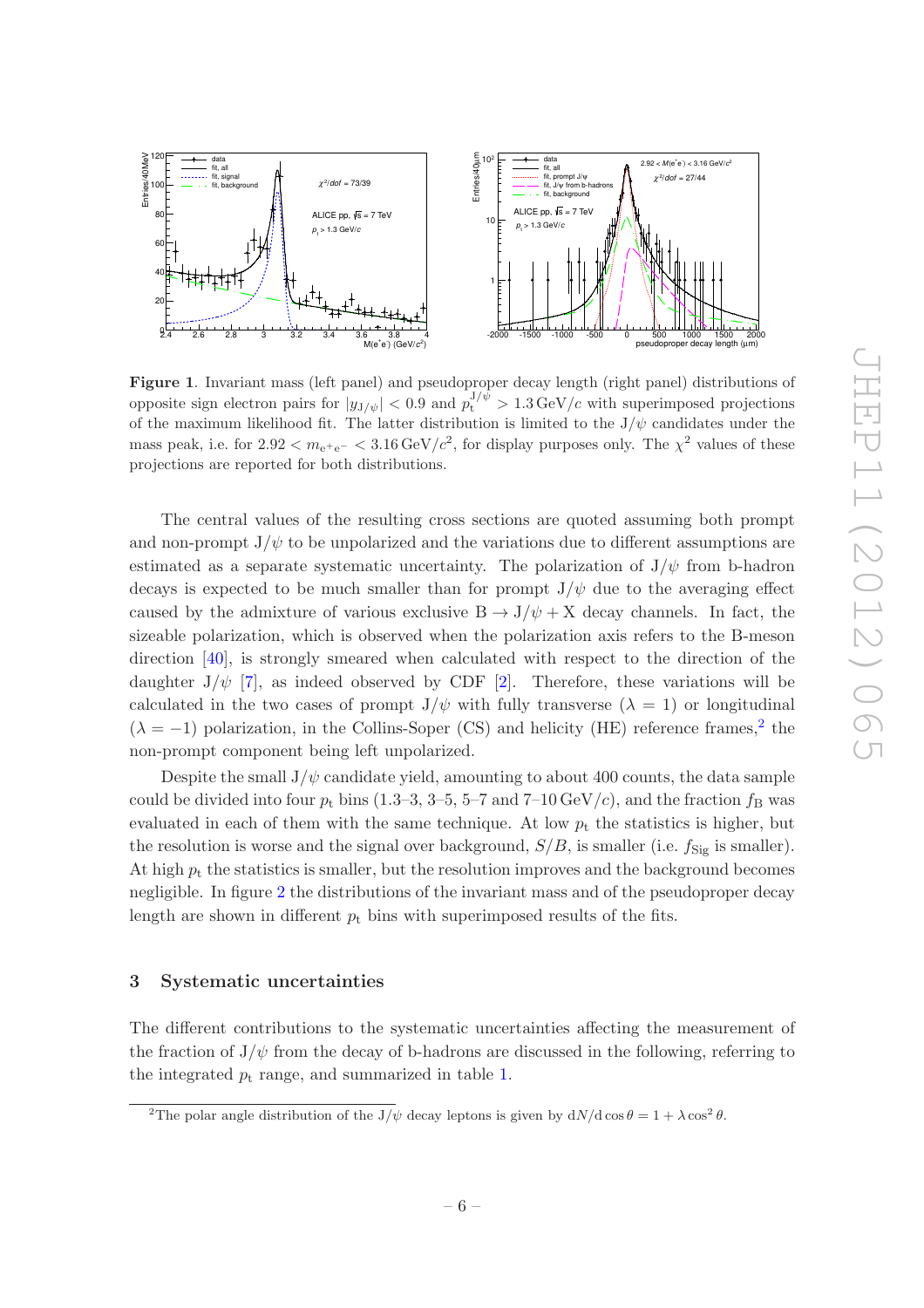

<span id="page-7-0"></span>Figure 2. Invariant mass (left panels) and pseudoproper decay length (right panels) distributions of opposite sign electron pairs in different  $p_t$  bins with superimposed projections of the maximum likelihood fit. The  $\chi^2$  values of these projections are also reported for all distributions.

• Resolution function. The resolution function was determined from a Monte Carlo simulation, as discussed above. The fits were repeated by artificially modifying the resolution function, according to the formula

$$
R'_{\text{type}}(x) = \frac{1}{1+\delta} R_{\text{type}} \left( \frac{x}{1+\delta} \right),
$$

where  $\delta$  is a constant representing the desired relative variation of the RMS of the resolution function. Studies on track distance of closest approach to the primary interaction vertex in the bending plane  $(d_0)$  show that the  $p_t$  dependence of the  $d_0$ resolution as measured in the data is reproduced within about 10% by the Monte Carlo simulation [\[29](#page-20-8)], but with a systematically worse resolution in data. For the  $x$  variable a similar direct comparison to data is not straightforward, however, the residual discrepancy is not expected to be larger than that observed for  $d_0$ .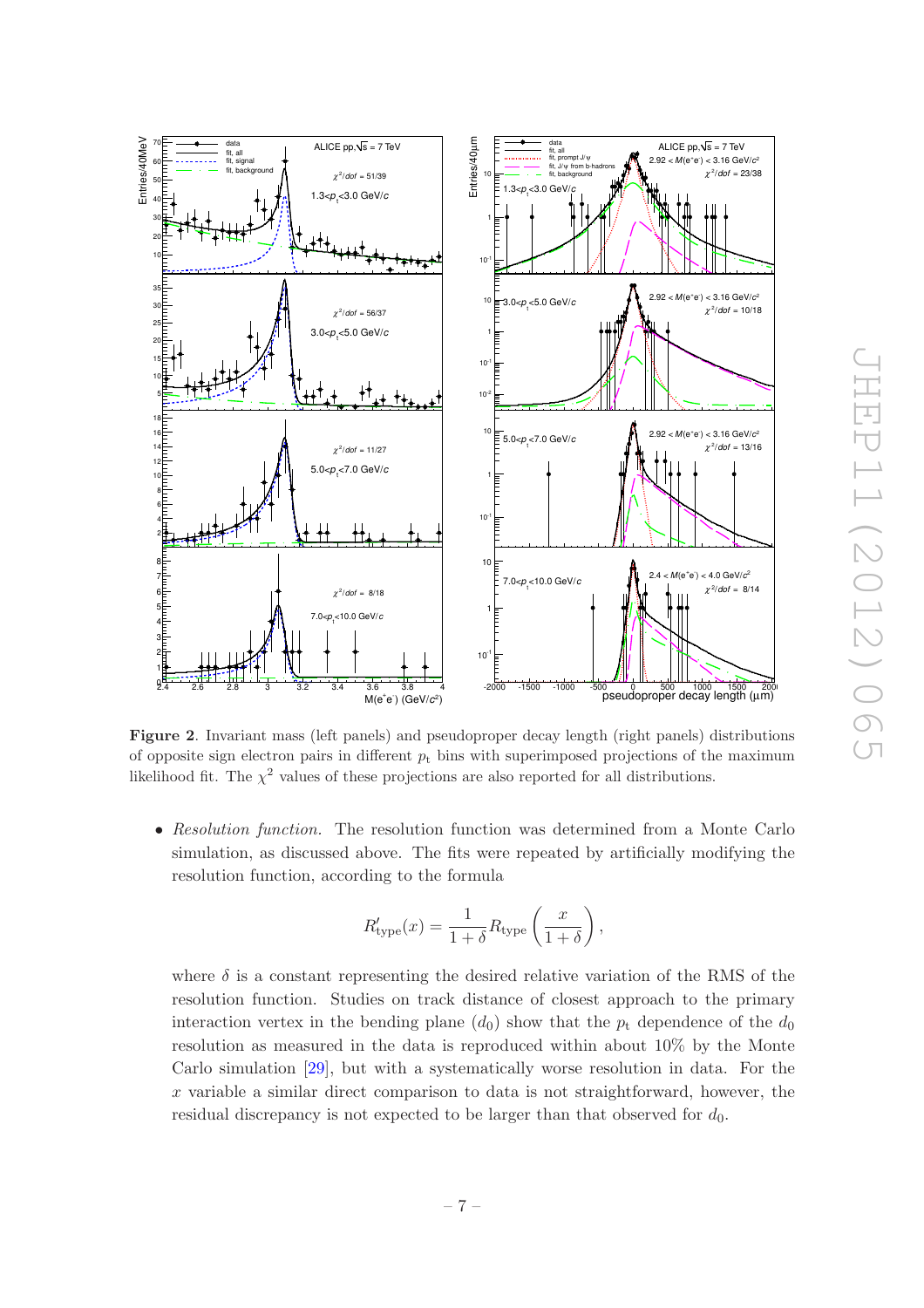The variations of  $f_B$  obtained in the likelihood fit results by varying  $\delta$  from  $-5\%$  to  $+10\%$  are  $+8\%$  and  $-15\%$ , respectively, and they were assumed as the systematic uncertainty due to this contribution.

An alternative, data-driven, approach was also considered. The  $x$  distribution of the signal, composed of prompt and non-prompt  $J/\psi$ , was obtained by subtracting the x distribution of the background, measured in the sidebands of the invariant mass distribution. This distribution is then fitted by fixing the ratio of prompt to nonprompt  $J/\psi$  to that obtained from the likelihood fit and leaving free the parameters of the resolution function. The RMS of the fitted resolution function is found to be 8% larger than the one determined using the Monte Carlo simulation, hence within the range of variation assumed for  $\delta$ .

- Pseudoproper decay length distribution of background. The shape of the combinatorial background was determined from a fit to the  $x$  distribution of candidates in the sidebands of the invariant mass distribution. By varying the fit parameters within their errors an envelope of distributions was obtained, whose extremes were used in the likelihood fit in place of the most probable distribution. The variations in the result of the fit were determined and adopted as systematic uncertainties. Also, it was verified that the x distribution obtained for like-sign  $(LS)$  candidates, with invariant mass in the range from 2.92 to  $3.16 \,\text{GeV}/c^2$  complementary to the sidebands, is best fitted by a distribution which falls within the envelope of the OS distributions. Finally, the likelihood fit was repeated by relaxing, one at a time, the parameters of the functional form (eq.  $(2.9)$ ) and it was found that the values of  $f_B$  were within the estimated uncertainties. The estimated systematic uncertainty is 6%.
- Pseudoproper decay length distribution of b-hadrons. The fits were also done using as template for the x distribution of b-hadrons,  $\chi_B(x)$ , that obtained by the EvtGen package [\[37\]](#page-20-16), and describing the final state radiation using PHOTOS [\[38](#page-21-0), [39\]](#page-21-1). The central values of the fits differ by a few percent at most and the resulting systematic uncertainty is 3%.
- Invariant mass distributions. The likelihood method was used in this analysis to fit simultaneously the invariant mass distribution, which is sensitive to the ratio of signal to all candidates  $(f_{\text{Sig}})$ , and the x distribution, which determines the ratio of non-prompt to signal candidates  $(f_B)$ . The statistical uncertainties on these quantities were therefore evaluated together, including the effects of correlations. However, the choice of the function describing the invariant mass distribution, as well as the procedure, can introduce systematic uncertainties in the evaluation of  $f_B$ . Different approaches were therefore considered:  $(i)$  the functional form describing the background was changed into an exponential plus a constant and the fit repeated;  $(ii)$ the background was described using the LS distribution and the signal was obtained by subtracting the LS from the OS distributions. The signal and the background shapes were determined with  $\chi^2$  minimizations. Both functional forms, exponential and exponential plus a constant, were considered for the background. The likelihood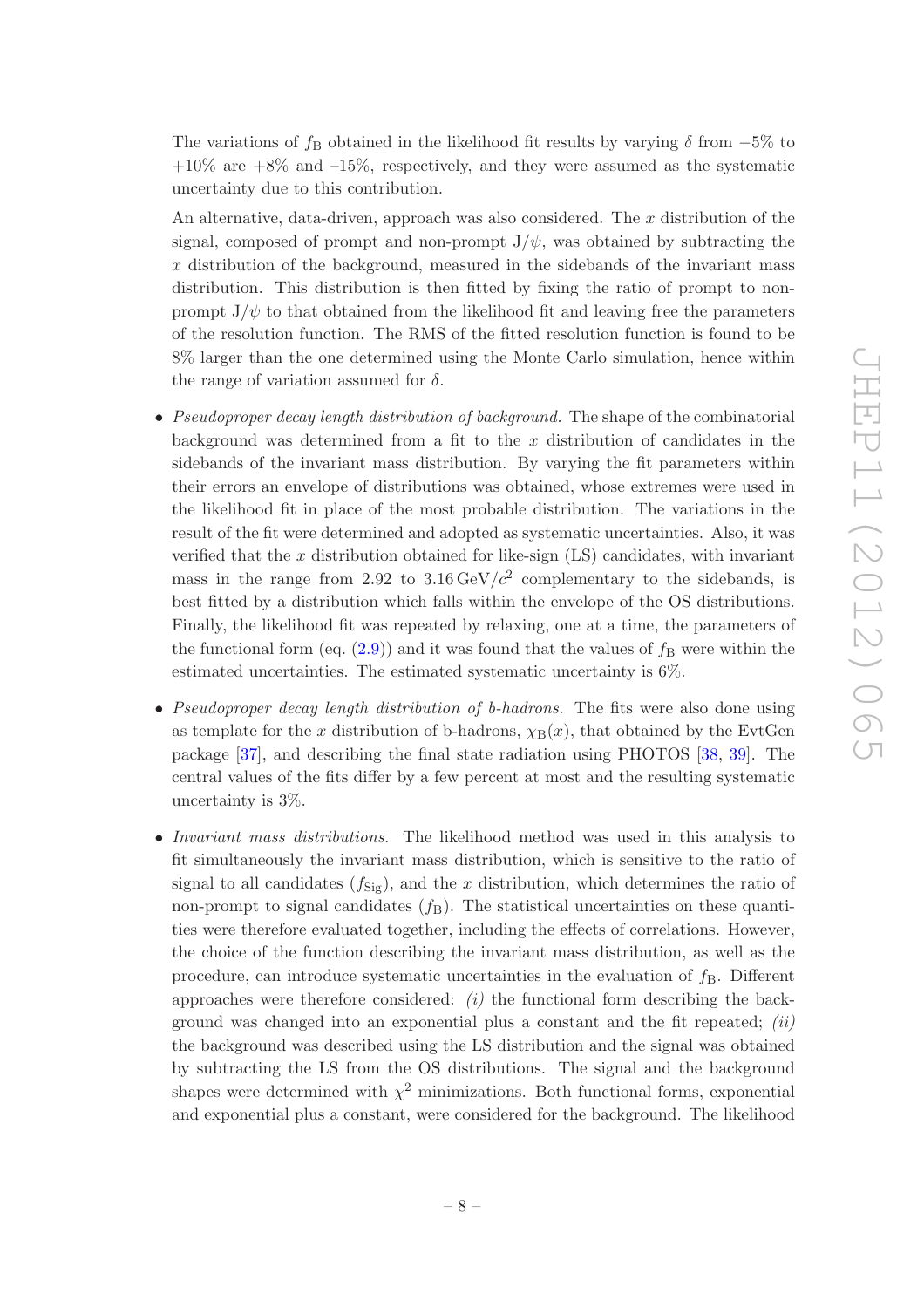fit was then performed again to determine  $f_{\rm B}$  (and  $f_{\rm Sig}$ ); *(iii)* the same procedure as in (ii) was used, but additionally  $f_{\text{Sig}}$  was estimated a priori using a bin counting method [\[9](#page-19-6)] instead of the integrals of the best fit functions. The maximum likelihood fit was performed with  $f_{\text{Sig}}$  fixed to this new value; *(iv)* and *(v)* the same procedures as in  $(ii)$  and  $(iii)$  were used but with the background described by a track rotation (TR) method [\[9\]](#page-19-6).

Half of the difference between the maximum and minimum  $f_B$  values obtained with the different methods was assumed as systematic uncertainty. It amounts to about 6%.

- Primary vertex. The effect of excluding the decay tracks of the  $J/\psi$  candidate in the computation of the primary vertex was studied with the Monte Carlo simulation: on the one hand, for the prompt  $J/\psi$ , the x resolution function is degraded, due to the fact that two prompt tracks are not used in the computation of the vertex, which is thus determined with less accuracy. The effect on the resolution is  $p_t$  dependent, with the RMS of the x distribution of prompt  $J/\psi$  increasing by 15% at low  $p_t$  and by 7% at high  $p_t$ . On the other hand, for non-prompt  $J/\psi$  a bias on the x determination should be reduced. The bias consists in an average shift of the primary vertex towards the secondary decay vertex of the b-hadrons, which is reflected in a shift of the mean of the x distribution by about 4  $\mu$ m for the  $p_t$ -integrated distribution. However, the shift is  $p_t$  and "type" dependent. In some cases the bias is observed in the opposite direction and is enhanced by removing the decay tracks of the candidate. This can happen since b-quarks are always produced in pairs. If a charged track from the fragmentation of the second b-quark also enters the acceptance, it can pull the primary vertex position towards the opposite direction. In the end, therefore, the primary vertex was computed without removing the decay tracks of the candidates. To estimate the systematic uncertainty, the analysis was repeated by either  $(i)$  removing the decay tracks in the computation of the primary vertex and using the corresponding worse resolution function in the fit or (ii) keeping those tracks and introducing an ad hoc shift in the distribution of the  $\chi_B(x)$ , equal to that observed in the Monte Carlo simulation for non-prompt  $J/\psi$ . The contribution to the systematic uncertainty is about 5%.
- MC  $p_t$  spectrum. The ratio  $\frac{\langle A \times \epsilon \rangle_B}{\langle A \times \epsilon \rangle_{\text{prompt}}}$  in eq. [\(2.10\)](#page-5-1) was computed using MC simulations: prompt  $J/\psi$  were generated with the  $p_t$  distribution extrapolated from CDF measurements  $[1]$  and the y distribution parameterized from CEM  $[33]$ ; b-hadrons were generated using the PYTHIA 6.4.21 [\[34,](#page-20-13) [35\]](#page-20-14) event generator with Perugia-0 tuning [\[36](#page-20-15)]. By varying the average  $p_t$  of the J/ $\psi$  distributions within a factor 2, a 1.5% variation in the acceptance was obtained both for prompt and non-prompt  $J/\psi$ . Such a small value is a consequence of the weak  $p_t$  dependence of the acceptance. For the measurement integrated over  $p_t$  ( $p_t$  > 1.3 GeV/c), the  $A \times \epsilon$  values of prompt and non-prompt  $J/\psi$  differ by about 3% only. The uncertainty due to Monte Carlo  $p_t$  distributions is thus estimated to be 1%. When estimating  $f_B$  in  $p_t$  bins, this uncertainty is negligible.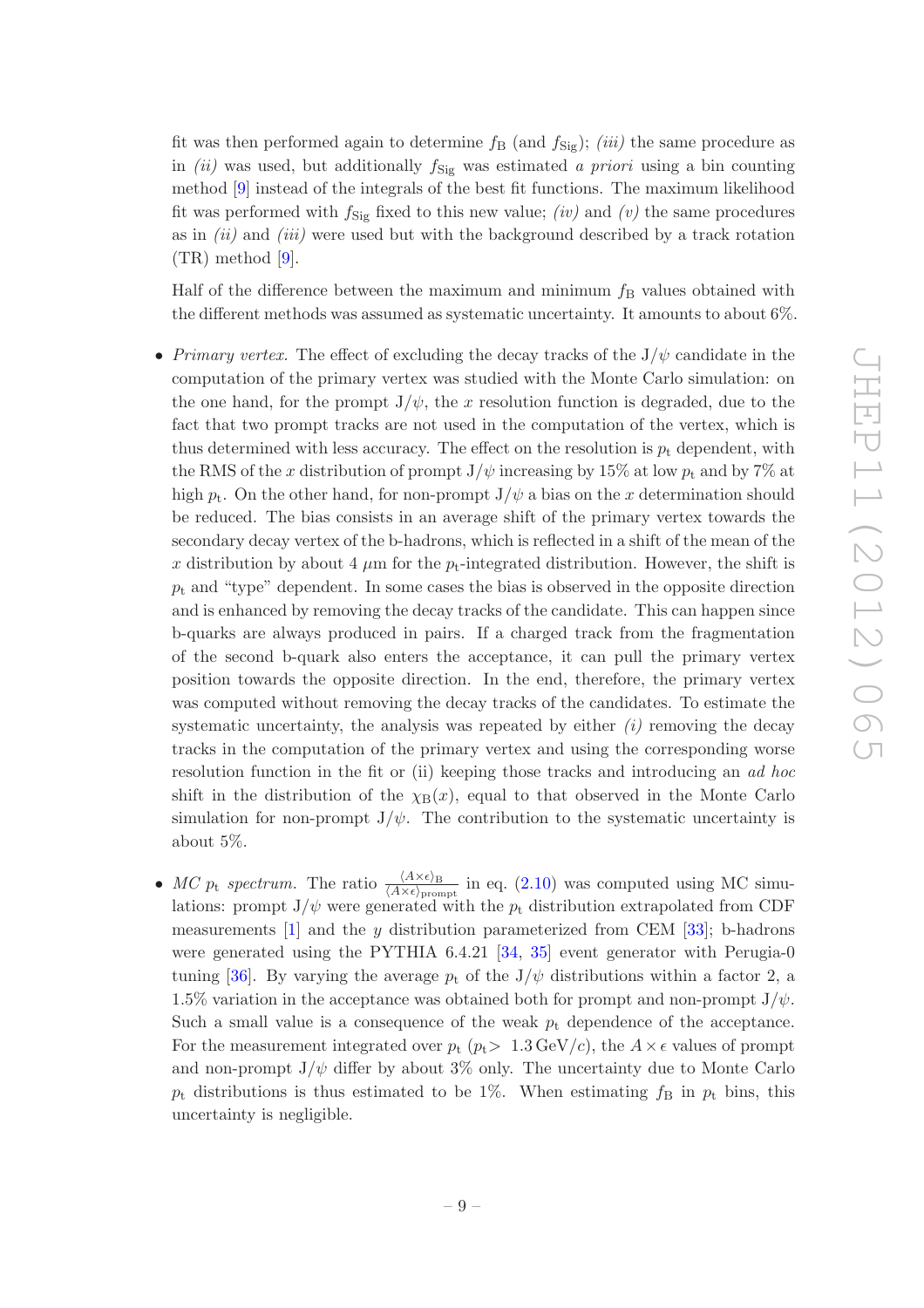| Source                          | Systematic uncertainty $(\%)$ |                  |                   |  |  |
|---------------------------------|-------------------------------|------------------|-------------------|--|--|
|                                 | $p_t$ integrated              | lowest $p_t$ bin | highest $p_t$ bin |  |  |
| Resolution function             | $+8, -15$                     | $+15, -25$       | $+2, -3$          |  |  |
| $x$ distribution of background  | $\pm 6$                       | $\pm 13$         | $\pm 1$           |  |  |
| $x$ distribution of b-hadrons   | $\pm 3$                       | $\pm 3$          | $\pm 2$           |  |  |
| $m_{e^+e^-}$ distributions      | $\pm 6$                       | $\pm 11$         | $\pm 4$           |  |  |
| Primary vertex                  | $+4, -5$                      | $\pm 4$          | $+4, -8$          |  |  |
| $MC p_t$ spectrum               | $\pm 1$                       | $\left( \right)$ | $\Omega$          |  |  |
| Total                           | $+12, -18$                    | $+23, -30$       | $+6, -9$          |  |  |
| Polarization (prompt $J/\psi$ ) |                               |                  |                   |  |  |
| CS $(\lambda = -1)$             | $+13$                         | $+22$            | $+5$              |  |  |
| CS $(\lambda = +1)$             | $-10$                         | $-19$            | $-3$              |  |  |
| HE $(\lambda = -1)$             | $+17$                         | $+19$            | $+11$             |  |  |
| HE $(\lambda = +1)$             | $-14$                         | $-16$            | $-8$              |  |  |

<span id="page-10-2"></span>**Table 1.** Systematic uncertainties (in percent) on the measurement of the fraction of  $J/\psi$  from the decay of b-hadrons,  $f_B$ . The variations of  $f_B$  are also reported, with respect to the case of both prompt and non-prompt  $J/\psi$  unpolarized, when assuming the prompt component with given polarization.

• Polarization. The variations of  $f_B$  obtained assuming different polarization scenarios for the prompt component only were evaluated, as discussed in section [2,](#page-2-0) and are reported in table [1.](#page-10-2) The maximum variations are quoted as separate errors.

The study of systematic uncertainties was repeated as a function of  $p_t$ . In table [1](#page-10-2) the results are summarized for the integrated  $p_t$  range  $(p_t > 1.3 \text{ GeV}/c)$  and for the lowest  $(1.3-3 \text{ GeV}/c)$  and highest  $(7-10 \text{ GeV}/c)$   $p_t$  bins. All systematic uncertainties increase with decreasing  $p_t$ , except the one related to the primary vertex measurement.

#### <span id="page-10-1"></span><span id="page-10-0"></span>4 Results

#### 4.1 Fraction of  $J/\psi$  from the decay of b-hadrons

The fraction of  $J/\psi$  from the decay of b-hadrons in the experimentally accessible kinematic range,  $p_t > 1.3 \,\text{GeV}/c$  and  $|y| < 0.9$ , which is referred to as "measured region" in the following, is

$$
f_{\rm B} = 0.149 \pm 0.037 \left(\text{stat.}\right)_{-0.027}^{+0.018} \left(\text{syst.}\right)_{-0.021}^{+0.025} \left(\lambda_{\rm HE} = 1\right) \left(\text{syst.pol.}\right).
$$

The fractions measured in the  $p_t$  bins are reported in table [2](#page-12-0) and shown in figure [3.](#page-11-1) In the figure, the data symbols are placed at the average value of the  $p_t$  distribution of each bin. The average was computed using the above mentioned Monte Carlo distributions: the one based on the CDF extrapolation [\[33\]](#page-20-12) and that using PYTHIA [\[34](#page-20-13), [35](#page-20-14)] with Perugia-0 tuning [\[36](#page-20-15)] for prompt and non-prompt  $J/\psi$ , respectively, weighted by the measured  $f_B$ . In figure [3](#page-11-1) the results of the ATLAS [\[8\]](#page-19-7) and CMS [\[10\]](#page-19-3) experiments measured at mid-rapidity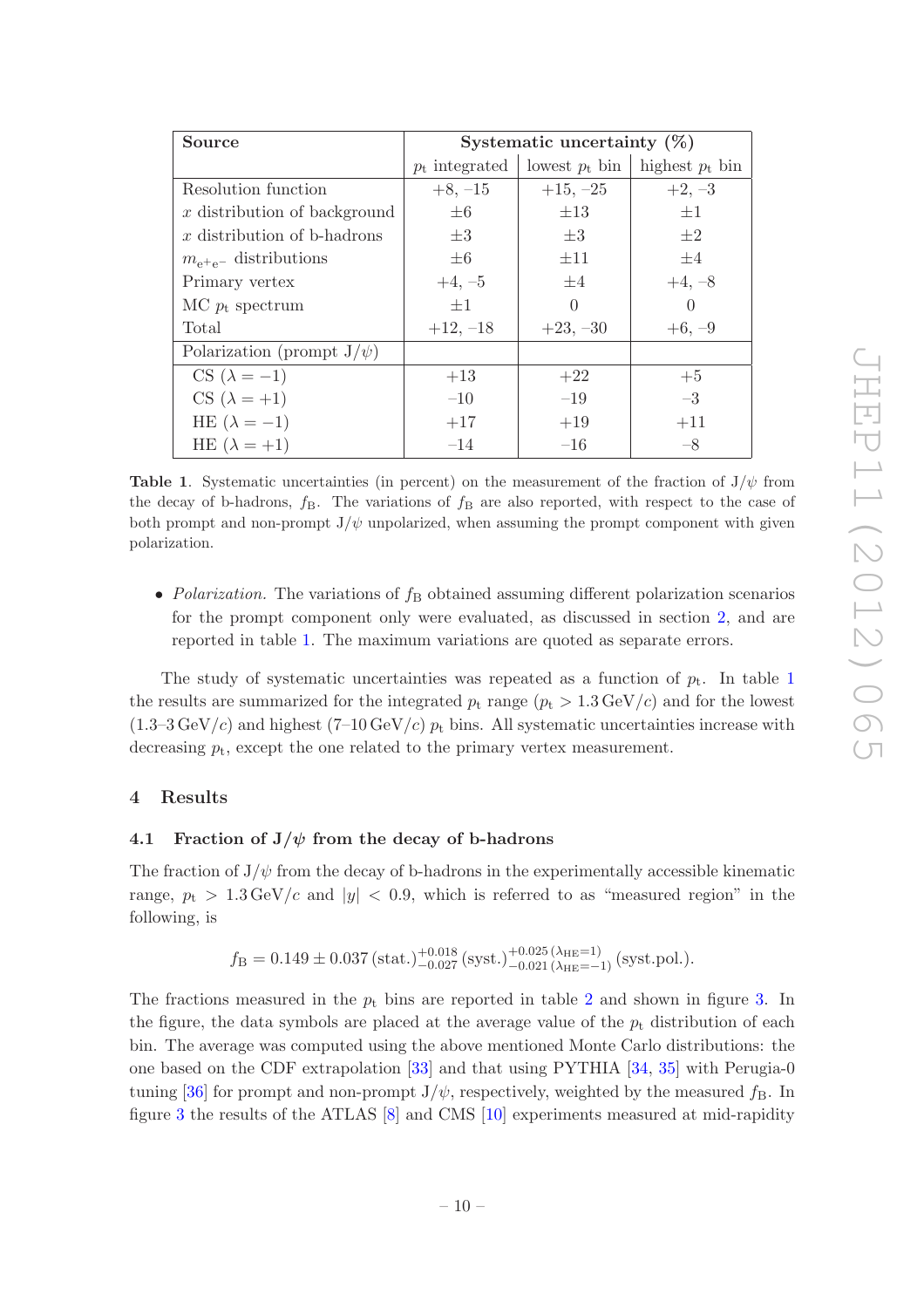

<span id="page-11-1"></span>**Figure 3.** The fraction of  $J/\psi$  from the decay of b-hadrons as a function of  $p_t$  of  $J/\psi$  compared with results from ATLAS [\[8](#page-19-7)] and CMS [\[10\]](#page-19-3) in pp collisions at  $\sqrt{s}$  =7 TeV.

for the same colliding system are also shown. The ALICE results extend the mid-rapidity measurements down to low  $p_t$ .

#### <span id="page-11-0"></span>4.2 Prompt  $J/\psi$  production

By combining the measurement of the inclusive  $J/\psi$  cross section, which was determined as described in [\[9](#page-19-6)], and the  $f_B$  value, the prompt  $J/\psi$  cross section was obtained:

$$
\sigma_{\text{prompt J}/\psi} = (1 - f_B) \cdot \sigma_{J/\psi}.
$$
\n(4.1)

The numerical values of the inclusive  $J/\psi$  cross section in the  $p_t$  ranges used for this analysis are summarized in table [2.](#page-12-0) In the measured region the integrated cross section is  $\sigma_{\text{prompt J/\psi}}(|y| < 0.9, p_t > 1.3 \,\text{GeV}/c) = 8.3 \pm 0.8(\text{stat.}) \pm 1.1(\text{syst.})^{+1.5(\lambda_{\text{HE}}=1)}_{-1.4(\lambda_{\text{HE}}=-1)} \,\mu\text{b}$ . The systematic uncertainties related to the unknown polarization are quoted for the reference frame where they are the largest.

The differential distribution  $\frac{d^2 \sigma_{\text{prompt J/\psi}}}{d \mu_{\text{d}} d \mu}$  $\frac{\text{prompt }J/\psi}{dp_t dy}$  is shown as a function of  $p_t$  in figure [4](#page-14-0) and  ${\rm d}\sigma_{\rm prompt\;J/\psi}$  $\frac{mpt J/\psi}{dy}$  is plotted in figure [5.](#page-15-0) The numerical values are summarized in table [2.](#page-12-0) In figure [4](#page-14-0) the statistical and all systematic errors are added in quadrature for better visibility, while in figure [5](#page-15-0) the error bar shows the quadratic sum of statistical and systematic errors, except for the 3.5% systematic uncertainty on luminosity and the 1% on the branching ratio (BR), which are added in quadrature and shown as box. The results shown in figures [4](#page-14-0) and [5](#page-15-0) assume unpolarized  $J/\psi$  production. Systematic uncertainties due to the unknown  $J/\psi$  polarization are not shown. Results by the CMS [\[6](#page-19-2), [10](#page-19-3)], LHCb [\[7](#page-19-12)] and ATLAS [\[8](#page-19-7)] Collaborations are shown for comparison. Also for these data the uncertainties due to luminosity and to the  $BR$  are shown separately (boxes) in figure [5,](#page-15-0) while the error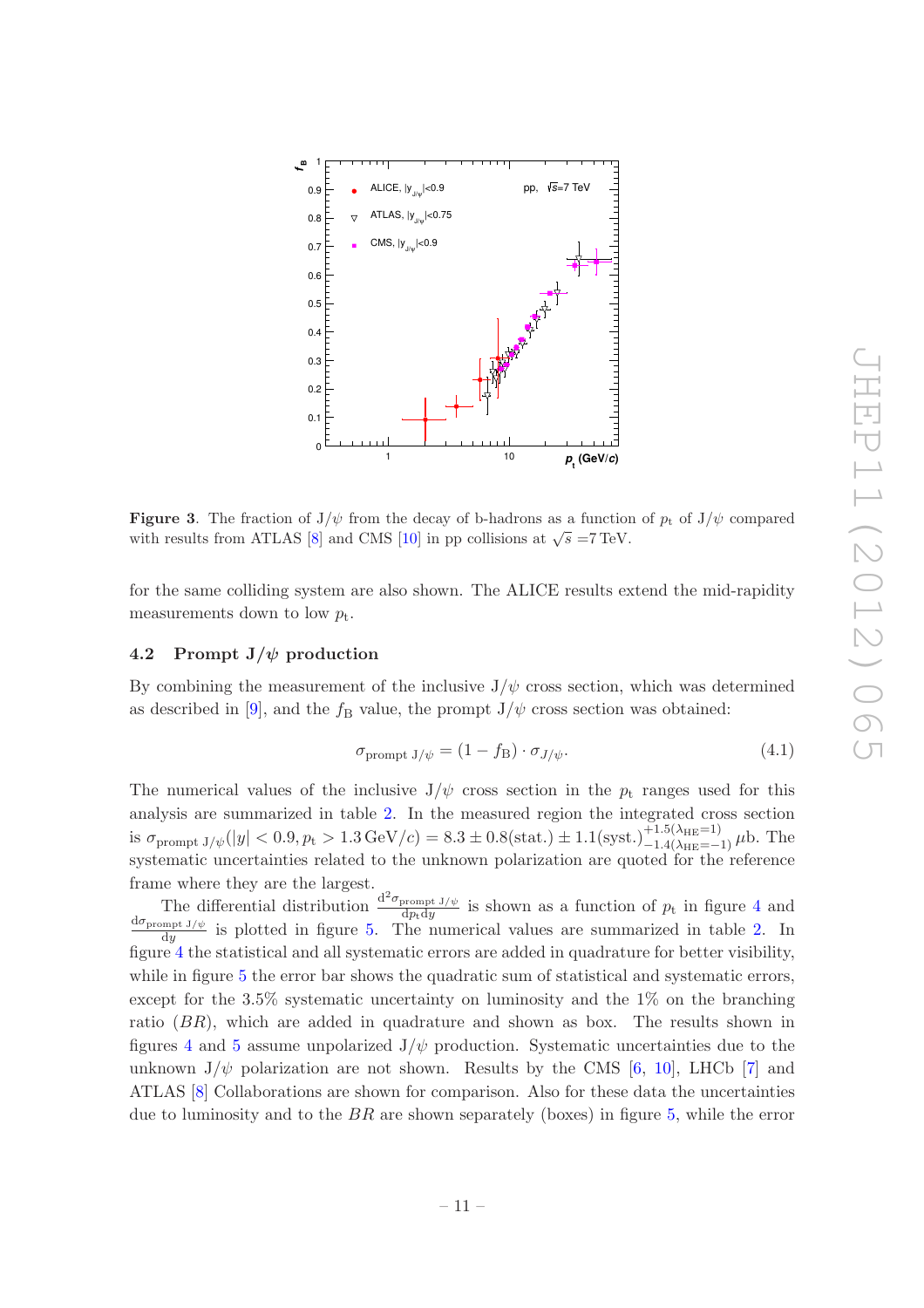| $p_{\rm t}$       | $\langle p_{\rm t} \rangle$                                              | Measured                                                                   | Systematic uncertainties |                                  |                |                |                |
|-------------------|--------------------------------------------------------------------------|----------------------------------------------------------------------------|--------------------------|----------------------------------|----------------|----------------|----------------|
| (GeV/c)           | (GeV/c)                                                                  | quantity                                                                   | Correl.                  | Non-correl.                      | Extrap.        | Polariz., CS   | Polariz., HE   |
| $f_{\rm B}(\%)$   |                                                                          |                                                                            |                          |                                  |                |                |                |
| $1.3 - 3.0$       | 2.02                                                                     | $9.2\pm7.4$                                                                | $\theta$                 | $+2.1, -2.8$                     | $\theta$       | $+2.0, -1.7$   | $+1.7, -1.5$   |
| $3.0 - 5.0$       | 3.65                                                                     | $13.8 \pm 3.8$                                                             | $\Omega$                 | $+1.5, -2.1$                     | $\theta$       | $+1.3, -1.0$   | $+2.1, -3.0$   |
| $5.0 - 7.0$       | 5.75                                                                     | $23.2\pm7.2$                                                               | $\theta$                 | $+1.6, -2.1$                     | $\overline{0}$ | $+0.2, -0.2$   | $+3.5, -2.6$   |
| $7.0 - 10.0$      | 8.06                                                                     | $30.7 \pm 13.8$                                                            | $\overline{0}$           | $+1.8, -2.8$                     | $\theta$       | $+1.5, -0.9$   | $+3.4, -2.5$   |
| $p_{\rm t} > 1.3$ | 2.85                                                                     | $14.9 \pm 3.7$                                                             | $\Omega$                 | $+1.8, -2.7$                     | $\overline{0}$ | $+1.9, -1.5$   | $+2.5, -2.1$   |
| $p_{\rm t} > 0$   | 2.41                                                                     | $14.3 \pm 3.6$                                                             | $\overline{0}$           | $+1.8, -2.6$                     | $+0.2, -0.5$   | $+2.4, -1.6$   | $+2.5, -1.9$   |
|                   |                                                                          | $\left(\frac{\rm nb}{{\rm GeV}/c}\right)$<br>$d^2\sigma_{J/\psi}/dydp_t$   |                          |                                  |                |                |                |
| $1.3 - 3.0$       | 2.02                                                                     | $1780 \pm 210$                                                             | $\pm 65$                 | $\pm 250$                        | $\overline{0}$ | $+400, -320$   | $+330, -280$   |
| $3.0 - 5.0$       | 3.65                                                                     | $715\pm125$                                                                | $\pm 25$                 | $\pm 90$                         | $\overline{0}$ | $+50, -60$     | $+170, -90$    |
| $5.0 - 7.0$       | 5.74                                                                     | $405 \pm 70$                                                               | $\pm 15$                 | $\pm 45$                         | $\theta$       | $+1, -3$       | $+50, -50$     |
| $7.0 - 10.0$      | 8.06                                                                     | $60 \pm 25$                                                                | $\pm 2$                  | $\pm 12$                         | $\overline{0}$ | $+2, -3$       | $+5, -6$       |
|                   |                                                                          | $d^2\sigma_{\rm prompt\ J/\psi}/dydp_t$                                    |                          | $\frac{\text{nb}}{\text{GeV}/c}$ |                |                |                |
| $1.3 - 3.0$       | $2.02\,$                                                                 | $1600 \pm 230$                                                             | $\pm 60$                 | $\pm 230$                        | $\overline{0}$ | $+400, -320$   | $+330, -280$   |
| $3.0 - 5.0$       | 3.65                                                                     | $620 \pm 110$                                                              | $\pm 20$                 | $\pm 80$                         | $\overline{0}$ | $+50, -60$     | $+170, -90$    |
| $5.0 - 7.0$       | 5.74                                                                     | $310 \pm 60$                                                               | $\pm 10$                 | $\pm 35$                         | $\theta$       | $+1, -3$       | $+50, -50$     |
| $7.0 - 10.0$      | 8.03                                                                     | $40 \pm 18$                                                                | $\pm 1$                  | $\pm 8$                          | $\theta$       | $+2, -3$       | $+5, -6$       |
|                   | $\sigma_{\text{prompt J/\psi}}( y_{\text{J/\psi}}  < 0.9)$ ( <i>µb</i> ) |                                                                            |                          |                                  |                |                |                |
| $p_{\rm t} > 1.3$ | 2.81                                                                     | $8.3 \pm 0.8$                                                              |                          | $\pm 1.1$                        | $\overline{0}$ | $+1.0, -1.2$   | $+1.5, -1.4$   |
| $p_{\rm t} > 0$   | 2.37                                                                     | $10.6 \pm 1.1$                                                             |                          | $\pm 1.6$                        | $+0.06, -0.02$ | $+1.6, -1.7$   | $+1.9, -1.8$   |
|                   |                                                                          | $\sigma_{J/\psi \leftarrow h_B} ( y_{J/\psi}  < 0.9)$ ( <i>µb</i> )        |                          |                                  |                |                |                |
| $p_{\rm t} > 1.3$ | 3.07                                                                     | $1.46 \pm 0.38$                                                            |                          | $+0.26, -0.32$                   | $\overline{0}$ | $\theta$       | $\overline{0}$ |
| $p_{\rm t} > 0$   | 2.62                                                                     | $1.77 \pm 0.46$                                                            |                          | $+0.32, -0.39$                   | $+0.02, -0.06$ | $\theta$       | $\overline{0}$ |
|                   |                                                                          | $\mathrm{d}\sigma_{\mathrm{b}\bar{\mathrm{b}}}/\mathrm{d}y\big _{ y <0.9}$ | $(\mu b)$                |                                  |                |                |                |
|                   |                                                                          | $43\pm11$                                                                  | $+9, -10$                |                                  | $+0.6, -1.5$   | $\overline{0}$ | $\overline{0}$ |
|                   |                                                                          | $\sigma_{\rm b\bar{b}}$ ( $\mu$ b)                                         |                          |                                  |                |                |                |
|                   |                                                                          | $282\pm74$                                                                 |                          | $+58, -68$                       | $+8, -7$       | $\overline{0}$ | $\overline{0}$ |

<span id="page-12-0"></span>**Table 2.** The fraction of  $J/\psi$  from the decay of b-hadrons and cross sections. Some of the contributions to the systematic uncertainty do not depend on  $p_t$ , thus affecting only the overall normalization, and they are separately quoted (correl.). The contributions which depend on  $p_t$ , even when they are correlated bin by bin, were included among the non-correlated systematic errors. The values of  $\langle p_t \rangle$  were computed using Monte Carlo distributions (see text for details).

bars represent the statistical and the other sources of systematic uncertainties added in quadrature.

The ALICE  $\frac{d^2 \sigma_{\text{prompt J}/\psi}}{dudn_{\psi}}$  $\frac{\text{prompt }J/\psi}{\text{d}y\text{d}p_t}$  measurement at mid-rapidity (left panel of figure [4\)](#page-14-0) is complementary to the data of CMS, available for  $|y| < 0.9$  and  $p_t > 8 \,\text{GeV}/c$ , and ATLAS, which covers the region  $|y| < 0.75$  and  $p_t > 7 \text{ GeV}/c$ . In the right panel of figure [4,](#page-14-0) the AL-ICE results are compared to next-to-leading order (NLO) non-relativistic QCD (NRQCD) theoretical calculations by M. Butenschön and B.A. Kniehl  $[12]$  and Y.-Q. Ma et al.  $[13]$ . Both calculations include color-singlet (CS), color-octet (CO), and heavier charmonium feed-down contributions. For one of the two models (M. Butenschön and B.A. Kniehl) the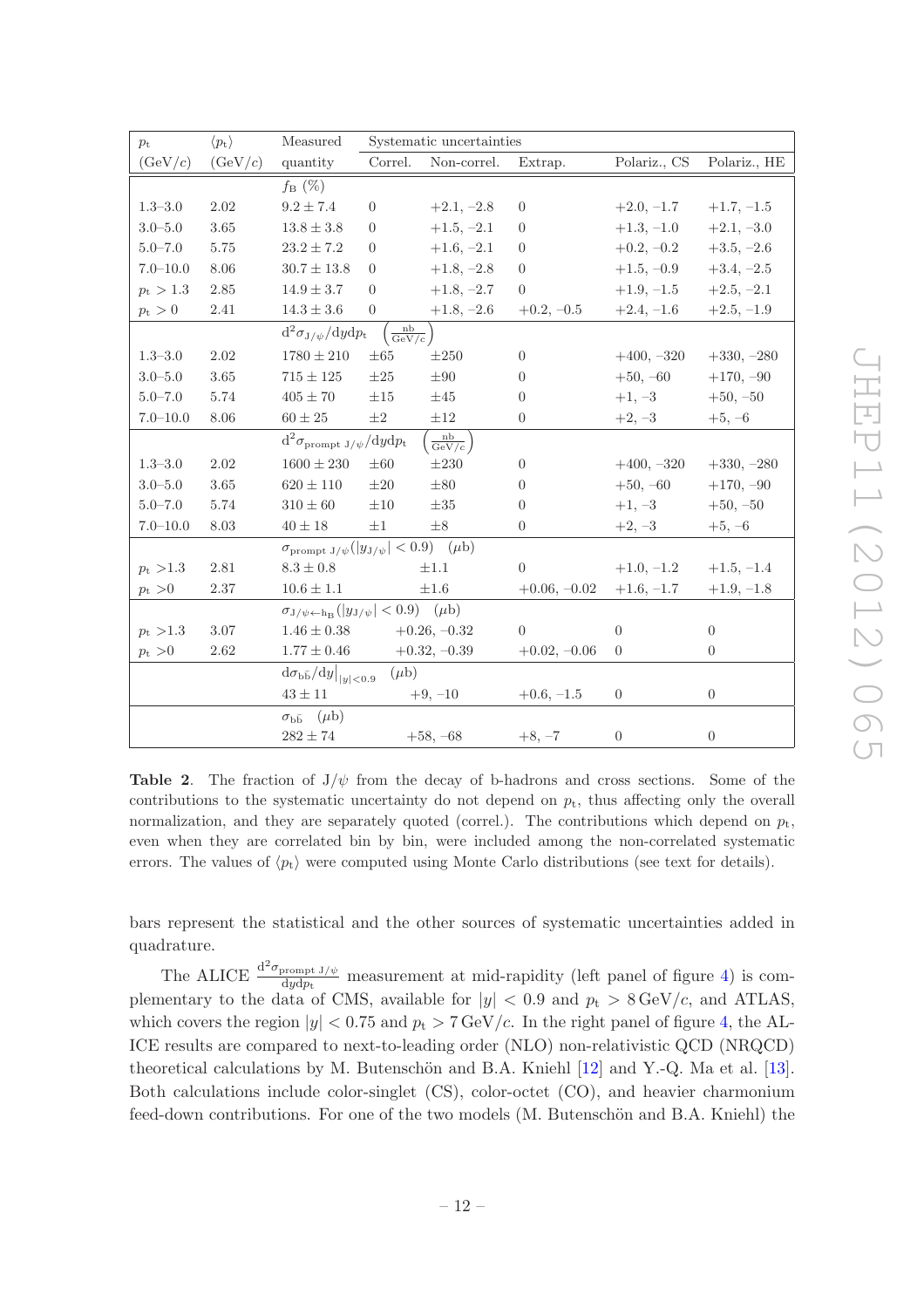partial results with only the CS contribution are also shown. The comparison suggests that the CO processes are indispensable to describe the data also at low  $p_t$ . The results are also compared to the model of V.A. Saleev et al. [\[14\]](#page-19-5), which includes the contribution of partonic sub-processes involving t-channel parton exchanges and provides a prediction down to  $p_t = 0$ .

The ALICE result for  $\frac{d\sigma_{\text{prompt}}}{dy}$  (figure [5\)](#page-15-0), which equals

$$
\frac{d\sigma_{\text{prompt J/\psi}}}{dy} = 5.89 \pm 0.60(\text{stat.})^{+0.88}_{-0.90}(\text{syst.})^{+0.03}_{-0.01}(\text{extr.})^{+1.01(\lambda_{\text{HE}}=1)}_{-0.99(\lambda_{\text{HE}}=-1)} \,\mu\text{b},
$$

was obtained by subtracting from the inclusive  $J/\psi$  cross section measured for  $p_t > 0$ that of  $J/\psi$  coming from b-hadron decays. The latter was determined, as discussed in the next section, by extrapolating the cross section from the measured region down to  $p_t > 0$  using an implementation of pQCD calculations at fixed order with next-to leadinglog resummation (FONLL) [\[41](#page-21-3)]. The extrapolation uncertainty is negligible with respect to the other systematic uncertainties. In figure [5](#page-15-0) the CMS and LHCb results for the rapidity bins where the  $p_t$  coverage extends down to zero were selected. For CMS, the value for  $1.6 < |y| < 2.4$  was obtained by integrating the published  $d^2\sigma_{\rm prompt, J/\psi}/dp_{\rm t}dy$ data [\[6\]](#page-19-2). The ALICE data point at mid-rapidity complements the other LHC measurements of prompt  $J/\psi$  production cross section as a function of rapidity. It is worth noting that the uncertainties of the data sets of the three experiments are uncorrelated, except for that (negligible) of the  $BR$ , while within the same experiment most of the systematic uncertainties are correlated. The prediction of the model by V.A. Saleev et al. [\[14](#page-19-5)] at mid-rapidity provides  $\frac{d\sigma_{\text{prompt J/\psi}}}{dy} = 7.8^{+9.7}_{-4.5}$  µb, which, within the large band of theoretical uncertainties, is in agreement with our measurement.

#### <span id="page-13-0"></span>4.3 Beauty hadron production

The production cross section of J/ $\psi$  from b-hadron decays was obtained as  $\sigma_{J/\psi \leftarrow h_B}$  =  $f_B \cdot \sigma_{J/\psi}$ . In the measured region it is

$$
\sigma_{\rm J/\psi\leftarrow h_{\rm B}}(p_{\rm t} > 1.3 \,\mathrm{GeV}/c, \, |y| < 0.9) = 1.46 \pm 0.38 \, (\mathrm{stat.})^{+0.26}_{-0.32} \, (\mathrm{syst.}) \, \mu \mathrm{b.}
$$

This measurement can be compared to theoretical calculations based on the factorization approach. In particular, the prediction of the FONLL [\[41\]](#page-21-3), which describes well the beauty production at Tevatron energy, provides  $[42]$   $1.33_{-0.48}^{+0.59}$   $\mu$ b, in good agreement with the mea-surement. For this calculation CTEQ6.6 parton distribution functions [\[43](#page-21-5)] were used and the theoretical uncertainty was obtained by varying the factorization and renormalization scales,  $\mu_F$  and  $\mu_R$ , independently in the ranges  $0.5 < \mu_F/m_t < 2$ ,  $0.5 < \mu_R/m_t < 2$ , with the constraint  $0.5 < \mu_{\rm F}/\mu_{\rm R} < 2$ , where  $m_{\rm t} = \sqrt{p_{\rm t}^2 + m_{\rm b}^2}$ . The beauty quark mass was varied within  $4.5 < m<sub>b</sub> < 5.0 \,\text{GeV}/c^2$ .

The same FONLL calculations were used to extrapolate the cross section of non-prompt  $J/\psi$  down to  $p_t$  equal to zero. The extrapolation factor, which is equal to  $1.212^{+0.016}_{-0.038}$ , was computed as the ratio of the cross section for  $p_t^{J/\psi} > 0$  and  $|y_{J/\psi}| < 0.9$  to that in the measured region  $(p_t^{J/\psi} > 1.3 \,\text{GeV}/c$  and  $|y_{J/\psi}| < 0.9$ ). Using the PYTHIA event generator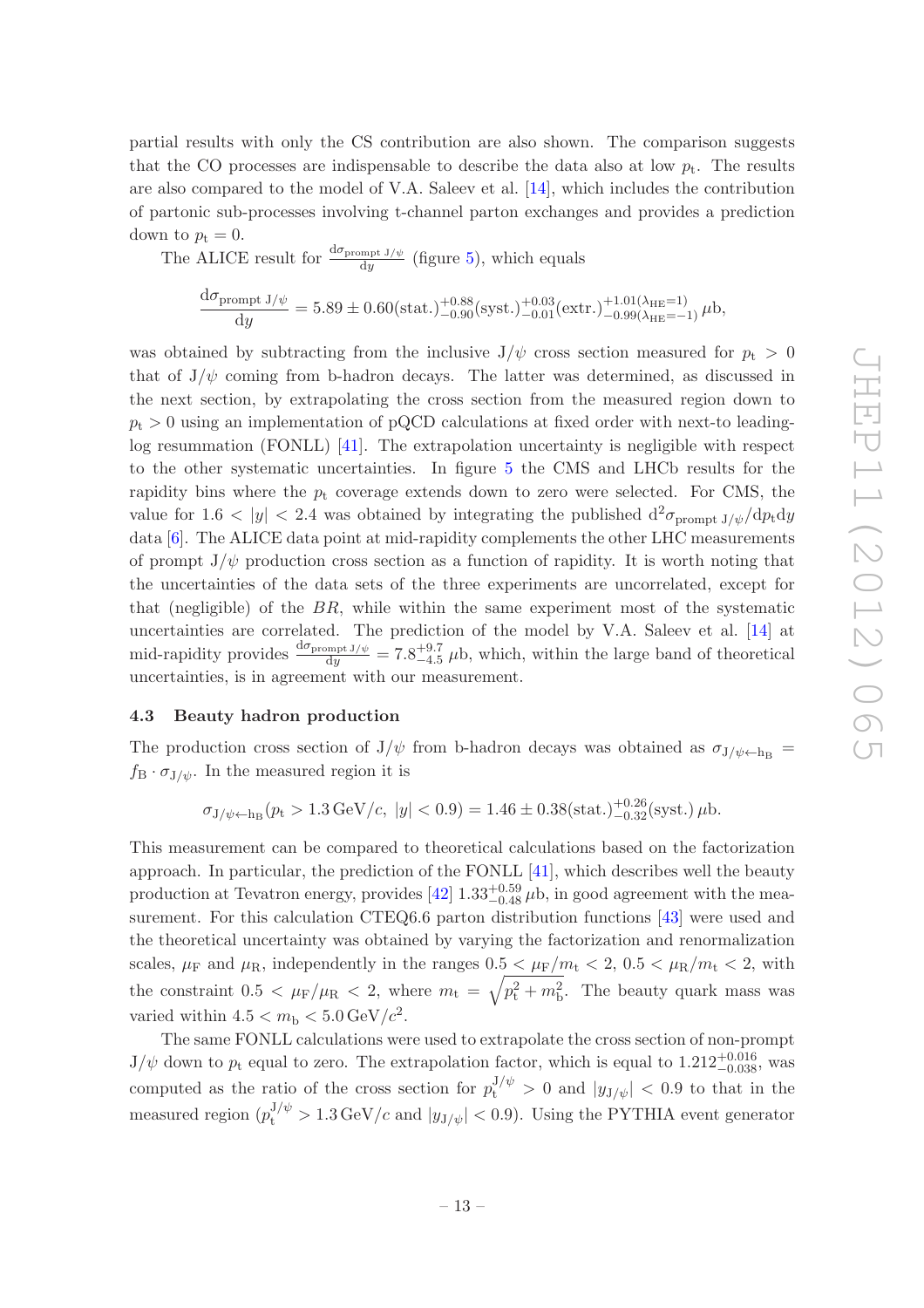

<span id="page-14-0"></span>**Figure 4.** Double differential production cross section of prompt  $J/\psi$  as a function of  $p_t$  compared to results from ATLAS [\[8](#page-19-7)] and CMS [\[10](#page-19-3)] at mid-rapidity (left panel) and to theoretical calculations [\[12](#page-19-13)[–14](#page-19-5)] (right panel). The error bars represent the quadratic sum of the statistical and systematic uncertainties.

with Perugia-0 tuning instead of FONLL provides an extrapolation factor of 1.156. The measured cross section corresponds thus to about  $80\%$  of the  $p_t$ -integrated cross section at mid-rapidity. Dividing by the rapidity range  $\Delta y = 1.8$  one obtains

$$
\frac{d\sigma_{\text{J}/\psi \leftarrow \text{h}_{\text{B}}}}{dy} = 0.98 \pm 0.26 \, (\text{stat.})_{-0.22}^{+0.18} \, (\text{syst.})_{-0.03}^{+0.01} \, (\text{extr.}) \, \mu \text{b.}
$$

In figure [6](#page-16-1) this measurement is plotted together with the LHCb [\[7\]](#page-19-12) and CMS [\[6\]](#page-19-2) data at forward rapidity. For CMS the values for  $1.2 < |y| < 1.6$  and  $1.6 < |y| < 2.4$  were obtained by integrating the published  $d^2\sigma_{J/\psi \leftarrow h_B}/dp_t dy$  data [\[6](#page-19-2)]; the value for  $1.2 < |y| < 1.6$  was also extrapolated from  $p_t^{\min} = 2.0 \,\text{GeV}/c$  to  $p_t = 0$ , with the approach based on the FONLL calculations as previously described. The extrapolation uncertainties are shown in figure [6](#page-16-1) as the slashed areas. The central FONLL prediction and its uncertainty band are also shown. A good agreement between data and theory is observed.

A similar procedure was used to derive the bb quark-pair production cross section ¯

$$
\frac{\mathrm{d}\sigma_{\mathrm{b}\bar{\mathrm{b}}}}{\mathrm{d}y} = \frac{\mathrm{d}\sigma_{\mathrm{b}\bar{\mathrm{b}}}^{\mathrm{theory}}}{\mathrm{d}y} \times \frac{\sigma_{\mathrm{J}/\psi \leftarrow \mathrm{h}_{\mathrm{B}}}(p_{\mathrm{t}}^{\mathrm{J}/\psi} > 1.3 \,\mathrm{GeV}/c, |y_{\mathrm{J}/\psi}| < 0.9)}{\sigma_{\mathrm{J}/\psi \leftarrow \mathrm{h}_{\mathrm{B}}}(p_{\mathrm{t}}^{\mathrm{J}/\psi} > 1.3 \,\mathrm{GeV}/c, |y_{\mathrm{J}/\psi}| < 0.9)},\tag{4.2}
$$

where the average branching fraction of inclusive b-hadron decays to  $J/\psi$  measured at LEP [\[44](#page-21-6)[–46](#page-21-7)],  $BR(h_b \rightarrow J/\psi + X) = (1.16 \pm 0.10)\%$ , was used in the computation of  $\sigma_{1/a b}^{\text{theory}}$  $J/\psi \leftarrow h_B$ . The extrapolation with the FONLL calculations provides

$$
\frac{d\sigma_{b\bar{b}}}{dy} = 43 \pm 11 \, (\text{stat.})^{+9}_{-10} \, (\text{syst.})^{+0.6}_{-1.5} \, (\text{extr.}) \, \mu b.
$$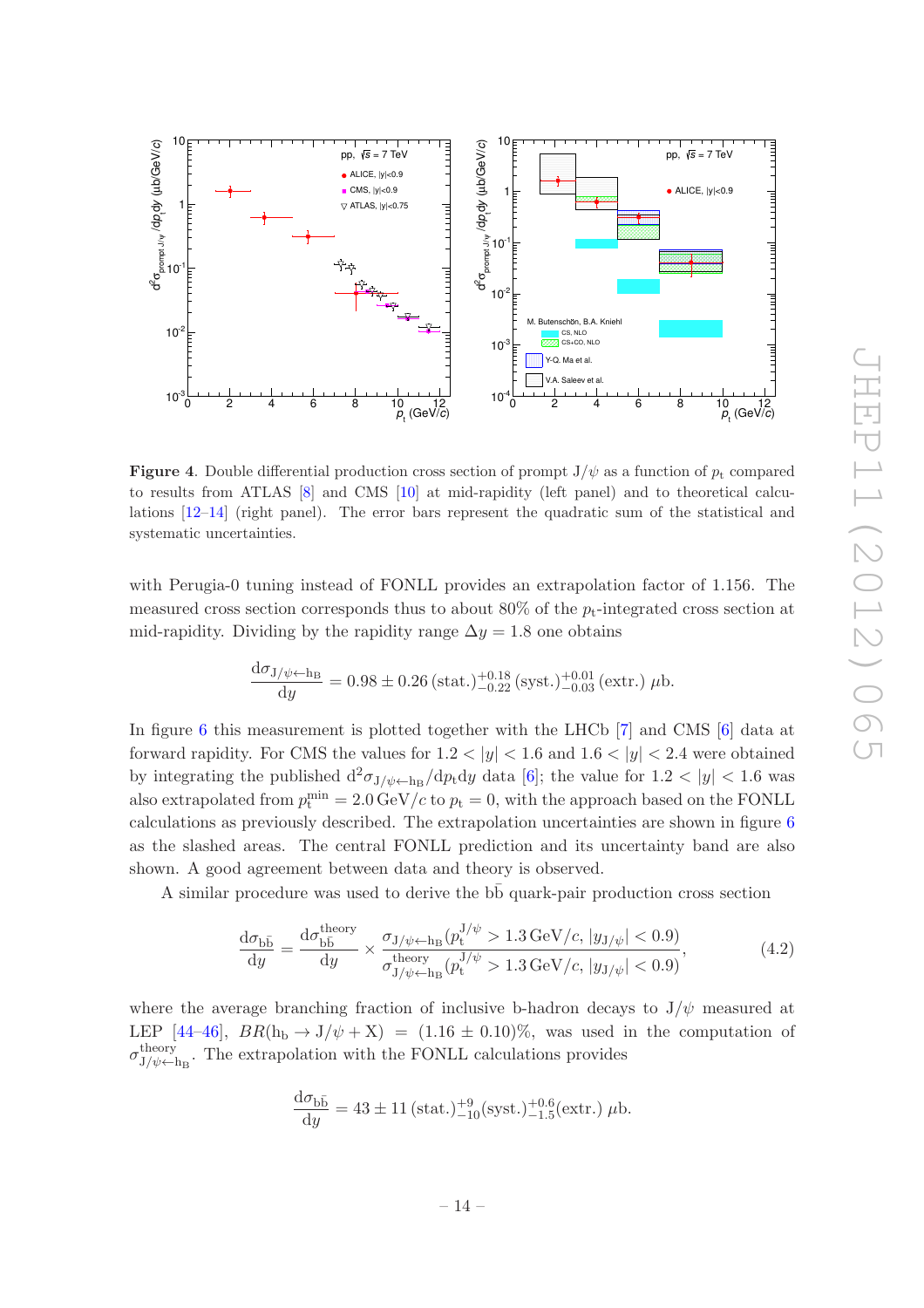

<span id="page-15-0"></span>**Figure 5.** Prompt  $J/\psi$  production cross section as a function of rapidity. The error bars represent the quadratic sum of the statistical and systematic errors, while the systematic uncertainties on luminosity and branching ratio are shown as boxes around the data points. The symbols are plotted at the center of each bin. The CMS value was obtained by integrating the published  $d^2\sigma_{\text{prompt J}/\psi}/dp_t dy$  data measured for 1.6 < |y| < 2.4 [\[6](#page-19-2)]. The results obtained by LHCb [\[7\]](#page-19-12) and CMS are reflected with respect to  $y = 0$  (open symbols).

Using the PYTHIA event generator with Perugia-0 tuning (with the EvtGen package to describe the particle decays) instead of FONLL results in a central value of 40.4 (40.9)  $\mu$ b. A compilation of measurements of  $d\sigma_{b\bar{b}}/dy$  at mid-rapidity is plotted in figure [7](#page-17-0) as a function of  $\sqrt{s}$ , with superimposed FONLL predictions.

Finally, the total  $b\bar{b}$  cross section was obtained as

$$
\sigma(pp \to b\bar{b} + X) = \alpha_{4\pi} \frac{\sigma_{J/\psi \leftarrow h_B} (p_t^{J/\psi} > 1.3 \,\text{GeV}/c, |y_{J/\psi}| < 0.9)}{2 \cdot BR(h_b \to J/\psi + X)},\tag{4.3}
$$

where  $\alpha_{4\pi}$  is the ratio between the yield of  $J/\psi$  mesons (from the decay of b-hadrons) in the full phase space and the yield in the measured region  $|y_{J/\psi}| < 0.9$  and  $p_t^{J/\psi} > 1.3 \,\text{GeV}/c$ . The FONLL calculations provide  $\alpha_{4\pi} = 4.49^{+0.12}_{-0.10}$ , which produces  $\sigma(pp \to b\bar{b} + X) =$  $282 \pm 74 \text{(stat.)}^{+58}_{-68} \text{(syst.)}^{+8}_{-7} \text{(extr.)}$  µb. The extrapolation factor  $\alpha_{4\pi}$  was also estimated using PYTHIA with Perugia-0 tuning and found to be  $\alpha_{4\pi}^{\text{PYTHIA}} = 4.20$ . This measurement is in good agreement with those of the LHCb experiment, namely  $288 \pm 4(\text{stat.}) \pm 48(\text{syst.}) \mu b$ and  $284 \pm 20$ (stat.)  $\pm 49$ (syst.)  $\mu$ b, which were based on the measured cross sections determined in the forward rapidity range from b-hadron decays into  $J/\psi X$  and  $D^0 \mu \nu X$ , respectively [\[7](#page-19-12), [24\]](#page-20-3).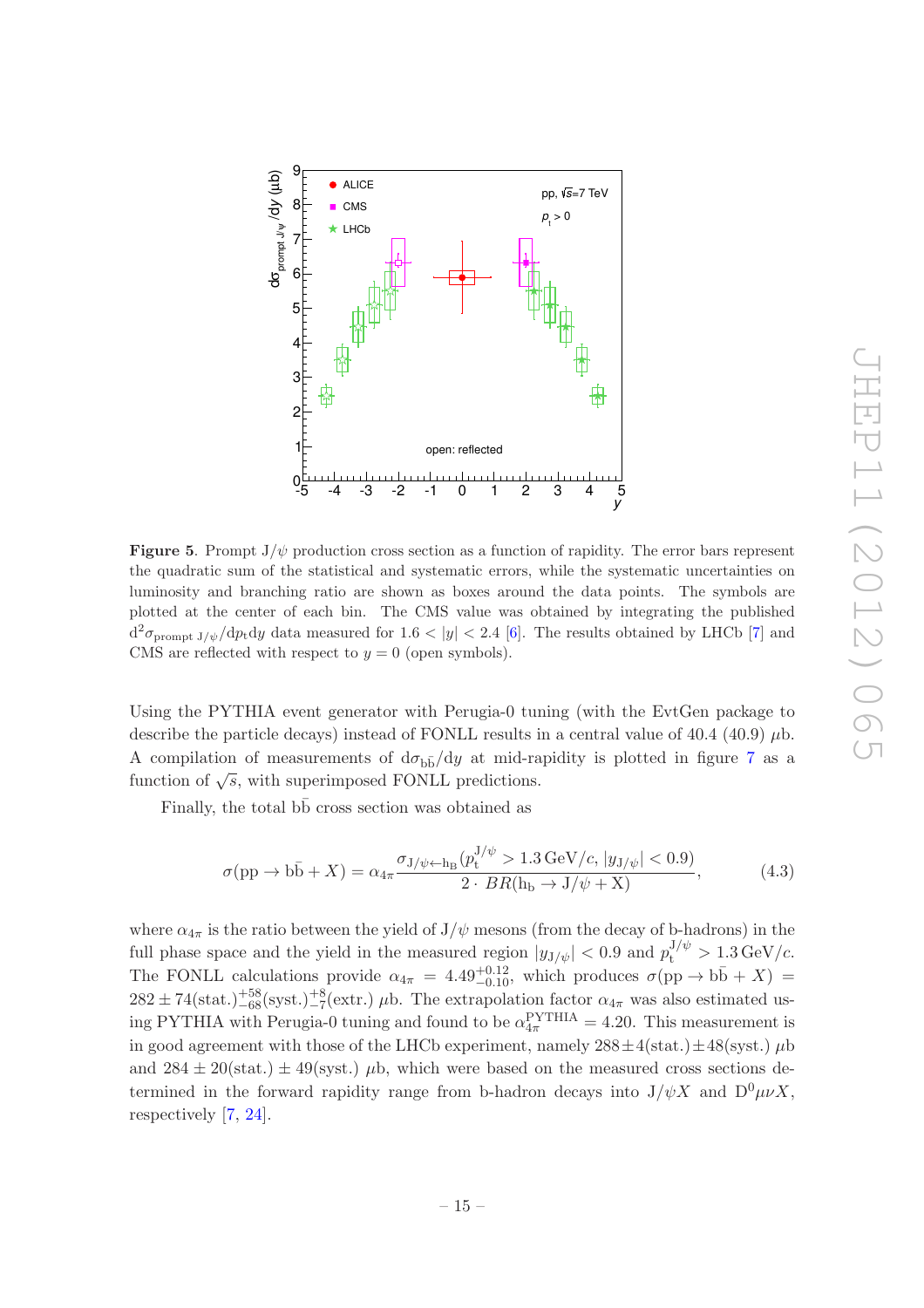

<span id="page-16-1"></span>**Figure 6.** Cross section for non-prompt  $J/\psi$  production as a function of rapidity. The error bars represent the quadratic sum of the statistical and systematic errors, while the systematic uncertainties on luminosity and branching ratio are shown as boxes. The systematic uncertainties on the extrapolation to  $p_t = 0$  are indicated by the slashed areas. The CMS values were obtained by integrating the published  $d^2\sigma_{J/\psi \text{ from } B}/dp_t dy$  data measured for 1.2 < |y| < 1.6 and 1.6 <  $|y| < 2.4$  [\[6\]](#page-19-2). The results obtained in the forward region by LHCb [\[7](#page-19-12)] are reflected with respect to  $y = 0$  (open symbols). The FONLL calculation [\[41](#page-21-3), [42](#page-21-4)] (and its uncertainty) is represented by solid (dashed) lines.

#### <span id="page-16-0"></span>5 Summary

Results on the production cross section of prompt  $J/\psi$  and  $J/\psi$  from the decay of b-hadrons at mid-rapidity in pp collisions at  $\sqrt{s} = 7 \,\text{TeV}$  have been presented. The measured cross sections have been compared to theoretical predictions based on QCD and results from other experiments. Prompt  $J/\psi$  production is well described by NLO NRQCD models that include color-octet processes. The cross section of  $J/\psi$  from b-hadron decays is in good agreement with the FONLL prediction, based on perturbative QCD. The ALICE results at mid-rapidity, covering a lower  $p_t$  region down to  $p_t = 1.3 \text{ GeV}/c$ , are complementary to those of the ATLAS and CMS experiments, which are available for  $J/\psi p_t$  above 6.5 GeV/c. Using the shape of the  $p_t$  and y distributions of b-quarks predicted by FONLL calculations, the mid-rapidity  $d\sigma/dy$  and the total production cross section of bb pairs were determined.

#### Acknowledgments

The ALICE collaboration would like to thank all its engineers and technicians for their invaluable contributions to the construction of the experiment and the CERN accelerator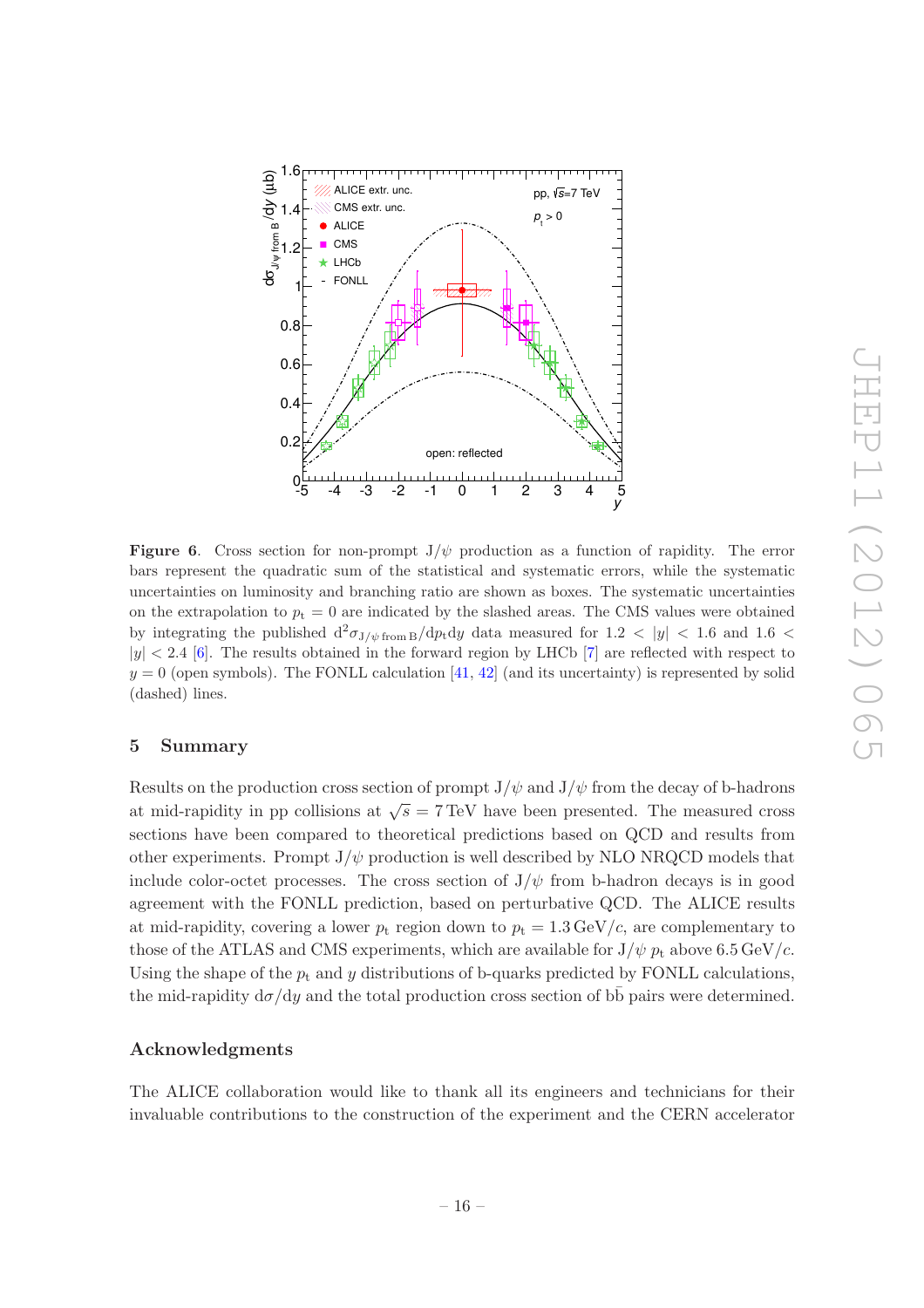

<span id="page-17-0"></span>**Figure 7.** Beauty production cross section at mid-rapidity as a function of  $\sqrt{s}$  in pp (PHENIX [\[47](#page-21-8)] and ALICE results) and  $p\bar{p}$  (UA1 [\[16\]](#page-19-9) and CDF [\[17\]](#page-19-10) results) collisions. The FONLL calculation [\[41](#page-21-3), [42](#page-21-4)] (and its uncertainty) is represented by solid (dashed) lines.

teams for the outstanding performance of the LHC complex.

The ALICE collaboration would like to thank M. Butenschön and B.A. Kniehl, Y.-Q. Ma, K. Wang and K.T. Chao, and V.A. Saleev, M.A. Nefedov and A.V. Shipilova for providing their theoretical computations of the production cross section of prompt  $J/\psi$ , and M. Cacciari for predictions in the FONLL scheme.

The ALICE collaboration acknowledges the following funding agencies for their support in building and running the ALICE detector:

Calouste Gulbenkian Foundation from Lisbon and Swiss Fonds Kidagan, Armenia;

Conselho Nacional de Desenvolvimento Científico e Tecnológico (CNPq), Financiadora de Estudos e Projetos (FINEP), Fundação de Amparo à Pesquisa do Estado de São Paulo (FAPESP);

National Natural Science Foundation of China (NSFC), the Chinese Ministry of Education (CMOE) and the Ministry of Science and Technology of China (MSTC);

Ministry of Education and Youth of the Czech Republic;

Danish Natural Science Research Council, the Carlsberg Foundation and the Danish National Research Foundation;

The European Research Council under the European Community's Seventh Framework Programme;

Helsinki Institute of Physics and the Academy of Finland;

French CNRS-IN2P3, the 'Region Pays de Loire', 'Region Alsace', 'Region Auvergne' and CEA, France;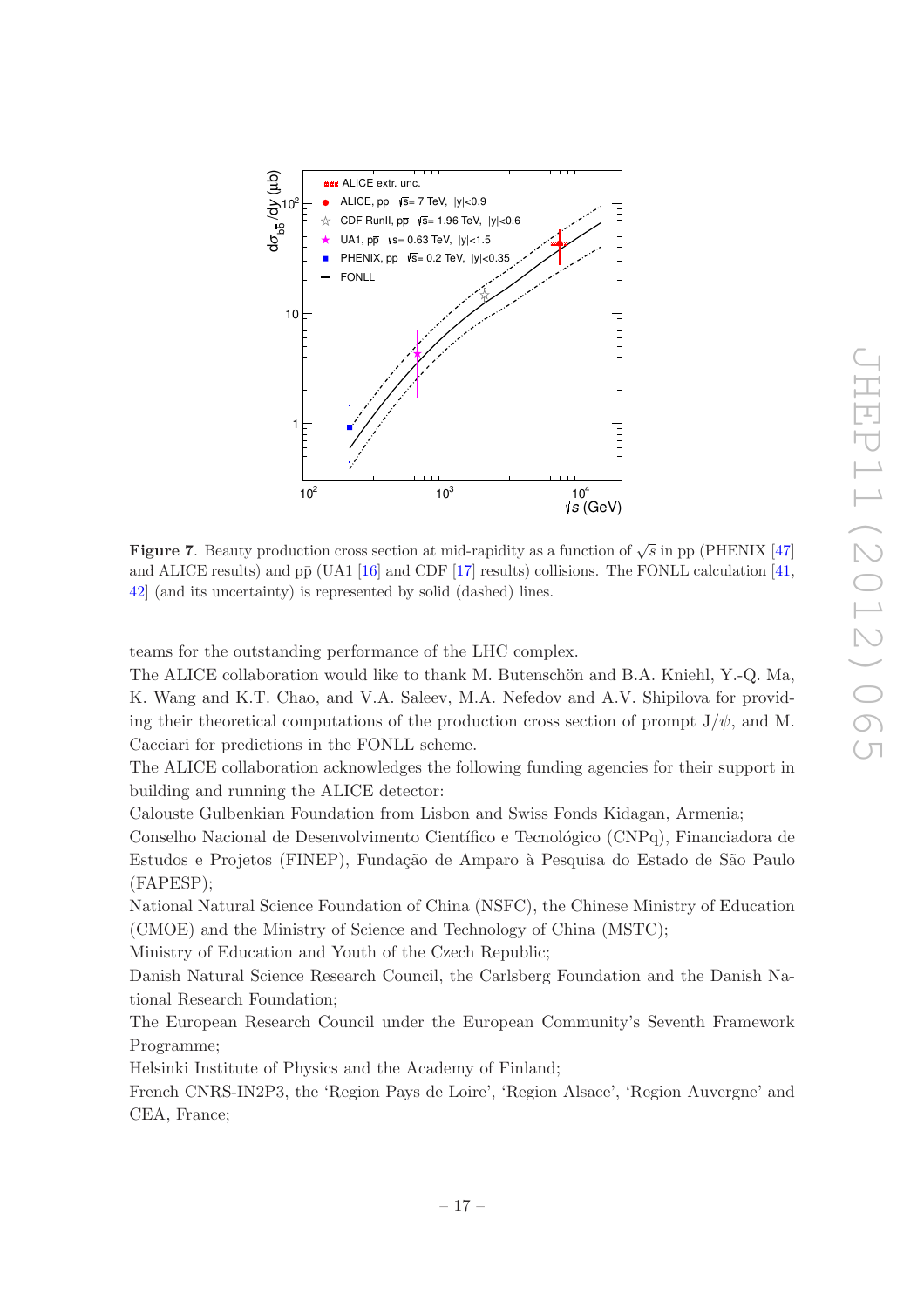German BMBF and the Helmholtz Association;

General Secretariat for Research and Technology, Ministry of Development, Greece;

Hungarian OTKA and National Office for Research and Technology (NKTH);

Department of Atomic Energy and Department of Science and Technology of the Government of India;

Istituto Nazionale di Fisica Nucleare (INFN) of Italy;

MEXT Grant-in-Aid for Specially Promoted Research, Japan;

Joint Institute for Nuclear Research, Dubna;

National Research Foundation of Korea (NRF);

CONACYT, DGAPA, México, ALFA-EC and the HELEN Program (High-Energy physics Latin-American–European Network);

Stichting voor Fundamenteel Onderzoek der Materie (FOM) and the Nederlandse Organisatie voor Wetenschappelijk Onderzoek (NWO), Netherlands;

Research Council of Norway (NFR);

Polish Ministry of Science and Higher Education;

National Authority for Scientific Research - NASR (Autoritatea Natională pentru Cercetare Stiintifică - ANCS);

Federal Agency of Science of the Ministry of Education and Science of Russian Federation, International Science and Technology Center, Russian Academy of Sciences, Russian Federal Agency of Atomic Energy, Russian Federal Agency for Science and Innovations and CERN-INTAS;

Ministry of Education of Slovakia;

Department of Science and Technology, South Africa;

CIEMAT, EELA, Ministerio de Educación y Ciencia of Spain, Xunta de Galicia (Consellería de Educación), CEADEN, Cubaenergía, Cuba, and IAEA (International Atomic Energy Agency);

Swedish Research Council (VR) and Knut & Alice Wallenberg Foundation (KAW);

Ukraine Ministry of Education and Science;

United Kingdom Science and Technology Facilities Council (STFC);

The United States Department of Energy, the United States National Science Foundation, the State of Texas, and the State of Ohio.

Open Access. This article is distributed under the terms of the Creative Commons Attribution License which permits any use, distribution and reproduction in any medium, provided the original author(s) and source are credited.

#### References

- <span id="page-18-0"></span>[1] CDF collaboration, D. Acosta et al., Measurement of the J/ψ meson and <sup>b</sup>−hadron production cross sections in  $p\bar{p}$  collisions at  $\sqrt{s} = 1960 \text{ GeV}$ , Phys. Rev. **D** 71 [\(2005\) 032001](http://dx.doi.org/10.1103/PhysRevD.71.032001) [[hep-ex/0412071](http://arxiv.org/abs/hep-ex/0412071)] [IN[SPIRE](http://inspirehep.net/search?p=find+J+Phys.Rev.,D71,032001)].
- <span id="page-18-1"></span>[2] CDF collaboration, A. Abulencia et al., *Polarization of*  $J/\psi$  and  $\psi_{2S}$  mesons produced in  $p\bar{p}$ collisions at  $\sqrt{s} = 1.96 \text{ TeV}$ , [Phys. Rev. Lett.](http://dx.doi.org/10.1103/PhysRevLett.99.132001) **99** (2007) 132001 [[arXiv:0704.0638](http://arxiv.org/abs/0704.0638)] [IN[SPIRE](http://inspirehep.net/search?p=find+J+Phys.Rev.Lett.,99,132001)].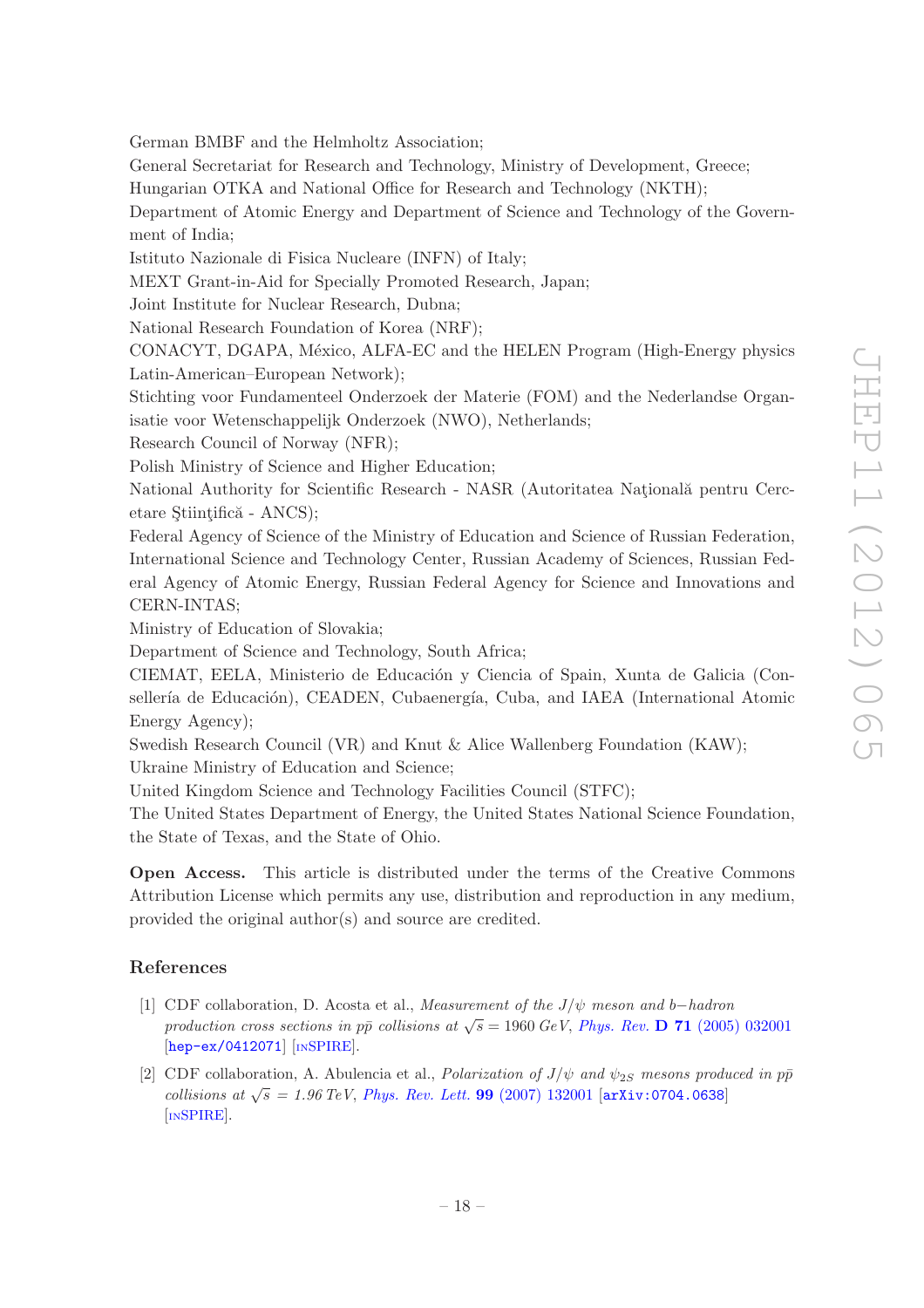- [3] D0 collaboration, S. Abachi et al.,  $J/\psi$  production in pp collisions at  $\sqrt{s} = 1.8 \text{ TeV}$ , [Phys. Lett.](http://dx.doi.org/10.1016/0370-2693(96)00067-6) **B 370** (1996) 239 [IN[SPIRE](http://inspirehep.net/search?p=find+J+Phys.Lett.,B370,239)].
- <span id="page-19-0"></span>[4] D0 collaboration, B. Abbott et al., *Small angle J/* $\psi$  *production in pp* collisions at  $\sqrt{s} = 1.8 \; TeV$ , *[Phys. Rev. Lett.](http://dx.doi.org/10.1103/PhysRevLett.82.35)* **82** (1999) 35 [[hep-ex/9807029](http://arxiv.org/abs/hep-ex/9807029)] [IN[SPIRE](http://inspirehep.net/search?p=find+J+Phys.Rev.Lett.,82,35)].
- <span id="page-19-1"></span>[5] PHENIX collaboration, A. Adare et al.,  $J/\psi$  production versus transverse momentum and rapidity in  $p^+p$  collisions at  $\sqrt{s} = 200 \text{ GeV}$ , [Phys. Rev. Lett.](http://dx.doi.org/10.1103/PhysRevLett.98.232002) **98** (2007) 232002 [[hep-ex/0611020](http://arxiv.org/abs/hep-ex/0611020)] [IN[SPIRE](http://inspirehep.net/search?p=find+J+Phys.Rev.Lett.,98,232002)].
- <span id="page-19-2"></span>[6] CMS collaboration, V. Khachatryan et al., Prompt and non-prompt  $J/\psi$  production in pp collisions at  $\sqrt{s} = 7 \text{ TeV}$ , [Eur. Phys. J.](http://dx.doi.org/10.1140/epjc/s10052-011-1575-8) C 71 (2011) 1575 [[arXiv:1011.4193](http://arxiv.org/abs/1011.4193)] [IN[SPIRE](http://inspirehep.net/search?p=find+J+Eur.Phys.J.,C71,1575)].
- <span id="page-19-12"></span>[7] LHCB collaboration, R. Aaij et al., Measurement of  $J/\psi$  production in pp collisions at  $\sqrt{s} = 7$  TeV, [Eur. Phys. J.](http://dx.doi.org/10.1140/epjc/s10052-011-1645-y) C 71 (2011) 1645 [[arXiv:1103.0423](http://arxiv.org/abs/1103.0423)] [IN[SPIRE](http://inspirehep.net/search?p=find+J+Eur.Phys.J.,C71,1645)].
- <span id="page-19-7"></span>[8] ATLAS collaboration, G. Aad et al., Measurement of the differential cross-sections of inclusive, prompt and non-prompt  $J/\psi$  production in proton-proton collisions at  $\sqrt{s} = 7 \text{ TeV}$ , [Nucl. Phys.](http://dx.doi.org/10.1016/j.nuclphysb.2011.05.015) **B 850** (2011) 387 [[arXiv:1104.3038](http://arxiv.org/abs/1104.3038)] [IN[SPIRE](http://inspirehep.net/search?p=find+J+Nucl.Phys.,B850,387)].
- <span id="page-19-6"></span>[9] ALICE collaboration, K. Aamodt et al., Rapidity and transverse momentum dependence of inclusive  $J/\psi$  production in pp collisions at  $\sqrt{s} = 7 \text{ TeV}$ , [Phys. Lett.](http://dx.doi.org/10.1016/j.physletb.2011.09.054) **B** 704 (2011) 442 [*Erratum: ibid.* **B** [\(2012\)](http://dx.doi.org/10.1016/j.physletb.2012.10.060) in press]  $\left[ \frac{\text{arXiv:1105.0380}}{\text{lnSPIRE}} \right]$  $\left[ \frac{\text{arXiv:1105.0380}}{\text{lnSPIRE}} \right]$  $\left[ \frac{\text{arXiv:1105.0380}}{\text{lnSPIRE}} \right]$  $\left[ \frac{\text{arXiv:1105.0380}}{\text{lnSPIRE}} \right]$  $\left[ \frac{\text{arXiv:1105.0380}}{\text{lnSPIRE}} \right]$ .
- <span id="page-19-3"></span>[10] CMS collaboration, S. Chatrchyan et al.,  $J/\psi$  and  $\psi_{2S}$  production in pp collisions at  $\sqrt{s}$  = 7 TeV, JHEP 02 [\(2012\) 011](http://dx.doi.org/10.1007/JHEP02(2012)011) [[arXiv:1111.1557](http://arxiv.org/abs/1111.1557)] [IN[SPIRE](http://inspirehep.net/search?p=find+J+JHEP,1202,011)].
- <span id="page-19-4"></span>[11] J. Lansberg, On the mechanisms of heavy-quarkonium hadroproduction, [Eur. Phys. J.](http://dx.doi.org/10.1140/epjc/s10052-008-0826-9) C  $61$  (2009) 693 [[arXiv:0811.4005](http://arxiv.org/abs/0811.4005)] [IN[SPIRE](http://inspirehep.net/search?p=find+J+Eur.Phys.J.,C61,693)].
- <span id="page-19-13"></span>[12] M. Butenschoen and B.A. Kniehl, Reconciling  $J/\psi$  production at HERA, RHIC, Tevatron and LHC with NRQCD factorization at next-to-leading order, [Phys. Rev. Lett.](http://dx.doi.org/10.1103/PhysRevLett.106.022003) 106 (2011) 022003 [[arXiv:1009.5662](http://arxiv.org/abs/1009.5662)] [IN[SPIRE](http://inspirehep.net/search?p=find+J+Phys.Rev.Lett.,106,022003)].
- <span id="page-19-14"></span>[13] Y.-Q. Ma, K. Wang and K.-T. Chao,  $J/\psi$  ( $\psi'$ ) production at the Tevatron and LHC at  $O(\alpha_s^4 v^4)$  in nonrelativistic QCD, [Phys. Rev. Lett.](http://dx.doi.org/10.1103/PhysRevLett.106.042002) **106** (2011) 042002  $\left[$ [arXiv:1009.3655](http://arxiv.org/abs/1009.3655)] [IN[SPIRE](http://inspirehep.net/search?p=find+J+Phys.Rev.Lett.,106,042002)].
- <span id="page-19-5"></span>[14] V. Saleev, M. Nefedov and A. Shipilova, *Prompt J/* $\psi$  *production in the Regge limit of QCD:* From Tevatron to LHC, Phys. Rev. D 85 [\(2012\) 074013](http://dx.doi.org/10.1103/PhysRevD.85.074013) [[arXiv:1201.3464](http://arxiv.org/abs/1201.3464)] [IN[SPIRE](http://inspirehep.net/search?p=find+J+Phys.Rev.,D85,074013)].
- <span id="page-19-8"></span>[15] UA1 collaboration, C. Albajar et al., Measurement of the Bottom Quark Production Cross-Section in Proton - anti-Proton Collisions at  $\sqrt{s} = 0.63 \,\text{TeV}$ , [Phys. Lett.](http://dx.doi.org/10.1016/0370-2693(88)91785-6) **B 213** (1988) 405 [IN[SPIRE](http://inspirehep.net/search?p=find+J+Phys.Lett.,B213,405)].
- <span id="page-19-9"></span>[16] UA1 collaboration, C. Albajar et al., Beauty production at the CERN  $p\bar{p}$  collider, [Phys. Lett.](http://dx.doi.org/10.1016/0370-2693(91)90228-I) **B 256** (1991) 121 [Erratum ibid. **B 262** (1991) 497] [IN[SPIRE](http://inspirehep.net/search?p=find+J+Phys.Lett.,B256,121)].
- <span id="page-19-10"></span>[17] CDF collaboration, F. Abe et al., Measurement of the B meson differential cross-section,  $d\sigma/dp_T$ , in  $p\bar{p}$  collisions at  $\sqrt{s} = 1.8$  TeV, [Phys. Rev. Lett.](http://dx.doi.org/10.1103/PhysRevLett.75.1451) 75 (1995) 1451 [[hep-ex/9503013](http://arxiv.org/abs/hep-ex/9503013)] [IN[SPIRE](http://inspirehep.net/search?p=find+J+Phys.Rev.Lett.,75,1451)].
- [18] D0 collaboration, S. Abachi et al., *Inclusive*  $\mu$  and B quark production cross-sections in  $p\bar{p}$ collisions at  $\sqrt{s} = 1.8$  TeV, [Phys. Rev. Lett.](http://dx.doi.org/10.1103/PhysRevLett.74.3548) 74 (1995) 3548 [IN[SPIRE](http://inspirehep.net/search?p=find+J+Phys.Rev.Lett.,74,3548)].
- <span id="page-19-11"></span>[19] CDF collaboration, D. Acosta et al., Measurement of the  $B^+$  total cross section and  $B^+$ differential cross section  $d\sigma/dp_T$  in  $p\bar{p}$  collisions at  $\sqrt{s} = 1.8$  TeV, Phys. Rev. **D 65** [\(2002\) 052005](http://dx.doi.org/10.1103/PhysRevD.65.052005) [[hep-ph/0111359](http://arxiv.org/abs/hep-ph/0111359)] [IN[SPIRE](http://inspirehep.net/search?p=find+J+Phys.Rev.,D65,052005)].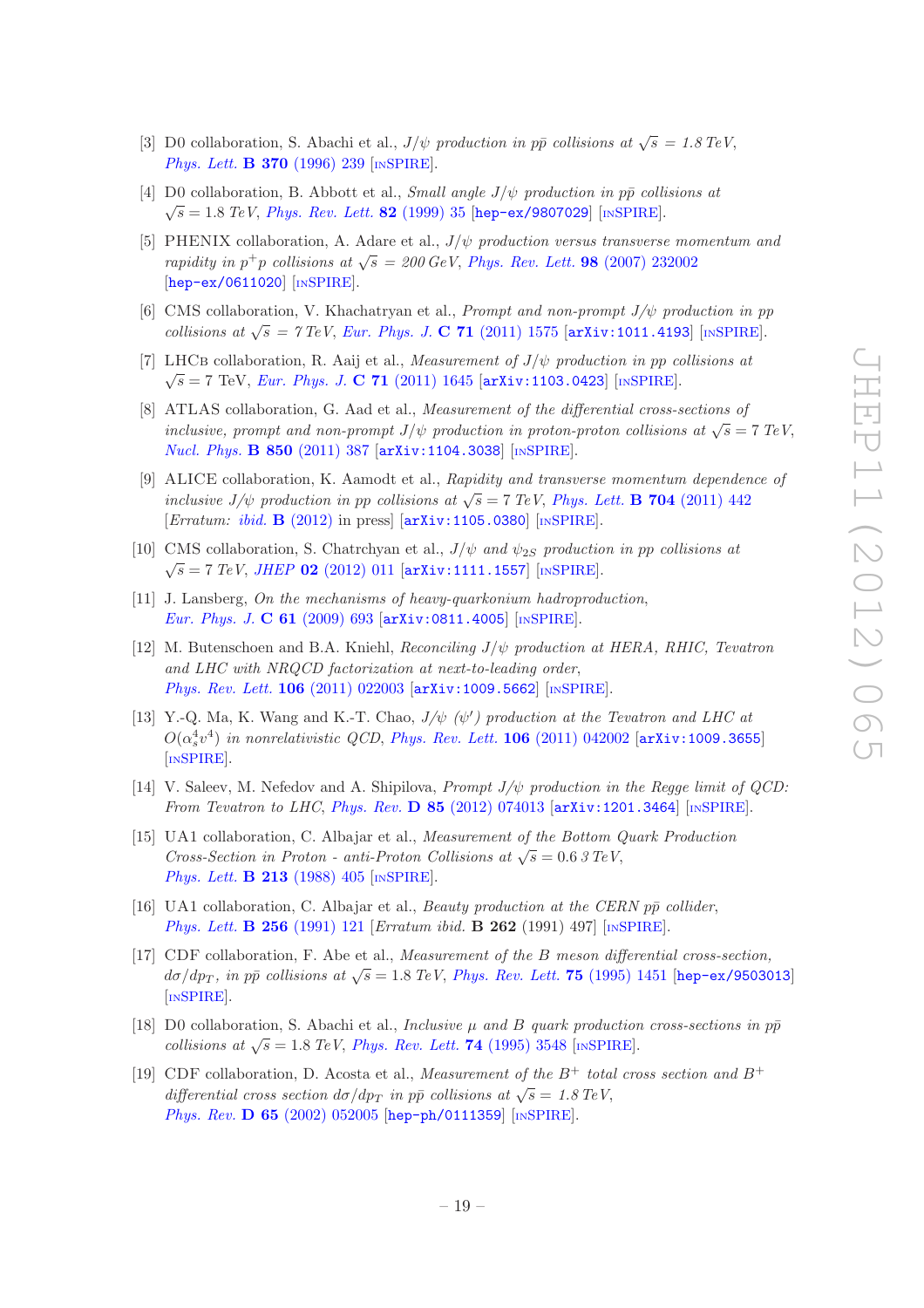- <span id="page-20-0"></span>[20] HERA-B collaboration, Y. Zaitsev, Investigation of heavy-quark production in proton-nucleus collisions with the HERA-B detector, [Phys. Atom. Nucl.](http://dx.doi.org/10.1134/S1063778809040139) **72** (2009) 675 [IN[SPIRE](http://inspirehep.net/search?p=find+J+Phys.At.Nucl.,72,675)].
- <span id="page-20-1"></span>[21] CMS collaboration, V. Khachatryan et al. Measurement of the  $B^+$  Production Cross Section in pp Collisions at  $\sqrt{s} = 7$  TeV, [Phys. Rev. Lett.](http://dx.doi.org/10.1103/PhysRevLett.106.252001) 106 (2011) 112001.
- [22] CMS collaboration, S. Chatrchyan et al., Measurement of the B0 production cross section in pp Collisions at  $\sqrt{s} = 7 \text{ TeV}$ , [Phys. Rev. Lett.](http://dx.doi.org/10.1103/PhysRevLett.106.252001) 106 (2011) 252001 [[arXiv:1104.2892](http://arxiv.org/abs/1104.2892)] [IN[SPIRE](http://inspirehep.net/search?p=find+J+Phys.Rev.Lett.,106,252001)].
- <span id="page-20-2"></span>[23] CMS collaboration, S. Chatrchyan et al., Measurement of the Strange B Meson Production Cross Section with  $J/\psi\phi$  Decays in pp Collisions at  $\sqrt{s} = 7 \,\mathrm{TeV}$ , Phys. Rev. D 84 [\(2011\) 052008](http://dx.doi.org/10.1103/PhysRevD.84.052008) [[arXiv:1106.4048](http://arxiv.org/abs/1106.4048)] [IN[SPIRE](http://inspirehep.net/search?p=find+J+Phys.Rev.,D84,052008)].
- <span id="page-20-3"></span>[24] LHCB collaboration, R. Aaij et al., Measurement of  $\sigma(pp \to b\bar{b}X)$  at  $\sqrt{s} = 7$  TeV in the forward region, [Phys. Lett.](http://dx.doi.org/10.1016/j.physletb.2010.10.010)  $B$  694 (2010) 209  $\left[$ [arXiv:1009.2731](http://arxiv.org/abs/1009.2731) $\right]$   $\left[$ IN[SPIRE](http://inspirehep.net/search?p=find+J+Phys.Lett.,B694,209) $\right]$ .
- <span id="page-20-4"></span>[25] CMS collaboration, V. Khachatryan et al., Inclusive b-hadron production cross section with muons in pp collisions at  $\sqrt{s} = 7 \text{ TeV}$ , JHEP 03 [\(2011\) 090](http://dx.doi.org/10.1007/JHEP03(2011)090) [[arXiv:1101.3512](http://arxiv.org/abs/1101.3512)] [IN[SPIRE](http://inspirehep.net/search?p=find+J+JHEP,1103,090)].
- <span id="page-20-5"></span>[26] ALICE collaboration, K. Aamodt et al., The ALICE experiment at the CERN LHC, 2008 JINST 3 [S08002](http://dx.doi.org/10.1088/1748-0221/3/08/S08002) [IN[SPIRE](http://inspirehep.net/search?p=find+J+JINST,3,S08002)].
- <span id="page-20-6"></span>[27] ALICE collaboration, K. Aamodt et al., Alignment of the ALICE Inner Tracking System with cosmic-ray tracks,  $2010$  JINST 5 [P03003](http://dx.doi.org/10.1088/1748-0221/5/03/P03003) [[arXiv:1001.0502](http://arxiv.org/abs/1001.0502)] [IN[SPIRE](http://inspirehep.net/search?p=find+J+JINST,5,P03003)].
- <span id="page-20-7"></span>[28] J. Alme, Y. Andres, H. Appelshauser, S. Bablok, N. Bialas, et al., The ALICE TPC, a large 3-dimensional tracking device with fast readout for ultra-high multiplicity events, [Nucl. Instrum. Meth.](http://dx.doi.org/10.1016/j.nima.2010.04.042) A 622 (2010) 316 [[arXiv:1001.1950](http://arxiv.org/abs/1001.1950)] [IN[SPIRE](http://inspirehep.net/search?p=find+J+Nucl.Inst.Meth.,A622,316)].
- <span id="page-20-8"></span>[29] ALICE collaboration, B. Abelev et al., Measurement of charm production at central rapidity in proton-proton collisions at  $\sqrt{s} = 7 \text{ TeV}$ , JHEP 01 [\(2012\) 128](http://dx.doi.org/10.1007/JHEP01(2012)128) [[arXiv:1111.1553](http://arxiv.org/abs/1111.1553)] [IN[SPIRE](http://inspirehep.net/search?p=find+J+JHEP,1201,128)].
- <span id="page-20-9"></span>[30] Particle Data Group collaboration, K. Nakamura et al., Review of particle physics, J. Phys. G 37 [\(2010\) 075021](http://dx.doi.org/10.1088/0954-3899/37/7A/075021) [IN[SPIRE](http://inspirehep.net/search?p=find+J+J.Phys.,G37,075021)].
- <span id="page-20-10"></span>[31] J.E. Gaiser, Charmonium spectroscdpy from radiative decays of the J/ $\psi$  and J $\psi^*$ , Ph.D. Thesis, Stanford University, SLAC-R-255 (1982).
- <span id="page-20-11"></span>[32] R. Brun et al., CERN Program Library Long Write-up, W5013, GEANT Detector Description and Simulation Tool, (1994).
- <span id="page-20-12"></span>[33] D. Stocco et al., Quarkonia detection with the ALICE Muon Spectrometer in pp collisions at  $\sqrt{s} = 14 \text{ TeV}$ , ALICE-INT-2006-029 [https://edms.cern.ch/document/803009/1.](https://edms.cern.ch/document/803009/1)
- <span id="page-20-13"></span>[34] T. Sjöstrand, High-energy physics event generation with PYTHIA 5.7 and JETSET 7.4, [Comput. Phys. Commun.](http://dx.doi.org/10.1016/0010-4655(94)90132-5) 82 (1994) 74 [IN[SPIRE](http://inspirehep.net/search?p=find+J+Comput.Phys.Commun.,82,74)].
- <span id="page-20-14"></span>[35] T. Sjöstrand, S. Mrenna and P.Z. Skands, PYTHIA 6.4 Physics and Manual, JHEP 05 [\(2006\) 026](http://dx.doi.org/10.1088/1126-6708/2006/05/026) [[hep-ph/0603175](http://arxiv.org/abs/hep-ph/0603175)] [IN[SPIRE](http://inspirehep.net/search?p=find+J+JHEP,0605,026)].
- <span id="page-20-15"></span>[36] P.Z. Skands, Tuning Monte Carlo Generators: The Perugia Tunes, Phys. Rev. D 82 [\(2010\) 074018](http://dx.doi.org/10.1103/PhysRevD.82.074018) [[arXiv:1005.3457](http://arxiv.org/abs/1005.3457)] [IN[SPIRE](http://inspirehep.net/search?p=find+EPRINT+arXiv:1005.3457)].
- <span id="page-20-16"></span>[37] D. Lange, The EvtGen particle decay simulation package, [Nucl. Instrum. Meth.](http://dx.doi.org/10.1016/S0168-9002(01)00089-4)  $\bf{A}$  462 (2001) 152 [IN[SPIRE](http://inspirehep.net/search?p=find+J+Nucl.Instrum.Meth.,A462,152)].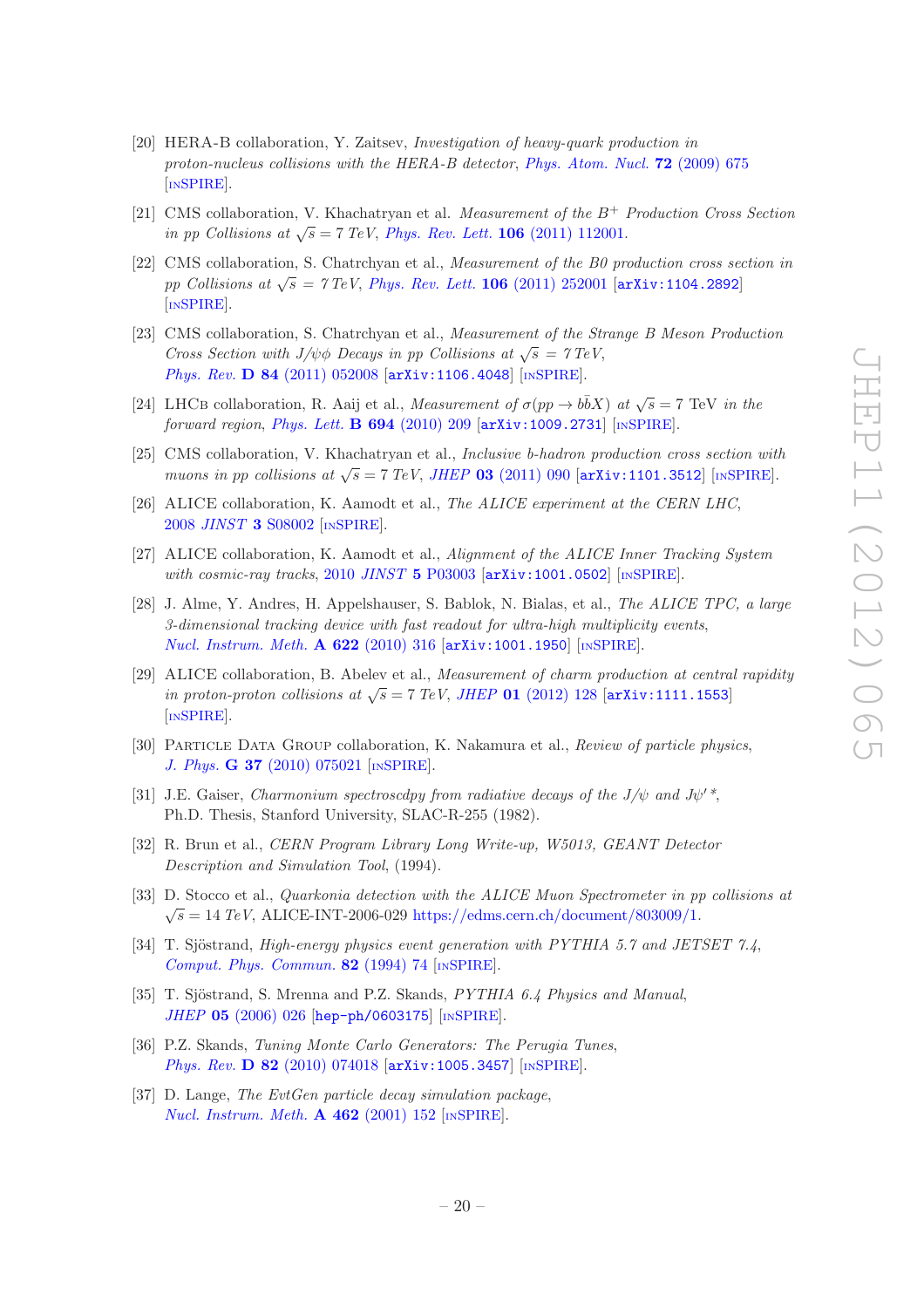- <span id="page-21-0"></span>[38] E. Barberio, B. van Eijk and Z. Was, PHOTOS: A Universal Monte Carlo for QED radiative corrections in decays, [Comput. Phys. Commun.](http://dx.doi.org/10.1016/0010-4655(91)90012-A) 66 (1991) 115 [IN[SPIRE](http://inspirehep.net/search?p=find+J+Comput.Phys.Commun.,66,115)].
- <span id="page-21-1"></span>[39] E. Barberio and Z. Was, PHOTOS: A Universal Monte Carlo for QED radiative corrections. Version 2.0, [Comput. Phys. Commun.](http://dx.doi.org/10.1016/0010-4655(94)90074-4) 79 (1994) 291 [IN[SPIRE](http://inspirehep.net/search?p=find+J+Comput.Phys.Commun.,79,291)].
- <span id="page-21-2"></span>[40] BABAR collaboration, B. Aubert et al., Study of inclusive production of charmonium mesons in B decay, Phys. Rev. D 67 [\(2003\) 032002](http://dx.doi.org/10.1103/PhysRevD.67.032002) [[hep-ex/0207097](http://arxiv.org/abs/hep-ex/0207097)] [IN[SPIRE](http://inspirehep.net/search?p=find+J+Phys.Rev.,D67,032002)].
- <span id="page-21-3"></span>[41] M. Cacciari, S. Frixione, M. Mangano, P. Nason and G. Ridolfi, QCD analysis of first b cross-section data at 1.96 TeV, JHEP  $07$  [\(2004\) 033](http://dx.doi.org/10.1088/1126-6708/2004/07/033) [[hep-ph/0312132](http://arxiv.org/abs/hep-ph/0312132)] [IN[SPIRE](http://inspirehep.net/search?p=find+J+JHEP,0407,033)].
- <span id="page-21-4"></span>[42] M. Cacciari, S. Frixione, N. Houdeau, M.L. Mangano, P. Nason, et al., Theoretical predictions for charm and bottom production at the LHC, JHEP 10 [\(2012\) 137](http://dx.doi.org/10.1007/JHEP10(2012)137)  $\left[$ [arXiv:1205.6344](http://arxiv.org/abs/1205.6344) $\right]$  $\left[$ IN[SPIRE](http://inspirehep.net/search?p=find+EPRINT+arXiv:1205.6344) $\right]$ .
- <span id="page-21-5"></span>[43] P.M. Nadolsky, H.-L. Lai, Q.-H. Cao, J. Huston, J. Pumplin, et al., Implications of CTEQ global analysis for collider observables, Phys. Rev.  $D$  78 [\(2008\) 013004](http://dx.doi.org/10.1103/PhysRevD.78.013004)  $\ar{xiv:0802.0007}$ [IN[SPIRE](http://inspirehep.net/search?p=find+J+Phys.Rev.,D78,013004)].
- <span id="page-21-6"></span>[44] DELPHI collaboration, P. Abreu et al.,  $J/\psi$  production in the hadronic decays of the Z, [Phys. Lett.](http://dx.doi.org/10.1016/0370-2693(94)01385-3) **B 341** (1994) 109 [IN[SPIRE](http://inspirehep.net/search?p=find+J+Phys.Lett.,B341,109)].
- [45] L3 collaboration, O. Adriani et al.,  $\chi_c$  production in hadronic Z decays, [Phys. Lett.](http://dx.doi.org/10.1016/0370-2693(93)91026-J) **B 317** (1993) 467 [IN[SPIRE](http://inspirehep.net/search?p=find+J+Phys.Lett.,B317,467)].
- <span id="page-21-7"></span>[46] ALEPH collaboration, D. Buskulic et al., Measurements of mean lifetime and branching fractions of b hadrons decaying to  $J/\psi$ , [Phys. Lett.](http://dx.doi.org/10.1016/0370-2693(92)91581-S) **B** 295 (1992) 396 [IN[SPIRE](http://inspirehep.net/search?p=find+J+Phys.Lett.,B295,396)].
- <span id="page-21-8"></span>[47] PHENIX collaboration, A. Adare et al., Measurement of Bottom versus Charm as a Function of Transverse Momentum with Electron-Hadron Correlations in  $p^+p$  Collisions at  $\sqrt{s} = 200 \text{ GeV},$  [Phys. Rev. Lett.](http://dx.doi.org/10.1103/PhysRevLett.103.082002) **103** (2009) 082002 [[arXiv:0903.4851](http://arxiv.org/abs/0903.4851)] [IN[SPIRE](http://inspirehep.net/search?p=find+J+Phys.Rev.Lett.,103,082002)].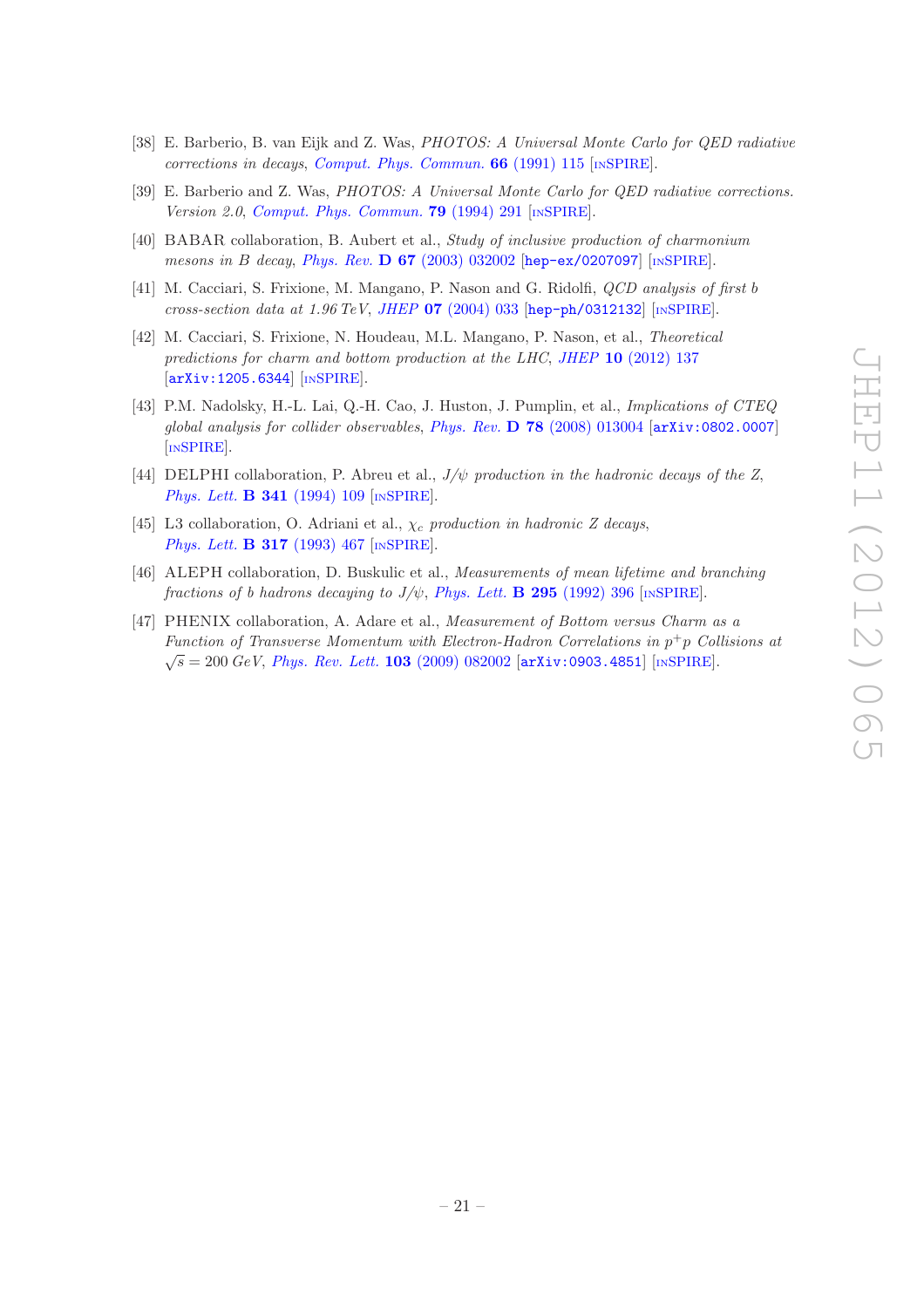### <span id="page-22-0"></span>The ALICE collaboration

Betty Abelev,<sup>cp</sup> Jaroslav Adam,<sup>bg</sup> Dagmar Adamova,<sup>cu</sup> Andrew Marshall Adare,<sup>ep</sup> Madan Aggarwal,<sup>cy</sup> Gianluca Aglieri Rinella,<sup>bc</sup> Andras Gabor Agocs,<sup>ch</sup> Andrea Agostinelli,<sup>au</sup> Saul Aguilar Salazar,<sup>cd</sup> Zubayer Ahammed,<sup>el</sup> Arshad Ahmad,<sup>am</sup> Nazeer Ahmad,<sup>am</sup> Sul-Ah Ahn,<sup>cj</sup> Sang Un Ahn,<sup>ck,bj</sup> Alexander Akindinov,<sup>bt</sup> Dmitry Aleksandrov,<sup>dj</sup> Bruno Alessandro,  ${}^{dp}$  Jose Ruben Alfaro Molina,  ${}^{cd}$  Andrea Alici,  ${}^{ds,ai}$  Anton Alkin,  ${}^{ab}$  Erick Jonathan Almaraz Avina, <sup>cd</sup> Johan Alme, <sup>be</sup> Torsten Alt, <sup>bi</sup> Valerio Altini, <sup>ba</sup> Sedat Altinpinar,<sup>an</sup> Igor Altsybeev,<sup>em</sup> Cristian Andrei,<sup>cr</sup> Anton Andronic,<sup>dg</sup> Venelin Anguelov,<sup>dd</sup> Jonas Anielski,<sup>cb</sup> Christopher Daniel Anson,<sup>ao</sup> Tome Anticic,<sup>dh</sup> Federico Antinori,<sup>do</sup> Pietro Antonioli,<sup>ds</sup> Laurent Bernard Aphecetche,<sup>dx</sup> Harald Appelshauser,<sup>bz</sup> Nicolas Arbor,<sup>cl</sup> Silvia Arcelli,<sup>au</sup> Andreas Arend,<sup>bz</sup> Nestor Armesto,<sup>al</sup> Roberta Arnaldi,<sup>dp</sup> Tomas Robert Aronsson,<sup>ep</sup> Ionut Cristian Arsene,<sup>dg</sup> Mesut Arslandok, <sup>bz</sup> Andzhey Asryan,<sup>em</sup> Andre Augustinus, <sup>bc</sup> Ralf Peter Averbeck, <sup>dg</sup> Terry Awes, <sup>cv</sup> Juha Heikki Aysto, <sup>bk</sup> Mohd Danish Azmi, <sup>am</sup> Matthias Jakob Bach, <sup>bi</sup> Angela Badala, <sup>du</sup> Yong Wook Baek, $c^{k,bj}$  Raphaelle Marie Bailhache, $b^z$  Renu Bala, $dp$  Rinaldo Baldini Ferroli, $a^i$  Alberto Baldisseri, ak Alain Baldit,  $c^k$  Fernando Baltasar Dos Santos Pedrosa,  $^{bc}$  Jaroslav Ban,  $^{bu}$ Rama Chandra Baral, <sup>bv</sup> Roberto Barbera,  $a^w$  Francesco Barile, <sup>ba</sup> Gergely Gabor Barnafoldi,<sup>ch</sup> Lee Stuart Barnby,<sup>dl</sup> Valerie Barret,<sup>ck</sup> Jerzy Gustaw Bartke,<sup>dz</sup> Maurizio Basile,<sup>au</sup> Nicole Bastid,<sup>ck</sup> Sumit Basu,<sup>el</sup> Bastian Bathen,<sup>cb</sup> Guillaume Batigne,<sup>dx</sup> Boris Batyunya,<sup>cg</sup> Christoph Heinrich Baumann,  $b^z$  Ian Gardner Bearden,<sup>cs</sup> Hans Beck,  $b^z$ Nirbhay Kumar Behera, $^{bn}$  Iouri Belikov, $^{cf}$  Francesca Bellini, $^{au}$  Rene Bellwied, $^{ef}$  Ernesto Belmont-Moreno,<sup>cd</sup> Gyula Bencedi,<sup>ch</sup> Stefania Beole,<sup>ay</sup> Ionela Berceanu,<sup>cr</sup> Alexandru Bercuci,<sup>cr</sup> Yaroslav Berdnikov,<sup>cw</sup> Daniel Berenyi,<sup>ch</sup> Anais Annick Erica Bergognon,<sup>dx</sup> Dario Berzano,  ${}^{dp}$  Latchezar Betev,  ${}^{bc}$  Anju Bhasin,  ${}^{db}$  Ashok Kumar Bhati,  ${}^{cy}$  Jihyun Bhom, $e^{i}$  Livio Bianchi, $a^{g}$  Nicola Bianchi, $c^{m}$  Chiara Bianchin, $a^{s}$  Jaroslav Bielcik, $^{bg}$  Jana Bielcikova,<sup>cu</sup> Ante Bilandzic,<sup>ct,cs</sup> Sandro Bjelogrlic,<sup>bs</sup> F. Blanco,<sup>ag</sup> Francesco Blanco,<sup>ef</sup> Dmitry Blau,<sup>dj</sup> Christoph Blume, <sup>bz</sup> Marco Boccioli, <sup>bc</sup> Nicolas Bock,<sup>ao</sup> Stefan Boettger, <sup>by</sup> Alexey Bogdanov,<sup>cq</sup> Hans Boggild,<sup>cs</sup> Mikhail Bogolyubsky,<sup>bq</sup> Laszlo Boldizsar,<sup>ch</sup> Marek Bombara, <sup>bh</sup> Julian Book, <sup>bz</sup> Herve Borel, <sup>ak</sup> Alexander Borissov, <sup>eo</sup> Suvendu Nath Bose, <sup>dk</sup> Francesco Bossu,<sup>ay</sup> Michiel Botje,<sup>ct</sup> Bruno Alexandre Boyer,<sup>bp</sup> Ermes Braidot,<sup>co</sup> Peter Braun-Munzinger,<sup>dg</sup> Marco Bregant,<sup>dx</sup> Timo Gunther Breitner, <sup>by</sup> Tyler Allen Browning, <sup>de</sup> Michal Broz, <sup>bf</sup> Rene Brun, <sup>bc</sup> Elena Bruna,<sup>ay,dp</sup> Giuseppe Eugenio Bruno, <sup>ba</sup> Dmitry Budnikov,<sup>di</sup> Henner Buesching,<sup>bz</sup> Stefania Bufalino,<sup>ay,dp</sup> Kyrylo Bugaiev,<sup>ab</sup> Oliver Busch, <sup>dd</sup> Edith Zinhle Buthelezi, <sup>da</sup> Diego Caballero Orduna, <sup>ep</sup> Davide Caffarri, <sup>as</sup> Xu Cai, $^{bm}$  Helen Louise Caines,<sup>ep</sup> Ernesto Calvo Villar, $^{dm}$  Paolo Camerini,<sup>at</sup> Veronica Canoa Roman, $a^{h,aa}$  Giovanni Cara Romeo, $a^s$  Francesco Carena, $b^c$  Wisla Carena, $b^c$  Nelson Carlin Filho,  $e^c$  Federico Carminati,  $e^c$  Camilo Andres Carrillo Montoya,  $e^c$  Amaya Ofelia Casanova Diaz,<sup>cm</sup> Javier Ernesto Castillo Castellanos,<sup>ak</sup> Juan Francisco Castillo Hernandez,<sup>dg</sup> Ester Anna Rita Casula,  $a^r$  Vasile Catanescu,  $c^r$  Costanza Cavicchioli,  $b^c$  Cesar Ceballos Sanchez,<sup>af</sup> Jan Cepila, <sup>bg</sup> Piergiorgio Cerello, <sup>dp</sup> Beomsu Chang, <sup>bk,es</sup> Sylvain Chapeland, <sup>bc</sup> Jean-Luc Fernand Charvet,<sup>ak</sup> Subhasis Chattopadhyay,<sup>el</sup> Sukalyan Chattopadhyay,<sup>dk</sup> Isha Chawla,<sup>cy</sup> Michael Gerard Cherney,<sup>cx</sup> Cvetan Cheshkov,  $^{bc,ee}$  Brigitte Cheynis, <sup>ee</sup> Vasco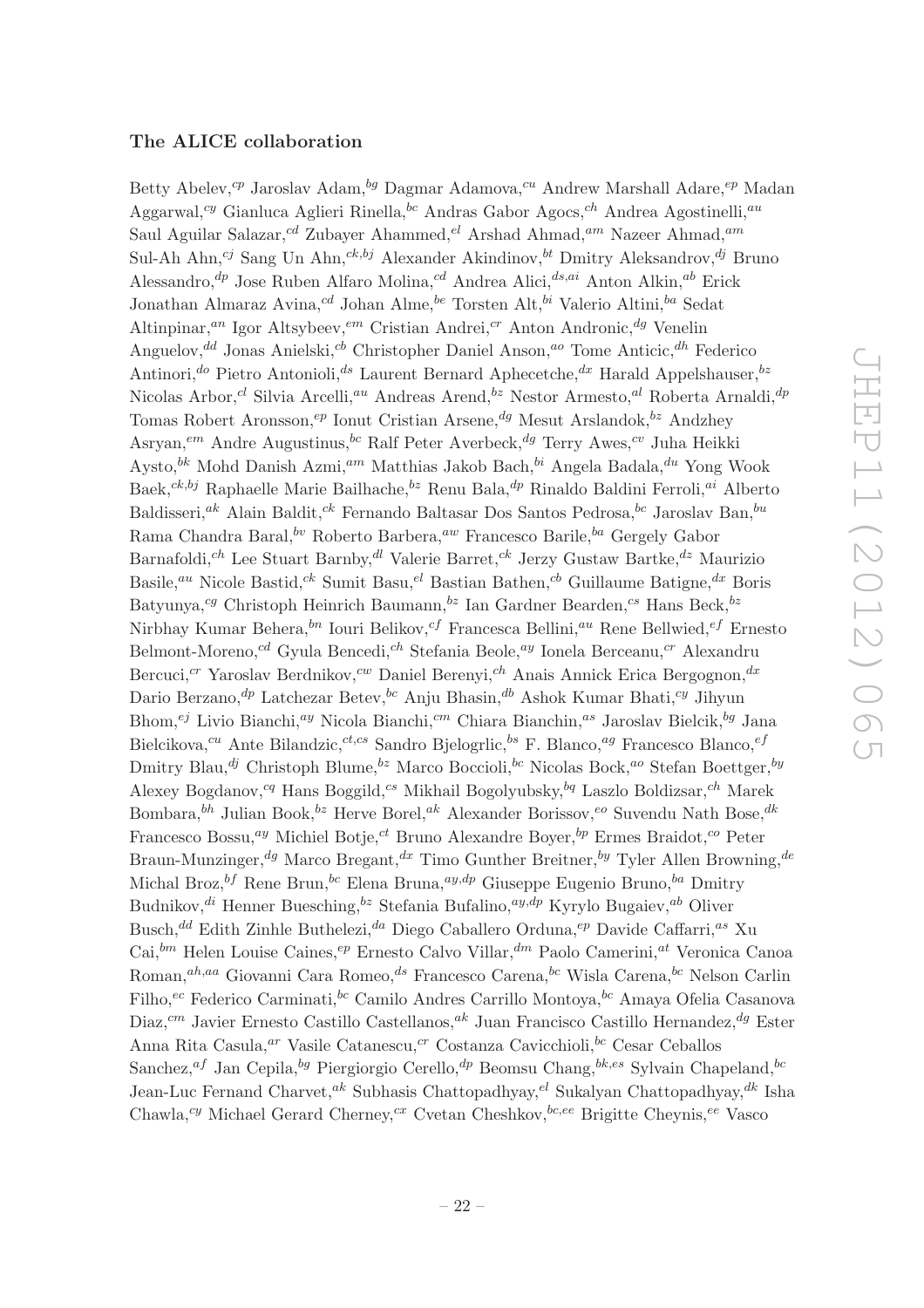Miguel Chibante Barroso, <sup>bc</sup> David Chinellato, <sup>ed</sup> Peter Chochula, <sup>bc</sup> Marek Chojnacki, <sup>bs</sup> Subikash Choudhury, <sup>el</sup> Panagiotis Christakoglou,  $ct, bs$  Christian Holm Christensen, <sup>cs</sup> Peter Christiansen, <sup>bb</sup> Tatsuya Chujo, <sup>ej</sup> Suh-Urk Chung, <sup>df</sup> Corrado Cicalo, <sup>dr</sup> Luisa Cifarelli, $a^{u,bc,ai}$  Federico Cindolo, $a^{ds}$  Jean Willy Andre Cleymans, $a^{da}$  Fabrizio Coccetti, $a^{ii}$ Fabio Colamaria,  $^{ba}$  Domenico Colella,  $^{ba}$  Gustavo Conesa Balbastre,  $^{cl}$  Zaida Conesa del Valle,  ${}^{bc}$  Paul Constantin,  ${}^{dd}$  Giacomo Contin,  ${}^{at}$  Jesus Guillermo Contreras,  ${}^{ah}$  Thomas Michael Cormier,  $e^o$  Yasser Corrales Morales,  $a^y$  Pietro Cortese,  $a^z$  Ismael Cortes Maldonado,<sup>aa</sup> Mauro Rogerio Cosentino,<sup>co</sup> Filippo Costa, <sup>bc</sup> Manuel Enrique Cotallo,<sup>ag</sup> Elisabetta Crescio,<sup>ah</sup> Philippe Crochet,<sup>ck</sup> Emilia Cruz Alaniz,<sup>cd</sup> Eleazar Cuautle,<sup>cc</sup> Leticia Cunqueiro,<sup>cm</sup> Andrea Dainese,<sup>as,do</sup> Hans Hjersing Dalsgaard,<sup>cs</sup> Andrea Danu, <sup>bx</sup> Debasish  $\text{Das},\text{dk}$  Indranil Das,  $\text{kp}$  Kushal Das,  $\text{dk}$  Sadhana Dash,  $\text{bn}$  Ajay Kumar Dash,  $\text{ed}$  Sudipan De, el Gabriel de Barros, ec Annalisa De Caro,  $ax,ai$  Giacinto de Cataldo,  $dt$  Jan de Cuveland,<sup>bi</sup> Alessandro De Falco,<sup>ar</sup> Daniele De Gruttola,<sup>ax</sup> Hugues Delagrange,<sup>dx</sup> Andrzej Deloff, <sup>dv</sup> Vyacheslav Demanov, <sup>di</sup> Nora De Marco, <sup>dp</sup> Ervin Denes, <sup>ch</sup> Salvatore De Pasquale,<sup>ax</sup> Airton Deppman,<sup>ec</sup> Ginevra D'Erasmo, <sup>ba</sup> Raoul Stefan de Rooij, <sup>bs</sup> Miguel Angel Diaz Corchero,<sup>ag</sup> Domenico Di Bari,<sup>ba</sup> Carmelo Di Giglio,<sup>ba</sup> Thomas Dietel,<sup>cb</sup> Sergio Di Liberto, <sup>dq</sup> Antonio Di Mauro, <sup>bc</sup> Pasquale Di Nezza, <sup>cm</sup> Roberto Divia, <sup>bc</sup> Oeystein Djuvsland,, $a_n$  Alexandru Florin Dobrin, $e^{o,bb}$  Tadeusz Antoni Dobrowolski, $a_n$ Isabel Dominguez,<sup>cc</sup> Benjamin Donigus,<sup>dg</sup> Olja Dordic,<sup>aq</sup> Olga Driga,<sup>dx</sup> Anand Kumar Dubey,<sup>el</sup> Laurent Ducroux,<sup>ee</sup> Pascal Dupieux,<sup>ck</sup> Mihir Ranjan Dutta Majumdar,<sup>el</sup> A.K. Dutta Majumdar, <sup>dk</sup> Domenico Elia, <sup>dt</sup> David Philip Emschermann, <sup>cb</sup> Heiko Engel, <sup>by</sup> Hege Austrheim Erdal, be Bruno Espagnon, bp Magali Danielle Estienne, dx Shinichi Esumi, ej David Evans,<sup>dl</sup> Gyulnara Eyyubova,<sup>aq</sup> Daniela Fabris,<sup>as,do</sup> Julien Faivre,<sup>cl</sup> Davide Falchieri,<sup>au</sup> Alessandra Fantoni,<sup>cm</sup> Markus Fasel,<sup>dg</sup> Roger Worsley Fearick,<sup>da</sup> Anatoly Fedunov,<sup>cg</sup> Dominik Fehlker,<sup>an</sup> Linus Feldkamp,<sup>cb</sup> Daniel Felea,<sup>bx</sup> Bo Fenton-Olsen,<sup>co</sup> Grigory Feofilov,<sup>em</sup> Arturo Fernandez Tellez,<sup>aa</sup> Alessandro Ferretti,<sup>ay</sup> Roberta Ferretti,<sup>az</sup> Jan Figiel,<sup>dz</sup> Marcel Figueredo,<sup>ec</sup> Sergey Filchagin,<sup>di</sup> Dmitry Finogeev,<sup>br</sup> Fiorella Fionda,  $^{ba}$  Enrichetta Maria Fiore,  $^{ba}$  Michele Floris,  $^{bc}$  Siegfried Valentin Foertsch,  $^{da}$ Panagiota Foka,<sup>dg</sup> Sergey Fokin,<sup>dj</sup> Enrico Fragiacomo,<sup>dn</sup> Ulrich Michael Frankenfeld,<sup>dg</sup> Ulrich Fuchs, <sup>bc</sup> Christophe Furget,<sup>cl</sup> Mario Fusco Girard,<sup>ax</sup> Jens Joergen Gaardhoje,<sup>cs</sup> Martino Gagliardi,<sup>ay</sup> Alberto Gago,<sup>dm</sup> Mauro Gallio,<sup>ay</sup> Dhevan Raja Gangadharan,<sup>ao</sup> Paraskevi Ganoti,<sup>cv</sup> Jose Garabatos,<sup>dg</sup> Edmundo Garcia-Solis,<sup>aj</sup> Irakli Garishvili,<sup>cp</sup> Jochen Gerhard,  $^{bi}$  Marie Germain,  $^{dx}$  Claudio Geuna,  $^{ak}$  Andrei George Gheata,  $^{bc}$  Mihaela Gheata,  ${}^{bx,bc}$  Bruno Ghidini,  ${}^{ba}$  Premomoy Ghosh,  ${}^{el}$  Paola Gianotti,  ${}^{cm}$  Martin Robert Girard,<sup>en</sup> Paolo Giubellino, <sup>bc</sup> Ewa Gladysz-Dziadus, <sup>dz</sup> Peter Glassel, <sup>dd</sup> Ramon Gomez, <sup>eb</sup> Alexey Gonschior,  $dg$  Elena Gonzalez Ferreiro,  $d$ <sup>I</sup> Laura Helena Gonzalez-Trueba,  $cd$  Pedro Gonzalez-Zamora,<sup>ag</sup> Sergey Gorbunov, <sup>bi</sup> Ankita Goswami, <sup>dc</sup> Sven Gotovac, <sup>dy</sup> Varlen Grabski, $c^d$  Lukasz Kamil Graczykowski, $e^n$  Robert Grajcarek, $^{dd}$  Alessandro Grelli, $^{bs}$ Costin Grigoras, <sup>bc</sup> Alina Gabriela Grigoras, <sup>bc</sup> Vladislav Grigoriev,<sup>cq</sup> Ara Grigoryan,<sup>eq</sup> Smbat Grigoryan,<sup>cg</sup> Boris Grinyov,<sup>ab</sup> Nevio Grion,<sup>dn</sup> Philippe Gros,<sup>bb</sup> Jan Fiete Grosse-Oetringhaus,  ${}^{bc}$  Jean-Yves Grossiord,  ${}^{ee}$  Raffaele Grosso,  ${}^{bc}$  Fedor Guber ${}^{br}$  Rachid Guernane,<sup>cl</sup> Cesar Guerra Gutierrez,<sup>dm</sup> Barbara Guerzoni,<sup>au</sup> Maxime Rene Joseph Guilbaud,  $e^e$  Kristjan Herlache Gulbrandsen,  $e^s$  Taku Gunji,  $e^i$  Anik Gupta,  $d^b$  Ramni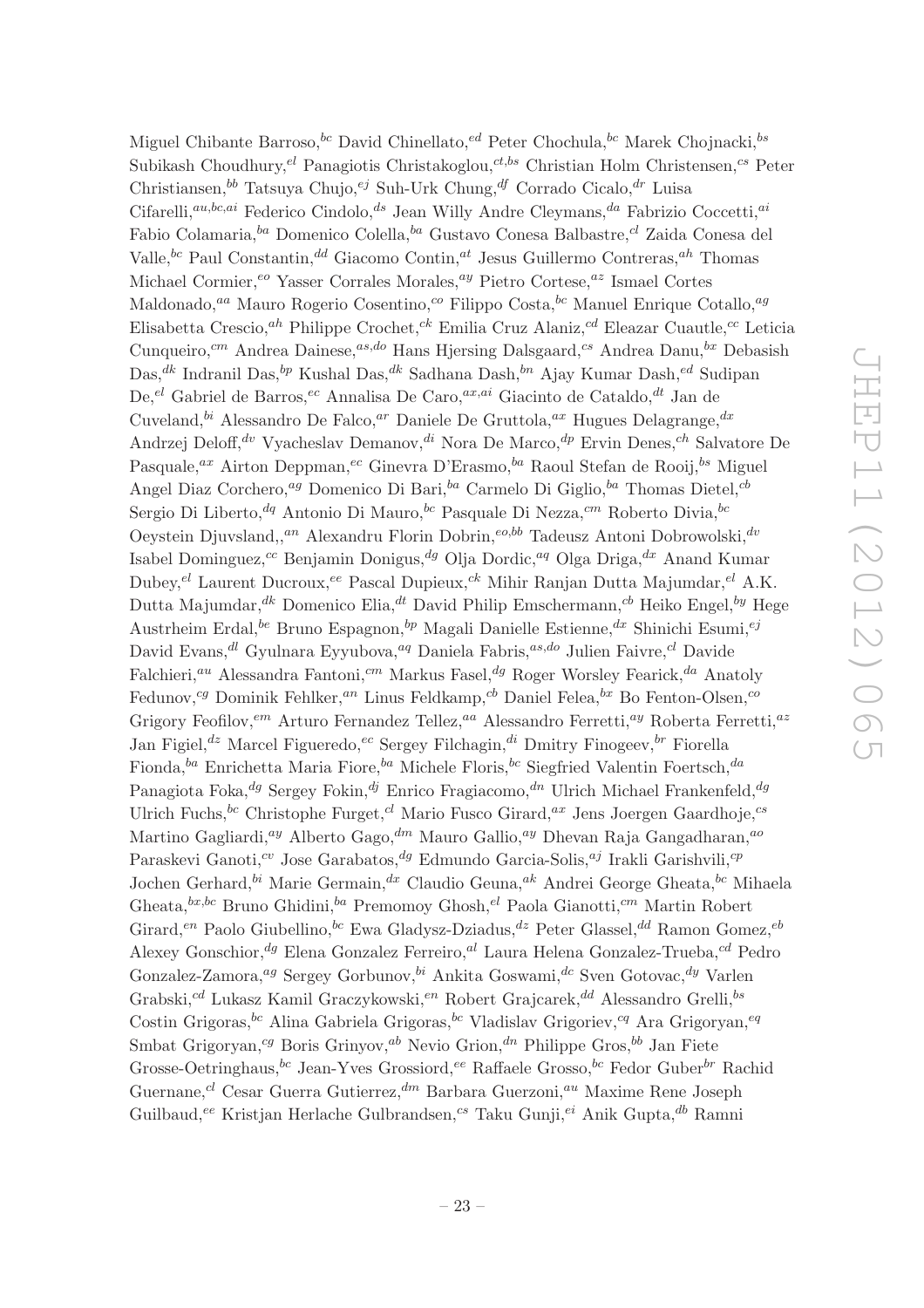Gupta,<sup>db</sup> Hans Gutbrod,<sup>dg</sup> Oystein Senneset Haaland,<sup>an</sup> Cynthia Marie Hadjidakis,<sup>bp</sup> Maria Haiduc,  ${}^{bx}$  Hideki Hamagaki,  ${}^{ei}$  Gergoe Hamar,  ${}^{ch}$  Byounghee Han,  ${}^{ap}$  Luke David Hanratty,<sup>dl</sup> Alexander Hansen,<sup>cs</sup> Zuzana Harmanova,<sup>bh</sup> John William Harris,<sup>ep</sup> Matthias Hartig,  $b^z$  Dumitru Hasegan,  $b^x$  Despoina Hatzifotiadou,  $ds$  Arsen Hayrapetyan,  $bc,eq$  Stefan Thomas Heckel, $b^z$  Markus Ansgar Heide, $c^b$  Haavard Helstrup, $b^e$  Andrei Ionut Herghelegiu,<sup>cr</sup> Gerardo Antonio Herrera Corral,<sup>ah</sup> Norbert Herrmann,<sup>dd</sup> Benjamin Andreas Hess,  $e^{k}$  Kristin Fanebust Hetland,  $be$  Bernard Hicks,  $ep$  Per Thomas Hille,  $ep$  Boris Hippolyte,<sup>cf</sup> Takuma Horaguchi,<sup>ej</sup> Yasuto Hori,<sup>ei</sup> Peter Zahariev Hristov, <sup>bc</sup> Ivana Hrivnacova, <sup>bp</sup> Meidana Huang, <sup>an</sup> Thomas Humanic, <sup>ao</sup> Dae Sung Hwang, <sup>ap</sup> Raphaelle Ichou, $c^k$  Radiy Ilkaev, $d^i$  Iryna Ilkiv, $d^v$  Motoi Inaba, $e^j$  Elisa Incani, $a^r$  Gian Michele Innocenti,<sup>ay</sup> Pier Giorgio Innocenti, <sup>bc</sup> Mikhail Ippolitov, <sup>dj</sup> Muhammad Irfan, <sup>am</sup> Cristian George Ivan, <sup>dg</sup> Vladimir Ivanov, <sup>cw</sup> Marian Ivanov, <sup>dg</sup> Andrey Ivanov, <sup>em</sup> Oleksii Ivanytskyi, $a^b$  Adam Wlodzimierz Jacholkowski, $b^c$  Peter Jacobs, $c^o$  Haeng Jin Jang, $c^j$ Swensy Gwladys Jangal,<sup>cf</sup> Malgorzata Anna Janik,<sup>en</sup> Rudolf Janik,<sup>bf</sup> Sandun Jayarathna,  $e^f$  Satyajit Jena,  $\delta^n$  Deeptanshu Manu Jha,  $\epsilon^o$  Raul Tonatiuh Jimenez Bustamante,<sup>cc</sup> Lennart Jirden,<sup>bc</sup> Peter Graham Jones,<sup>dl</sup> Hyung Taik Jung,<sup>bj</sup> Anton Jusko,  $d^{l}$  Alexei Kaidalov,  $b^{t}$  Vanik Kakoyan,  $^{eq}$  Sebastian Kalcher,  $^{bi}$  Peter Kalinak,  $^{bu}$ Tuomo Esa Aukusti Kalliokoski, <sup>bk</sup> Alexander Philipp Kalweit, <sup>ca</sup> Kalliopi Kanaki, <sup>an</sup> Ju Hwan Kang,<sup>es</sup> Vladimir Kaplin,<sup>cq</sup> Ayben Karasu Uysal,<sup>bc,er</sup> Oleg Karavichev,<sup>br</sup> Tatiana Karavicheva, <sup>br</sup> Evgeny Karpechev, <sup>br</sup> Andrey Kazantsev, <sup>dj</sup> Udo Wolfgang Kebschull, <sup>by</sup> Ralf Keidel,  $e^{t}$  Palash Khan,  $dk$  Mohisin Mohammed Khan,  $a^{m}$  Shuaib Ahmad Khan,  $e^{l}$ Alexei Khanzadeev,<sup>cw</sup> Yury Kharlov,<sup>bq</sup> Bjarte Kileng,<sup>be</sup> Do Won Kim,<sup>bj</sup> Mimae Kim,<sup>bj</sup> Minwoo Kim, <sup>es</sup> Seon Hee Kim, <sup>bj</sup> Dong Jo Kim, <sup>bk</sup> Se Yong Kim, <sup>ap</sup> Jonghyun Kim, <sup>ap</sup> Jin Sook Kim,  $^{bj}$  Beomkyu Kim,  $^{es}$  Taesoo Kim,  $^{es}$  Stefan Kirsch,  $^{bi}$  Ivan Kisel,  $^{bi}$  Sergey Kiselev, <sup>bt</sup> Adam Ryszard Kisiel,  $bc, en$  Jennifer Lynn Klay, <sup>ad</sup> Jochen Klein, <sup>dd</sup> Christian Klein-Bosing,<sup>cb</sup> Michael Kliemant,<sup>bz</sup> Alexander Kluge,<sup>bc</sup> Michael Linus Knichel,<sup>dg</sup> Anders Garritt Knospe, <sup>ea</sup> Kathrin Koch, <sup>dd</sup> Markus Kohler, <sup>dg</sup> Anatoly Kolojvari, <sup>em</sup> Valery Kondratiev, $e^{im}$  Natalia Kondratyeva, $^{cq}$  Artem Konevskih, $^{br}$  Andrey Korneev, $^{di}$  Ravjeet Kour,<sup>dl</sup> Marek Kowalski,<sup>dz</sup> Serge Kox,<sup>cl</sup> Greeshma Koyithatta Meethaleveedu,<sup>bn</sup> Jiri Kral, <sup>bk</sup> Ivan Kralik, <sup>bu</sup> Frederick Kramer, <sup>bz</sup> Ingrid Christine Kraus, <sup>dg</sup> Tobias Krawutschke,  $^{dd, bd}$  Michal Krelina,  $^{bg}$  Matthias Kretz,  $^{bi}$  Marian Krivda,  $^{dl, bu}$  Filip Krizek,  $^{bk}$ Miroslav Krus, <sup>bg</sup> Evgeny Kryshen,<sup>cw</sup> Mikolaj Krzewicki, <sup>dg</sup> Yury Kucheriaev, <sup>dj</sup> Christian Claude Kuhn,<sup>cf</sup> Paul Kuijer,<sup>ct</sup> Igor Kulakov,<sup>bz</sup> Jitendra Kumar,<sup>bn</sup> Podist Kurashvili,<sup>dv</sup> A.B. Kurepin, <sup>br</sup> A. Kurepin, <sup>br</sup> Alexey Kuryakin, <sup>di</sup> Vasily Kushpil, <sup>cu</sup> Svetlana Kushpil, <sup>cu</sup> Henning Kvaerno,<sup>aq</sup> Min Jung Kweon,<sup>dd</sup> Youngil Kwon,<sup>es</sup> Pedro Ladron de Guevara,<sup>cc</sup> Igor Lakomov,  $^{bp}$  Rune Langoy,  $^{an}$  Sarah Louise La Pointe,  $^{bs}$  Camilo Ernesto Lara,  $^{by}$ Antoine Xavier Lardeux,  $dx$  Paola La Rocca,  $^{aw}$  Cristina Lazzeroni,  $^{dl}$  Ramona Lea,  $^{at}$  Yves Le Bornec,  ${}^{bp}$  Mateusz Lechman,  ${}^{bc}$  Sung Chul Lee,  ${}^{bj}$  Ki Sang Lee,  ${}^{bj}$  Graham Richard Lee,<sup>dl</sup> Frederic Lefevre,<sup>dx</sup> Joerg Walter Lehnert,<sup>bz</sup> Lars Leistam,<sup>bc</sup> Matthieu Laurent Lenhardt, dx Vito Lenti, dt Hermes Leon, cd Marco Leoncino, dp Ildefonso Leon Monzon, cb Hermes Leon Vargas,  $b^z$  Peter Levai,  $ch$  Jorgen Lien,  $an$  Roman Lietava,  $d^l$  Svein Lindal,  $aq$ Volker Lindenstruth, <sup>bi</sup> Christian Lippmann, <sup>dg, bc</sup> Michael Annan Lisa, <sup>ao</sup> Lijiao Liu, <sup>an</sup> Per-Ivar Loenne,<sup>an</sup> Vera Loggins,<sup>eo</sup> Vitaly Loginov,<sup>cq</sup> Stefan Bernhard Lohn, <sup>bc</sup> Daniel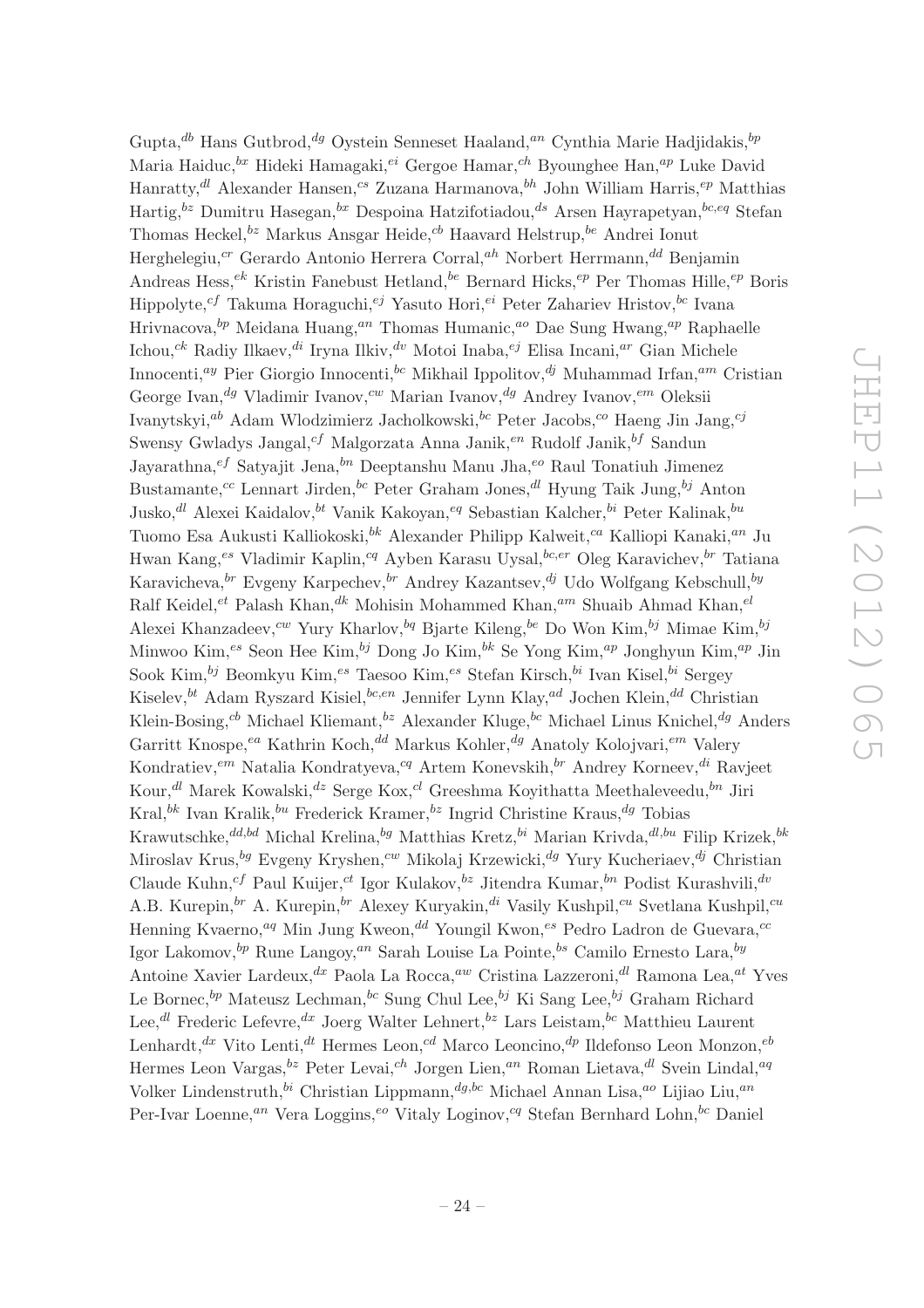Lohner,<sup>dd</sup> Constantinos Loizides,<sup>co</sup> Kai Krister Loo,<sup>bk</sup> Xavier Bernard Lopez,<sup>ck</sup> Ernesto Lopez Torres,<sup>af</sup> Gunnar Lovhoiden,<sup>aq</sup> Xianguo Lu,<sup>dd</sup> Philipp Luettig, <sup>bz</sup> Marcello Lunardon,<sup>as</sup> Jiebin Luo,<sup>bm</sup> Grazia Luparello,<sup>bs</sup> Lionel Luquin,<sup>dx</sup> Cinzia Luzzi,<sup>bc</sup> Rongrong  $\text{Ma},^{ep}$  Ke Ma, $^{bm}$  Dilan Minthaka Madagodahettige-Don,  $^{ef}$  Alla Maevskaya, $^{br}$  Magnus Mager, $c^{a,bc}$  Durga Prasad Mahapatra, $^{bv}$  Antonin Maire, $^{dd}$  Mikhail Malaev, $^{cw}$  Ivonne Alicia Maldonado Cervantes, cc Ludmila Malinina, c<sup>g,1</sup> Dmitry Mal'Kevich, <sup>bt</sup> Peter Malzacher,  $dg$  Alexander Mamonov,  $di$  Loic Henri Antoine Manceau,  $dp$  Lalit Kumar Mangotra, $^{db}$  Vladislav Manko, $^{db}$  Franck Manso, $^{ck}$  Vito Manzari, $^{dt}$  Yaxian Mao, $^{bm}$ Massimiliano Marchisone, $c^{k,ay}$  Jiri Mares, $^{bw}$  Giacomo Vito Margagliotti, $^{at,dn}$  Anselmo Margotti,<sup>ds</sup> Ana Maria Marin,<sup>dg</sup> Cesar Augusto Marin Tobon, <sup>bc</sup> Christina Markert, <sup>ea</sup> Irakli Martashvili,  $e^{h}$  Paolo Martinengo,  $e^{h}$  Mario Ivan Martinez,  $a^{a}$  Arnulfo Martinez Davalos,<sup>cd</sup> Gines Martinez Garcia,<sup>dx</sup> Yevgen Martynov,<sup>ab</sup> Alexis Jean-Michel Mas,<sup>dx</sup> Silvia Masciocchi, <sup>dg</sup> Massimo Masera, <sup>ay</sup> Alberto Masoni, <sup>dr</sup> Laure Marie Massacrier, <sup>ee, dx</sup> Mario Mastromarco, dt Annalisa Mastroserio,  $^{ba, bc}$  Zoe Louise Matthews, dl Adam Tomasz Matyja, $dz$ ,dx Daniel Mayani,<sup>cc</sup> Christoph Mayer,<sup>dz</sup> Joel Mazer,<sup>ch</sup> Alessandra Maria Mazzoni, $^{dq}$  Franco Meddi, $^{av}$  Arturo Alejandro Menchaca-Rocha, $^{cd}$  Jorge Mercado Perez,<sup>dd</sup> Michal Meres, <sup>bf</sup> Yasuo Miake, <sup>ej</sup> Leonardo Milano, <sup>ay</sup> Jovan Milosevic, <sup>aq, 2</sup> Andre Mischke, <sup>bs</sup> Aditya Nath Mishra, <sup>dc</sup> Dariusz Miskowiec, <sup>dg,bc</sup> Ciprian Mihai Mitu, <sup>bx</sup> Jocelyn Mlynarz,  $e^o$  Bedangadas Mohanty,  $e^l$  Ajit Kumar Mohanty,  $e^c$  Levente Molnar,  $e^c$  Luis Manuel Montano Zetina,<sup>ah</sup> Marco Monteno,<sup>dp</sup> Esther Montes,<sup>ag</sup> Taebong Moon,<sup>es</sup> Maurizio Morando,<sup>as</sup> Denise Aparecida Moreira De Godov,<sup>ec</sup> Sandra Moretto,<sup>as</sup> Andreas Morsch, <sup>bc</sup> Valeria Muccifora,<sup>cm</sup> Eugen Mudnic, <sup>dy</sup> Sanjib Muhuri, <sup>el</sup> Maitreyee Mukherjee, <sup>el</sup> Hans Muller, <sup>bc</sup> Marcelo Munhoz, <sup>ec</sup> Luciano Musa, <sup>bc</sup> Alfredo Musso, <sup>dp</sup> Basanta Kumar Nandi, $^{bn}$  Rosario Nania, $^{ds}$  Eugenio Nappi, $^{dt}$  Christine Nattrass, $^{eh}$  Nikolay Naumov, $^{di}$ Sparsh Navin, d Tapan Kumar Nayak, el Sergey Nazarenko, di Gleb Nazarov, di Alexander Nedosekin, $^{bt}$  Maria Nicassio, $^{ba}$  Mihai Niculescu, $^{bx,bc}$  Borge Svane Nielsen, $^{cs}$  Takafumi Niida, $e^{i}$  Sergey Nikolaev, $d^{i}$  Vedran Nikolic, $dh$  Sergey Nikulin, $d^{j}$  Vladimir Nikulin, $c^{w}$  Bjorn Steven Nilsen,<sup>cx</sup> Mads Stormo Nilsson,<sup>aq</sup> Francesco Noferini,<sup>ds,ai</sup> Petr Nomokonov,<sup>cg</sup> Gerardus Nooren, <sup>bs</sup> Norbert Novitzky, <sup>bk</sup> Alexandre Nyanin, <sup>dj</sup> Anitha Nyatha, <sup>bn</sup> Casper Nygaard,<sup>cs</sup> Joakim Ingemar Nystrand,<sup>an</sup> Alexander Ochirov,<sup>em</sup> Helmut Oskar Oeschler,<sup>ca,bc</sup> Saehanseul Oh,<sup>ep</sup> Sun Kun Oh,<sup>bj</sup> Janusz Oleniacz,<sup>en</sup> Chiara Oppedisano,<sup>dp</sup> Antonio Ortiz Velasquez,  $^{bb,cc}$  Giacomo Ortona,  $^{ay}$  Anders Nils Erik Oskarsson,  $^{bb}$  Piotr Krystian Ostrowski, <sup>en</sup> Jacek Tomasz Otwinowski, <sup>dg</sup> Ken Oyama, <sup>dd</sup> Kyoichiro Ozawa, <sup>ei</sup> Yvonne Chiara Pachmayer, dd Milos Pachr, <sup>bg</sup> Fatima Padilla, <sup>ay</sup> Paola Pagano, <sup>ax</sup> Guy Paic,  $c$ <sup>c</sup> Florian Painke,  $b$ <sup>i</sup> Carlos Pajares,  $a$ <sup>l</sup> S. Pal,  $a$ <sup>k</sup> Susanta Kumar Pal,  $e$ <sup>l</sup> Arvinder Singh Palaha, $d$  Armando Palmeri, $d$ <sup>u</sup> Vardanush Papikyan, $e$ <sup>q</sup> Giuseppe Pappalardo, $d$ <sup>u</sup> Woo Jin Park, $^{dg}$  Annika Passfeld, $^{cb}$  Blahoslav Pastircak, $^{bu}$  Dmitri Ivanovich Patalakha, $^{bg}$  Vincenzo Paticchio, <sup>dt</sup> Alexei Pavlinov, <sup>eo</sup> Tomasz Jan Pawlak, <sup>en</sup> Thomas Peitzmann, <sup>bs</sup> Hugo Denis Antonio Pereira Da Costa,  $a^k$  Elienos Pereira De Oliveira Filho,  $e^c$  Dmitri Peresunko,  $d^j$ 

<sup>3</sup>Also at M.V.Lomonosov Moscow State University, D.V.Skobeltsyn Institute of Nuclear Physics, Moscow, Russia.

<span id="page-25-0"></span><sup>&</sup>lt;sup>4</sup>Also at University of Belgrade, Faculty of Physics and "Vinča" Institute of Nuclear Sciences, Belgrade, Serbia.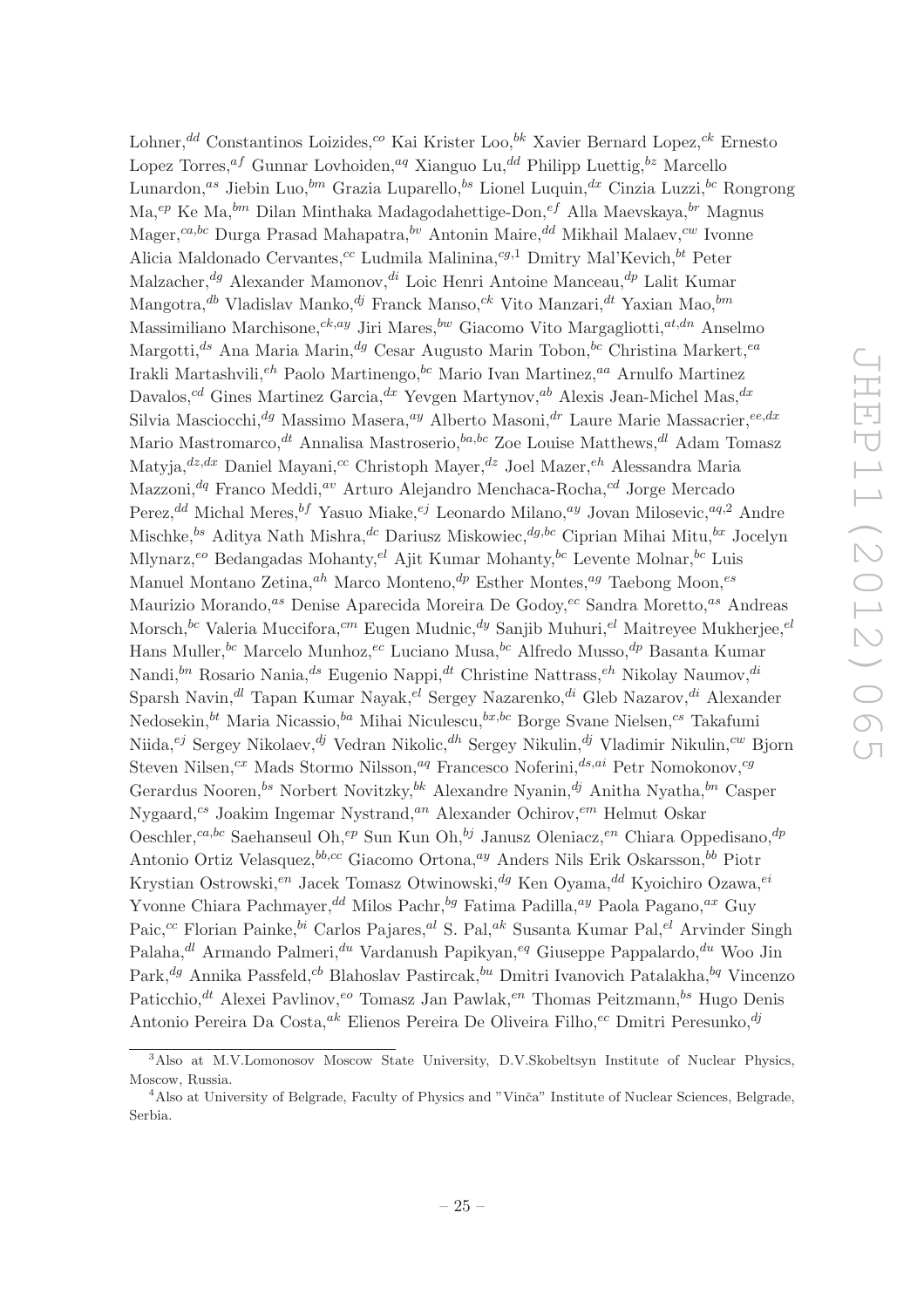Carlos Eugenio Perez Lara,<sup>ct</sup> Edgar Perez Lezama,<sup>cc</sup> Diego Perini,<sup>bc</sup> Davide Perrino,<sup>ba</sup> Wiktor Stanislaw Peryt, <sup>en</sup> Alessandro Pesci, <sup>ds</sup> Vladimir Peskov,  $^{bc,cc}$  Yury Pestov,  $^{ac}$ Vojtech Petracek, <sup>bg</sup> Michal Petran, <sup>bg</sup> Mariana Petris, <sup>cr</sup> Plamen Rumenov Petrov, <sup>dl</sup> Mihai Petrovici,<sup>cr</sup> Catia Petta,<sup>aw</sup> Stefano Piano,<sup>dn</sup> Anna Piccotti,<sup>dp</sup> Miroslav Pikna,<sup>bf</sup> Philippe Pillot,<sup>dx</sup> Ombretta Pinazza, <sup>bc</sup> Lawrence Pinsky, <sup>ef</sup> Nora Pitz, <sup>bz</sup> Danthasinghe Piyarathna,<sup>ef</sup> Mateusz Andrzej Ploskon,<sup>co</sup> Jan Marian Pluta,<sup>en</sup> Timur Pocheptsov,<sup>cg</sup> Sona Pochybova,  $ch$  Pedro Luis Manuel Podesta Lerma,  $eb$  Martin Poghosyan,  $bc, ay$  Karel Polak, <sup>bw</sup> Boris Polichtchouk, <sup>bq</sup> Amalia Pop,<sup>cr</sup> Sarah Porteboeuf-Houssais, <sup>ck</sup> Vladimir Pospisil, <sup>bg</sup> Baba Potukuchi, <sup>db</sup> Sidharth Kumar Prasad, <sup>eo</sup> Roberto Preghenella, <sup>ds, ai</sup> Francesco Prino,  ${}^{dp}$  Claude Andre Pruneau,  ${}^{eo}$  Igor Pshenichnov,  ${}^{br}$  Sergey Puchagin,  ${}^{di}$ Giovanna Puddu,<sup>ar</sup> Jordi Pujol Teixido, <sup>by</sup> Alberto Pulvirenti, <sup>aw, bc</sup> Valery Punin, <sup>di</sup> Marian Putis, <sup>bh</sup> Jorn Henning Putschke, <sup>eo,ep</sup> Emanuele Quercigh, <sup>bc</sup> Henrik Qvigstad, <sup>aq</sup> Alexandre Rachevski, $\binom{dn}{n}$  Alphonse Rademakers,  $\binom{bc}{n}$  Sylwester Radomski,  $\binom{dd}{n}$  Tomi Samuli Raiha,  $\binom{bk}{n}$  Jan Rak, <sup>bk</sup> Andry Malala Rakotozafindrabe,<sup>ak</sup> Luciano Ramello,<sup>az</sup> Abdiel Ramirez Reyes,<sup>ah</sup> Sudhir Raniwala,  $dc$  Rashmi Raniwala,  $dc$  Sami Sakari Rasanen,  $bk$  Bogdan Theodor Rascanu, <sup>bz</sup> Deepika Rathee,<sup>cy</sup> Kenneth Francis Read,<sup>ch</sup> Jean-Sebastien Real,<sup>cl</sup> Krzysztof Redlich,  $dv,ce$  Patrick Reichelt,  $bz$  Martijn Reicher,  $bs$  Rainer Arno Ernst Renfordt,  $bz$  Anna Rita Reolon,<sup>cm</sup> Andrey Reshetin, <sup>br</sup> Felix Vincenz Rettig, <sup>bi</sup> Jean-Pierre Revol, <sup>bc</sup> Klaus Johannes Reygers,<sup>dd</sup> Lodovico Riccati,<sup>dp</sup> Renato Angelo Ricci,<sup>cn</sup> Tuva Richert,<sup>bb</sup> Matthias Rudolph Richter,<sup>aq</sup> Petra Riedler, <sup>bc</sup> Werner Riegler, <sup>bc</sup> Francesco Riggi, <sup>aw, du</sup> Bartolomeu Rodrigues Fernandes Rabacal, <sup>bc</sup> Mario Rodriguez Cahuantzi, <sup>aa</sup> Alis Rodriguez Manso, <sup>ct</sup> Ketil Roed,<sup>an</sup> David Rohr, <sup>hi</sup> Dieter Rohrich, <sup>an</sup> Rosa Romita, <sup>dg</sup> Federico Ronchetti, <sup>cm</sup> Philippe Rosnet,<sup>ck</sup> Stefan Rossegger,<sup>bc</sup> Andrea Rossi,<sup>bc,as</sup> Christelle Sophie Roy,<sup>cf</sup> Pradip Kumar Roy,<sup>dk</sup> Antonio Juan Rubio Montero,<sup>ag</sup> Rinaldo Rui,<sup>at</sup> Evgeny Ryabinkin,<sup>dj</sup> Andrzej Rybicki, dz Sergey Sadovsky,  $bq$  Karel Safarik,  $bc$  Raghunath Sahoo,  $bq$  Pradip Kumar Sahu, $^{bv}$  Jogender Saini, $^{el}$  Hiroaki Sakaguchi, $^{bl}$  Shingo Sakai, $^{co}$  Dosatsu Sakata, $^{ej}$ Carlos Albert Salgado,<sup>al</sup> Jai Salzwedel,<sup>ao</sup> Sanjeev Singh Sambyal,<sup>db</sup> Vladimir Samsonov, $c^w$  Xitzel Sanchez Castro, ${}^{cf}$  Ladislav Sandor, ${}^{bu}$  Andres Sandoval, ${}^{cd}$  Satoshi Sano,  $e^i$  Masato Sano,  $e^j$  Rainer Santo,  $e^b$  Romualdo Santoro,  $dt$ ,  $bc$ ,  $ai$  Juho Jaako Sarkamo,  $b^k$ Eugenio Scapparone, <sup>ds</sup> Fernando Scarlassara, <sup>as</sup> Rolf Paul Scharenberg, <sup>de</sup> Claudiu Cornel Schiaua,<sup>cr</sup> Rainer Martin Schicker,<sup>dd</sup> Christian Joachim Schmidt,<sup>dg</sup> Hans Rudolf Schmidt,  $e^{kt}$  Steffen Schreiner,  $e^{kt}$  Simone Schuchmann,  $e^{kt}$  Jurgen Schukraft,  $e^{kt}$  Yves Roland Schutz,  $bc, dx$  Kilian Eberhard Schwarz,  $dg$  Kai Oliver Schweda,  $dg, dd$  Gilda Scioli,  $au$  Enrico Scomparin, ${}^{dp}$  Rebecca Scott, ${}^{eh}$  Patrick Aaron Scott, ${}^{dl}$  Gianfranco Segato, ${}^{as}$  Ilya Selioujenkov, <sup>dg</sup> Serhiy Senyukov,  $a^{z,cf}$  Jeewon Seo, <sup>df</sup> Sergio Serci,  $a^r$  Eulogio Serradilla,  $a$ Adrian Sevcenco,  ${}^{bx}$  Alexandre Shabetai,  ${}^{dx}$  Galina Shabratova,  ${}^{cg}$  Ruben Shahoyan,  ${}^{bc}$ Natasha Sharma, $^{cy}$  Satish Sharma, $^{db}$  Rohini Sharma, $^{db}$  Kenta Shigaki, $^{bl}$  Maya Shimomura,<sup>ej</sup> Katherin Shtejer,<sup>af</sup> Yury Sibiriak,<sup>dj</sup> Melinda Siciliano,<sup>ay</sup> Eva Sicking,<sup>bc</sup> Sabyasachi Siddhanta, $^{dr}$  Teodor Siemiarczuk, $^{dv}$  David Olle Rickard Silvermyr, $^{cv}$ Catherine Silvestre,<sup>cl</sup> Goran Simatovic,<sup>cc,dh</sup> Giuseppe Simonetti,<sup>bc</sup> Rama Narayana Singaraju, $e^{l}$  Ranbir Singh, $d^{b}$  Subhash Singha, $e^{l}$  Vikas Singhal, $e^{l}$  Tinku Sinha, $d^{k}$  Bikash Sinha,  $e^{l}$  Branislav Sitar,  $^{bf}$  Mario Sitta, $^{az}$  Bernhard Skaali, $^{aq}$  Kyrre Skjerdal, $^{an}$  Radek Smakal, <sup>bg</sup> Nikolai Smirnov, <sup>ep</sup> Raimond Snellings, <sup>bs</sup> Carsten Sogaard, <sup>cs</sup> Ron Ariel Soltz, <sup>cp</sup>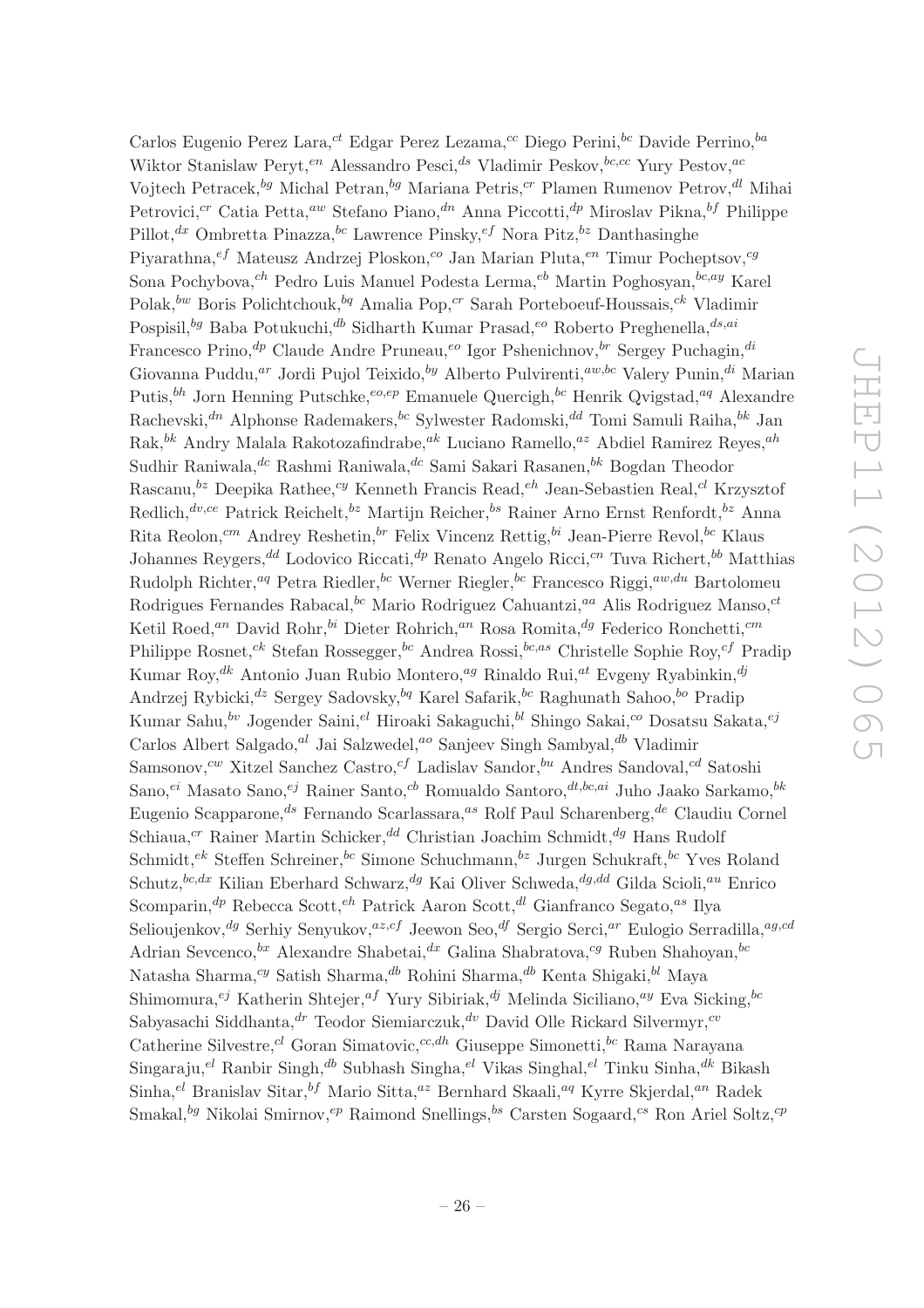Hyungsuk Son,<sup>ap</sup> Myunggeun Song,<sup>es</sup> Jihye Song,<sup>df</sup> Csaba Soos,<sup>bc</sup> Francesca Soramel,<sup>as</sup> Iwona Sputowska,  $dz$  Martha Spyropoulou-Stassinaki,  $cz$  Brijesh Kumar Srivastava,  $de$ Johanna Stachel,<sup>dd</sup> Ionel Stan,<sup>bx</sup> Ionel Stan,<sup>bx</sup> Grzegorz Stefanek,<sup>dv</sup> Timm Morten Steinbeck,<sup>bi</sup> Matthew Steinpreis,<sup>ao</sup> Evert Anders Stenlund,<sup>bb</sup> Gideon Francois Steyn,<sup>da</sup> Johannes Hendrik Stiller, <sup>dd</sup> Diego Stocco, <sup>dx</sup> Mikhail Stolpovskiy, <sup>bq</sup> Kirill Strabykin, <sup>di</sup> Peter Strmen, <sup>bf</sup> Alexandre Alarcon do Passo Suaide, <sup>ec</sup> Martin Alfonso Subieta Vasquez, <sup>ay</sup> Toru Sugitate, <sup>bl</sup> Christophe Pierre Suire, <sup>bp</sup> Mikhail Sukhorukov, <sup>di</sup> Rishat Sultanov, <sup>bt</sup> Michal Sumbera,<sup>cu</sup> Tatjana Susa,<sup>dh</sup> Alejandro Szanto de Toledo,<sup>ec</sup> Imrich Szarka, <sup>bf</sup> Adam Szczepankiewicz,  $^{dz}$  Artur Krzysztof Szostak,  $^{an}$  Maciej Szymanski,  $^{en}$  Jun Takahashi,  $^{ed}$ Daniel Jesus Tapia Takaki,  $b^p$  Arturo Tauro,  $b^c$  Guillermo Tejeda Munoz,  $a^a$  Adriana Telesca, <sup>bc</sup> Cristina Terrevoli, <sup>ba</sup> Jochen Mathias Thader, <sup>dg</sup> Deepa Thomas, <sup>bs</sup> Raphael Noel Tieulent, <sup>ee</sup> Anthony Timmins, <sup>ef</sup> David Tlusty, <sup>bg</sup> Alberica Toia, <sup>bi, bc</sup> Hisayuki Torii, <sup>ei</sup> Luca Toscano,  ${}^{dp}$  David Christopher Truesdale,  ${}^{ao}$  Wladyslaw Henryk Trzaska, ${}^{bk}$ Tomoya Tsuji,  ${}^{ei}$ Alexandr Tumkin,  $di$  Rosario Turrisi,  $d^o$  Trine Spedstad Tveter,  $a^q$  Jason Glyndwr Ulery,  $b^z$ Kjetil Ullaland,<sup>an</sup> Jochen Ulrich,<sup>ci,by</sup> Antonio Uras,<sup>ee</sup> Jozef Urban, <sup>bh</sup> Guido Marie Urciuoli, <sup>dq</sup> Gianluca Usai,<sup>ar</sup> Michal Vajzer, <sup>bg,cu</sup> Martin Vala, c<sup>g,bu</sup> Lizardo Valencia Palomo,  $b^p$  Sara Vallero, <sup>dd</sup> Naomi van der Kolk, <sup>ct</sup> Pierre Vande Vyvre,  $b^c$  Marco van Leeuwen, <sup>bs</sup> Luigi Vannucci, <sup>cn</sup> Aurora Diozcora Vargas, <sup>aa</sup> Raghava Varma, <sup>bn</sup> Maria Vasileiou,<sup>cz</sup> Andrey Vasiliev,<sup>dj</sup> Vladimir Vechernin,<sup>em</sup> Misha Veldhoen, <sup>bs</sup> Massimo Venaruzzo,  $a^t$  Ermanno Vercellin,  $a^y$  Sergio Vergara,  $a^a$  Renaud Vernet,  $a^e$  Marta Verweij,  $b^s$ Linda Vickovic,  $dy$  Giuseppe Viesti, as Oleg Vikhlyantsev,  $di$  Zabulon Vilakazi,  $da$  Orlando Villalobos Baillie, <sup>di</sup> Alexander Vinogradov,  $\phi$ <sup>i</sup> Leonid Vinogradov,  $e^{im}$  Yury Vinogradov,  $\phi$ <sup>i</sup> Tiziano Virgili,<sup>ax</sup> Yogendra Viyogi,<sup>el</sup> Alexander Vodopianov,<sup>cg</sup> Kirill Voloshin,<sup>bt</sup> Sergey Voloshin, <sup>eo</sup> Giacomo Volpe, <sup>ba, bc</sup> Barthelemy von Haller, <sup>bc</sup> Danilo Vranic, <sup>dg</sup> Gaute vrebekk,<sup>an</sup> Janka Vrlakova, <sup>bh</sup> Bogdan Vulpescu, <sup>ck</sup> Alexey Vyushin, <sup>di</sup> Vladimir Wagner, <sup>bg</sup> Boris Wagner,<sup>an</sup> Renzhuo Wan,<sup>cf,bm</sup> Mengliang Wang,<sup>bm</sup> Dong Wang,<sup>bm</sup> Yifei Wang,<sup>dd</sup> Yaping Wang, <sup>bm</sup> Kengo Watanabe, <sup>ej</sup> Michael Weber, <sup>ef</sup> Johannes Wessels, <sup>bc,cb</sup> Uwe Westerhoff, $c^b$  Jens Wiechula, $e^k$  Jon Wikne,<sup>aq</sup> Martin Rudolf Wilde, $c^b$  Grzegorz Andrzej Wilk,  $dv$  Alexander Wilk,  $cb$  Crispin Williams,  $ds$  Bernd Stefan Windelband,  $dd$  Leonidas Xaplanteris Karampatsos, <sup>ea</sup> Chris G Yaldo, <sup>eo</sup> Yorito Yamaguchi, <sup>ei</sup> Hongyan Yang, <sup>ak</sup> Shiming Yang,<sup>an</sup> Stanislav Yasnopolsky,<sup>dj</sup> JunGyu Yi,<sup>df</sup> Zhongbao Yin,<sup>bm</sup> In-Kwon Yoo,<sup>df</sup> Jongik Yoon,<sup>es</sup> Weilin Yu,<sup>bz</sup> Xianbao Yuan, <sup>bm</sup> Igor Yushmanov, <sup>dj</sup> Cenek Zach, <sup>bg</sup> Chiara Zampolli, <sup>ds</sup> Sergey Zaporozhets,<sup>cg</sup> Andrey Zarochentsev,<sup>em</sup> Petr Zavada, <sup>bw</sup> Nikolai Zaviyalov,<sup>di</sup> Hanna Paulina Zbroszczyk,<sup>en</sup> Pierre Zelnicek, <sup>by</sup> Sorin Ion Zgura, <sup>bx</sup> Mikhail Zhalov, $c^w$  Xiaoming Zhang, $^{ck,bm}$  Haitao Zhang, $^{bm}$ Fengchu Zhou, $^{bm}$  Daicui Zhou, $^{bm}$  You Zhou, $^{bs}$  Jianhui Zhu, $^{bm}$  Jianlin Zhu, $^{bm}$  Xiangrong Zhu, $^{bm}$  Antonino Zichichi, $^{au,ai}$  Alice Zimmermann,<sup>dd</sup> Gennady Zinovjev,<sup>ab</sup> Yannick Denis Zoccarato,<sup>ee</sup> Mykhaylo Zynovyev<sup>ab</sup> and Maksym Zyzak $^{bz}$ 

- aa Benemérita Universidad Autónoma de Puebla, Puebla, Mexico
- $a<sup>b</sup>$  Bogolyubov Institute for Theoretical Physics, Kiev, Ukraine
- acBudker Institute for Nuclear Physics, Novosibirsk, Russia
- adCalifornia Polytechnic State University, San Luis Obispo, California, United States
- aeCentre de Calcul de l'IN2P3, Villeurbanne, France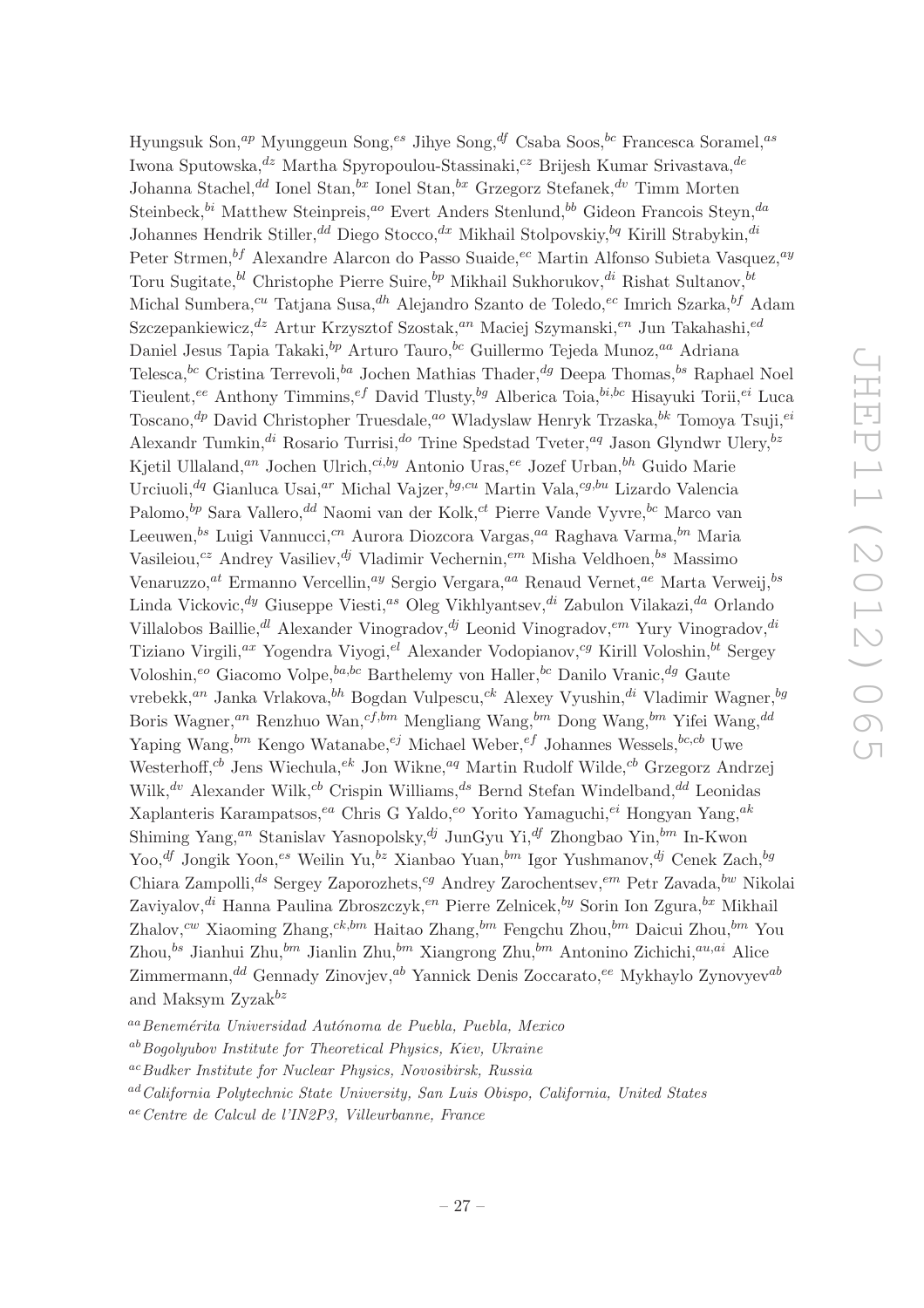- $a<sup>f</sup>Centro de Aplicaciones Tecnológicas y Desarrollo Nuclear (CEADER), Havana, Cuba$
- <sup>ag</sup>Centro de Investigaciones Energéticas Medioambientales y Tecnológicas (CIEMAT), Madrid, Spain
- $a<sup>h</sup>Centro de Investigación y de Estudios Avanzados (CINVESTAV),$ Mexico City and Mérida, Mexico
- aiCentro Fermi Centro Studi e Ricerche e Museo Storico della Fisica "Enrico Fermi", Rome, Italy
- $a_j$ Chicago State University, Chicago, United States
- $a<sup>k</sup> Commissariat$  à l'Energie Atomique, IRFU, Saclay, France
- $a<sup>l</sup> Departmento de Física de Partículas and IGFAE, Universidad de Santiago de Compostela, San$ tiago de Compostela, Spain
- amDepartment of Physics Aligarh Muslim University, Aligarh, India
- $a_n$  Department of Physics and Technology, University of Bergen, Bergen, Norway
- aoDepartment of Physics, Ohio State University, Columbus, Ohio, United States
- apDepartment of Physics, Sejong University, Seoul, South Korea
- aqDepartment of Physics, University of Oslo, Oslo, Norway
- $a<sup>ar</sup> Dipartimento$  di Fisica dell'Università and Sezione INFN, Cagliari, Italy
- $a<sup>as</sup> Dipartimento di Fisica dell'Università and Sezione INFN, Padova, Italy$
- $a$ <sup>t</sup> Dipartimento di Fisica dell'Università and Sezione INFN, Trieste, Italy
- $a^{\mu}$ Dipartimento di Fisica dell'Università and Sezione INFN, Bologna, Italy
- $a^{\nu}$ Dipartimento di Fisica dell'Università 'La Sapienza' and Sezione INFN, Rome, Italy
- $a w$ Dipartimento di Fisica e Astronomia dell'Università and Sezione INFN, Catania, Italy
- $a x Dipartimento di Fisica 'E.R. Caianiello' dell'Università and Gruppo Collegeato INFN,$ Salerno, Italy
- $a<sup>y</sup>$  Dipartimento di Fisica Sperimentale dell'Università and Sezione INFN, Turin, Italy
- $a^2$ Dipartimento di Scienze e Innovazione Tecnologica dell'Università del Piemonte Orientale and Gruppo Collegato INFN, Alessandria, Italy
- ba Dipartimento Interateneo di Fisica 'M. Merlin' and Sezione INFN, Bari, Italy
- bbDivision of Experimental High Energy Physics, University of Lund, Lund, Sweden
- bcEuropean Organization for Nuclear Research (CERN), Geneva, Switzerland

 $b$ <sup>d</sup>Fachhochschule Köln, Köln, Germany

- be Faculty of Engineering, Bergen University College, Bergen, Norway
- $^{bf}$  Faculty of Mathematics, Physics and Informatics, Comenius University, Bratislava, Slovakia
- $^{bg}Faculty$  of Nuclear Sciences and Physical Engineering, Czech Technical University in Prague, Prague, Czech Republic
- $^{bh}$  Faculty of Science, P.J. Šafárik University, Košice, Slovakia
- $b^i$  Frankfurt Institute for Advanced Studies, Johann Wolfgang Goethe-Universität Frankfurt, Frankfurt, Germany
- bj Gangneung-Wonju National University, Gangneung, South Korea
- $\mu$ <sup>bk</sup> Helsinki Institute of Physics (HIP) and University of Jyväskylä, Jyväskylä, Finland
- blHiroshima University, Hiroshima, Japan
- $^{bm}$ Hua-Zhong Normal University, Wuhan, China
- $^{bn}$ Indian Institute of Technology, Mumbai, India
- boIndian Institute of Technology Indore (IIT), Indore, India
- $^{bp}$ Institut de Physique Nucléaire d'Orsay (IPNO), Université Paris-Sud, CNRS-IN2P3. Orsay, France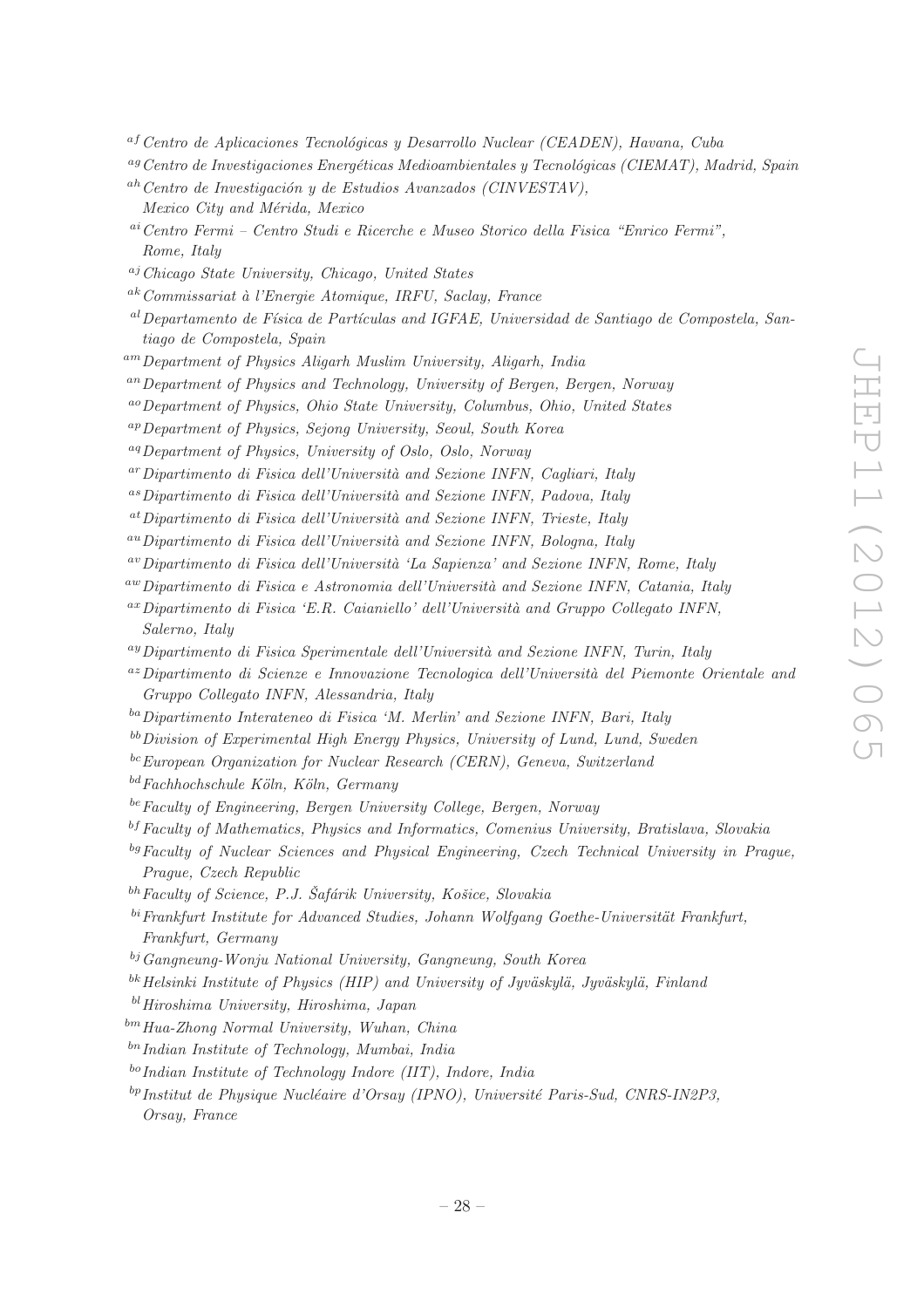- bqInstitute for High Energy Physics, Protvino, Russia
- brInstitute for Nuclear Research, Academy of Sciences, Moscow, Russia
- bs Nikhef, National Institute for Subatomic Physics and Institute for Subatomic Physics of Utrecht University, Utrecht, Netherlands
- $<sup>bt</sup> Institute for Theoretical and Experimental Physics, Moscow, Russia$ </sup>
- $^{bu}$ Institute of Experimental Physics, Slovak Academy of Sciences, Košice, Slovakia
- bvInstitute of Physics, Bhubaneswar, India
- bwInstitute of Physics, Academy of Sciences of the Czech Republic, Prague, Czech Republic
- bxInstitute of Space Sciences (ISS), Bucharest, Romania
- $^{by}$ Institut für Informatik, Johann Wolfgang Goethe-Universität Frankfurt, Frankfurt, Germany
- $h^2$ Institut für Kernphysik, Johann Wolfgang Goethe-Universität Frankfurt, Frankfurt, Germany
- $c^{\alpha}$ Institut für Kernphysik, Technische Universität Darmstadt, Darmstadt, Germany
- $c<sup>b</sup>$ Institut für Kernphysik, Westfälische Wilhelms-Universität Münster, Münster, Germany
- $cc$ Instituto de Ciencias Nucleares, Universidad Nacional Autónoma de México, Mexico City, Mexico
- $c<sup>d</sup>$ Instituto de Física, Universidad Nacional Autónoma de México, Mexico City, Mexico
- $ceInstitut$  of Theoretical Physics, University of Wroclaw
- $^{cf}$ Institut Pluridisciplinaire Hubert Curien (IPHC), Université de Strasbourg, CNRS-IN2P3, Strasbourg, France
- cgJoint Institute for Nuclear Research (JINR), Dubna, Russia
- $ch$ KFKI Research Institute for Particle and Nuclear Physics, Hungarian Academy of Sciences, Budapest, Hungary
- $ci Kirchhoff-Institut für Physik, Ruprecht-Karls-Universität Heidelberg, Heidelberg, Germany$
- $c_j$ Korea Institute of Science and Technology Information, Daejeon, South Korea
- $c<sup>k</sup> Laboratoire de Physique Corpusculaire (LPC), Clermont Université, Université, Blaise Pascal, 1999)$ CNRS–IN2P3, Clermont-Ferrand, France
- $^{cl}$ Laboratoire de Physique Subatomique et de Cosmologie (LPSC), Université Joseph Fourier, CNRS-IN2P3, Institut Polytechnique de Grenoble, Grenoble, France
- cmLaboratori Nazionali di Frascati, INFN, Frascati, Italy
- $c<sup>n</sup>$ Laboratori Nazionali di Legnaro, INFN, Legnaro, Italy
- $^{co}$ Lawrence Berkeley National Laboratory, Berkeley, California, United States
- cpLawrence Livermore National Laboratory, Livermore, California, United States
- cqMoscow Engineering Physics Institute, Moscow, Russia
- crNational Institute for Physics and Nuclear Engineering, Bucharest, Romania
- $c<sup>s</sup> Niels Bohr Institute, University of Copenhagen, Copenhagen, Denmark$
- $c$ <sup>t</sup>Nikhef, National Institute for Subatomic Physics, Amsterdam, Netherlands
- $c<sup>u</sup> Nuclear Physics Institute, Academy of Sciences of the Czech Republic.$  $\dot{Re}z$  u Prahy, Czech Republic
- $c^{cv}$ Oak Ridge National Laboratory, Oak Ridge, Tennessee, United States
- cwPetersburg Nuclear Physics Institute, Gatchina, Russia
- $c^x$ Physics Department, Creighton University, Omaha, Nebraska, United States
- cyPhysics Department, Panjab University, Chandigarh, India
- $c^2$ Physics Department, University of Athens, Athens, Greece
- daPhysics Department, University of Cape Town, iThemba LABS, Cape Town, South Africa
- dbPhysics Department, University of Jammu, Jammu, India